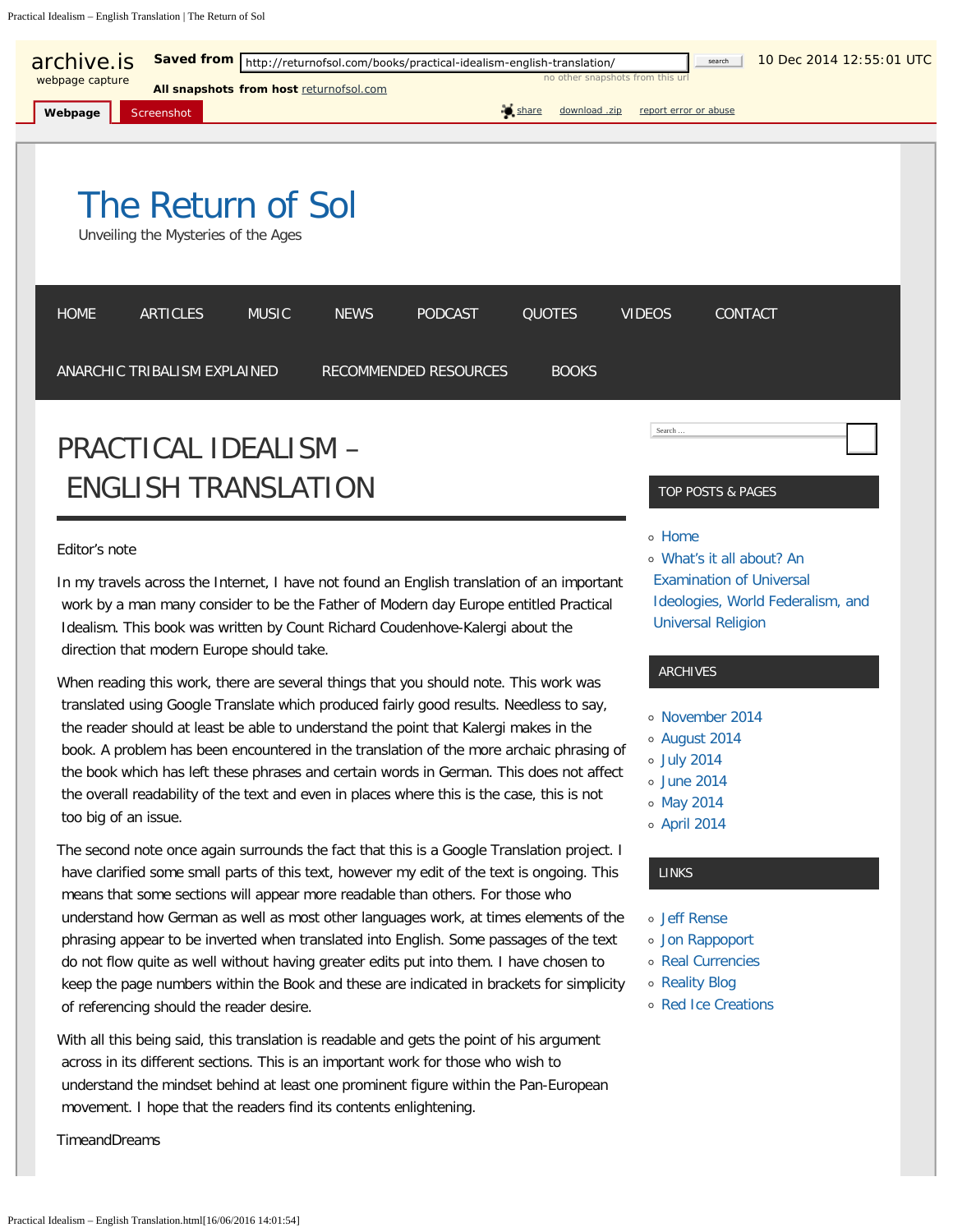# R. N. COUDENHOVE KALERGI – PRACTICAL IDEALISM

# FOREWORD

Practical Idealism is heroism; practical materialism is hedonism. Who does not believe in an Ideal has no reason to act perfect, or to fight for ideals and to suffer. This is because he knows and recognizes only a single value: the desire, just one evil: the Pain. Heroism is to believe and commit to an ideal: the belief that there are higher Values rather than greater evils such as pleasure and pain. This contradiction runs through the whole of human history, it is the antithesis of Epicureans and Stoics. This contrast is much deeper than that between theists and Atheists: for there were Epicureans, who believed in gods, as Epicurus himself, and there was Idealists who were atheists, like Buddha. So this is not about belief in gods – but the belief in values. Materialism is presuppositionless – but unimaginative and uncreative. Idealism is always problematic and often becomes entangled in nonsense and madness: yet Humanity owes to it their greatest works and deeds.

Heroism aristocracy of spirit.

\*

Heroism is the aristocratic ideal related to materialism with the democratic [III] tables. Democracy also believes in number as a value, more to luck than to size. So political democracy can be fruitful and creative only if the Pseudo-aristocracy of the name and of gold are smashed, to be replaced by a new Aristocracy of mind and spirit to ever give birth again. The ultimate meaning of political democracy is spiritual aristocracy, she wants to Create both the materialists enjoyment and the idealists power. The leader should take the place of the ruler – the noble sense of the place of the noble name – The rich heart in place of the rich pocket.

This is the meaning of development, which is called democratic. Any other meaning would be cultural suicide. It is no coincidence that Plato who is the prophet of the spiritual aristocracy and the socialist economy was also the father of idealist philosophy. This is because both aristocracy and socialism are: practical idealism. The ascetic idealism of the South manifested itself as a religion, the heroic idealism of the North as art. For, the nature of the North was a challenge to the people. Other tribes submitted to it, while the Europeans took up the challenge and fought. He fought until he was strong enough to subdue the earth. He fought until nature itself that had been challenged, was forced into his service. This fight demanded heroism and heroism was witnessed. So the hero was for what Europe the heating-[IV]

celled for Asia was, and the hero worship added the veneration of saints. The active Ideal took the place of the quiet, and it was greater an ideal to fight than to suffer. The point of this heroic world mission Europe has until the modern times quite grasped, because only with the modern technological age, his war of liberation against the winter has begun. This technological age is also the age of the work. The worker is the hero of our time; the opposite is not the other citizens – but the parasite. The aim of the worker is – Creation, the parasite – Enjoyment. That is why the modern-day technology and the heroism Arbeider is the practical idealist.

The political and social problems of the 20th Century:

The technological progress of the 19<sup>th</sup> has been obtained. This demand of the time is

\*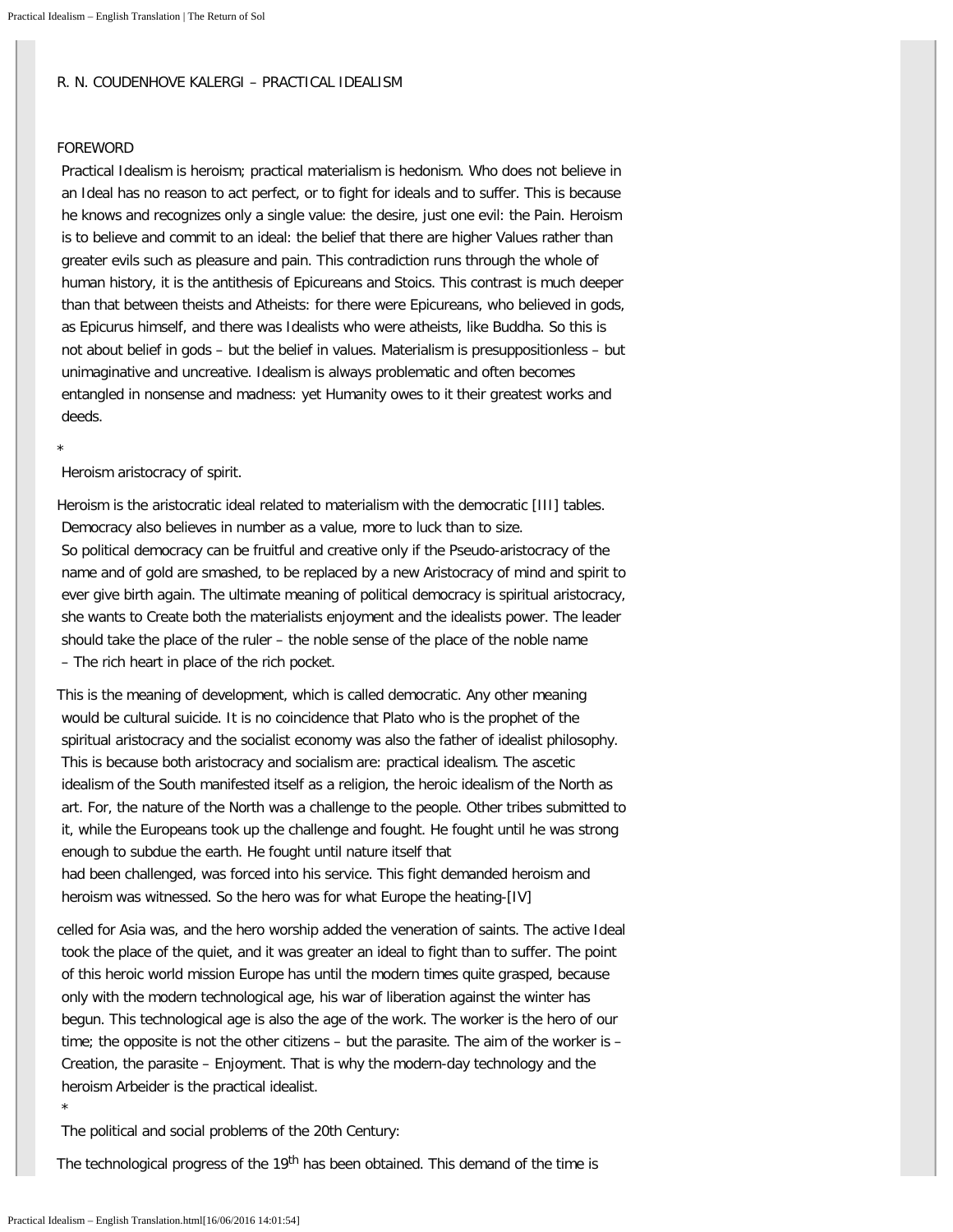made more difficult by the fact that the development of technology without a break in the rapid pace takes as the development of human and Humanity. This danger can be averted either by the humanity technical progress slows, or by accelerating social progress. Otherwise she loses her balance and overturns. The World War was a warning. Thus, Technology to people with the choice: suicide or understanding! Therefore, the development of the world in the coming decades will be unprecedented. The Today disproportion of technical [V]

and social organization will either lead to devastating disasters – or to a political progress, the rapidity and thoroughness of all historical models behind leaves and opens a new page in human history. Since the technique of human impact force and the heroism is groundbreaking, begins the War play his historical role in the consciousness of mankind. His legacy is the Work. Humanity will organize a day to put together all the earth wrest what she still denies it today. Once this view by struggling to be any war be a civil war, and every murder a murder. The age of war is then also seem barbaric, as now, the age of cannibalism. This development will come when we believe in and fight for them, if we not are so short-sighted to lose the main lines of development of the eyes – even the farsighted, the practical obstacles and ways to overlook that between us and our objectives are: if we are clear-eyed and clear know about the upcoming fights and difficulties connected with the heroic will to overcome it. Only this optimism of the will shall complement the pessimism of knowledge and defeat. Instead to remain in the shackles of outmoded present and passively from better Opportunities to dream, so we want to take an active part in the development of world by practical idealism. Vienna, Nov., 1925.

[VI]

ADEL 1920

The memory of my father Dr. HEINRICH GRAF COUDENHOVE-KALERGI in reverence and gratitude FIRST PART: OF RUSTIC AND URBAN PEOPLE 1 COUNTRY MAN – MAN CITY

Country and City are the two poles of human existence. Country and city testify their special types of people: the rustic and urban people. Urban Rustic man and man are psychological antipodes. Farmers of different Areas resemble each other more often emotionally as the citizens of the neighboring city. Between country and country, town and city is the space – between city and country time. Among European Rustic people living representatives of all ages: from the Stone Age to the Middle Ages, while only the world cities of the West, the ekstremsten the Urban type have produced, are representatives of modern civilization. As separate Centuries, often millennia, a city of flat land that surrounds them. The Urban Man thinks differently, judges differently, feels differently, acts differently than the Rustic man. The city life is abstract, mechanical, rational – the country life concretely organic, irrational. The city dweller is rationalistic, skeptical, unbelieving – the farmer emotionalistisch, religious, superstitious. [9] All thoughts and feelings of the farmer crystallized by nature, he lives in symbiosis with the animal, the living creature of God is united with its landscape, depending on weather and season. Focal point of urban soul, however, is the company; it lives in symbiosis with the machine, the dead creature of man makes it through to the city of man as independent of time and space, season and climate. The country man believes in the power of nature over man – man believes in the city the power of man over nature. The Rustic Man is a natural product, the Urban human social product, one sees the purpose, amount and top of the world in the cosmos, the other in humanity. The Rustic man is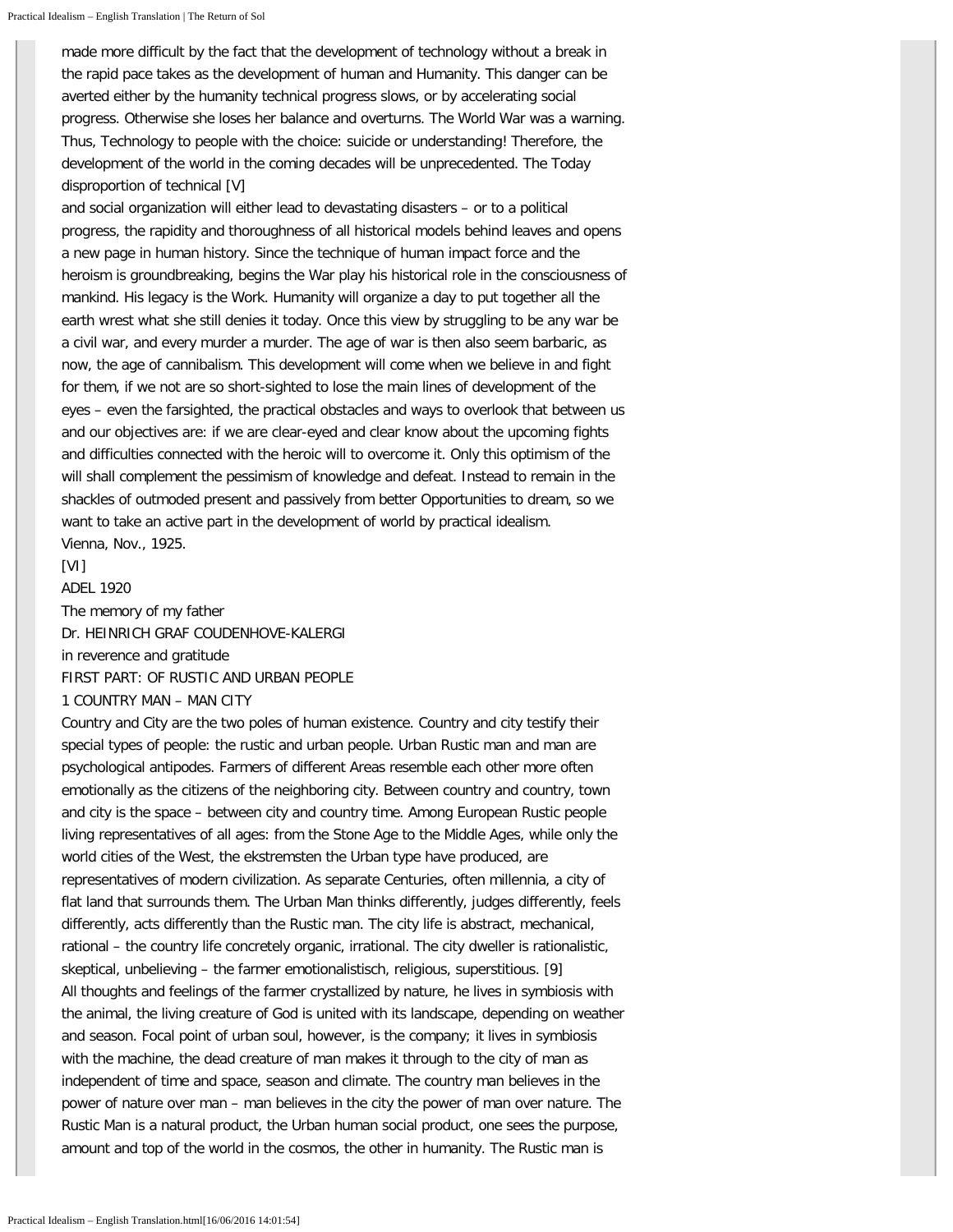conservative as nature – the Urban man advanced as the Society. All progress at all comes from cities and city dwellers. The Man About Town itself is mostly the product of a revolution within a rural race, with the its rustic tradition broke, moved to the big city and there a life on a new basis began. The city robbed its residents enjoy the natural beauty, as compensation offers providing them with art. Theater, concerts, galleries are surrogates for the eternal and changing Beauty of the landscape. After a full day's work ugliness that art institutions offer the townspeople beauty in concentrated form. In the country they are easily dispensable. – Nature is the extensive, intensive art manifestation of beauty. The ratio of urban to nature to him [10]

missing, is dominated by the longing, while the continuous nature of the rustic people Fulfillment. Therefore, she feels the townspeople mainly romantic, the classic country man. The social (Christian) morality is an urban phenomenon because it is a function of the human coexistence in society. The typical city dweller connects Christian Morality with irreligious skepticism, materialism and mechanistic rationalist atheism. The world view that results from this is socialism: the modern Urban religion.

Christianity is for the rustic barbarians of Europe little more than a reprint of the Pagan mythology with modified and new superstitions;-is a true religion Belief in the nature of the force of fate. Urban and rural people do not know each other, distrust it and they misunderstand each other and live in veiled or outright hostility. There are many different tags, among which this basic opposition hides: Red and Green International, industrialism and Agrarianism, progress and reaction, Judaism and anti-Semitism. All cities derive their powers from the land, all the land draws its culture from the city. The country is the soil from which the cities renew, is the source that feeds it, and the Root from which they flourish. Cities grow and die: the land is eternal. [11] 2 Junker – writer

Rustic Flower of people is the country aristocrats, the Junkers. Urban is the flower of the people

Intellectuals, the writer. Country and city have both witnessed their specific type of needle: needle is facing will Mental nobility noble blood into brain nobility. The typical Junker combines the maximum character with a minimum of intellect – the typical literary intellect with a maximum Minimum of character. Not always and everywhere lacked the landed gentry in mind, the city nobility of character, as England in modern times was the minstrels time of blood nobility in Germany a excellent cultural element, while on the other hand, the Catholic nobility of spirit and Jesuit the Chinese intellectual aristocracy of the mandarins in their heyday as much character as spirit proved. Junker and writers culminate in the contrasts of rustic and urban people. Typical Occupation of the Junker caste is the officer Occupation: typical profession of literary caste of Job journalists. [12]

The Junker officer remained, mentally and spiritually, at the stage of the knight. Hard on himself and others, dutiful, energetic, steadfast, conservative and limited, he lives in a world dynastic, militaristic, national and social prejudices. With a deep distrust against all things modern, against city, democracy, socialism, internationalism, he combines an equally deep faith in his blood, his honor, and the belief of his fathers. He despises the townspeople, especially the Jewish writers and journalists. The writer rushes ahead of his time; prejudice he represents modern ideas in politics, art, Economy. He is progressive, skeptical, witty, versatile, changeable, is Eudämonist, Rationalist, socialist, materialist. He overestimated the mind, body and character underestimated: and therefore despised the Junkers as backward barbarians. Nature of the Junkers rigidity of the will – is the essence of literary agility of mind. Junker and writer are born rivals and enemies: where the Junker caste prevails, must mind yield to force; reactionary in such times is the political influence of intellectuals eliminated or at least limited. There is the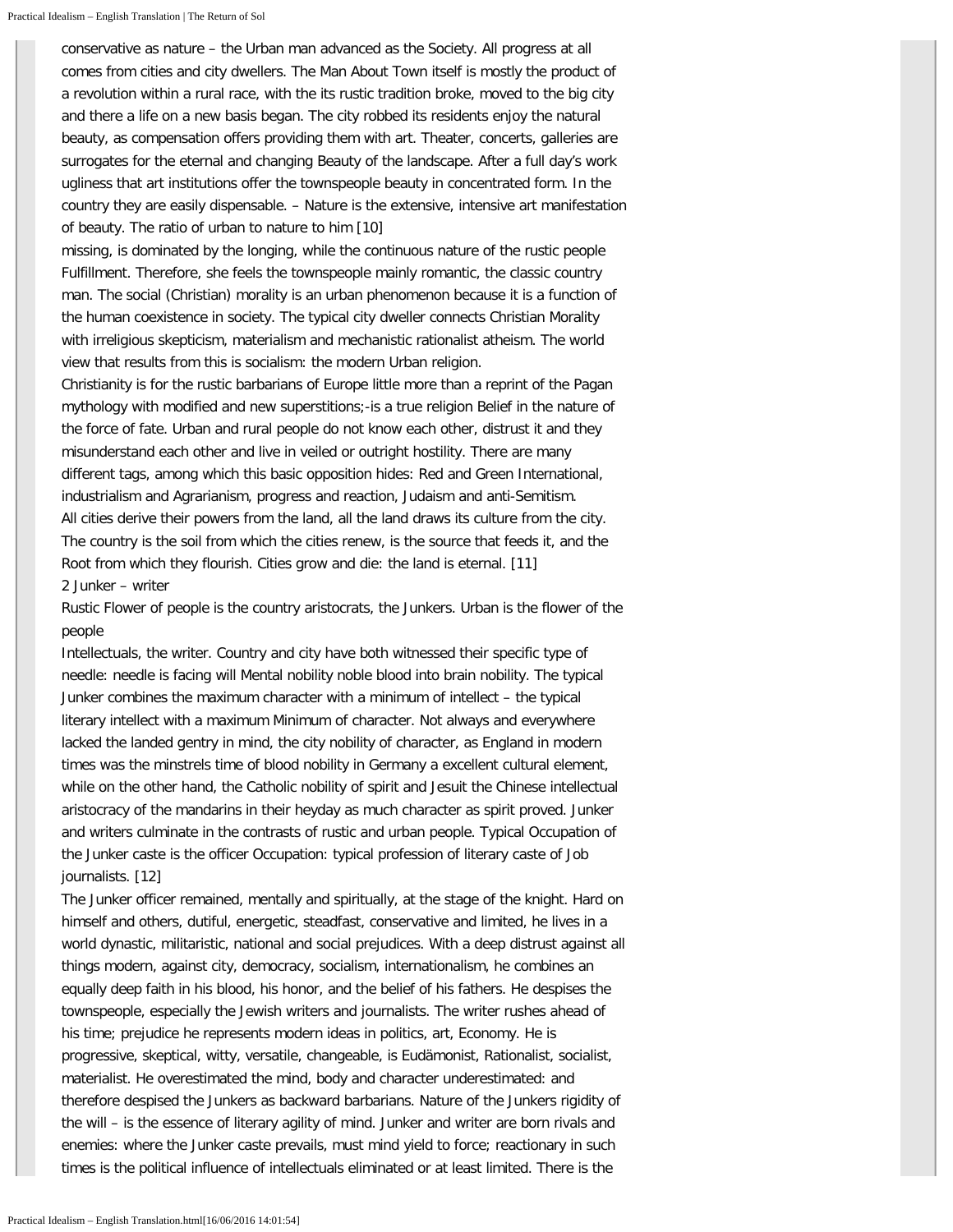literary caste violence has the Soft spirit: democracy triumphs over feudalism, socialism over militarism. Rooted hatred of the aristocracy and the will of the aristocracy of intellect Germany against each other the misunderstanding. Each sees only the dark side and the other is blind to their Benefits. The psyche of the Junkers, the rustic people, even high-literary remains forever closed; while almost all [13]

Junkers, the soul of the intellectuals, the urban people, remains a stranger. Instead of the other learn to look the youngest lieutenant with disdain on the leading spirits in modern Literature down during the last angle journalist only superior for outstanding officers Feels contempt. Through this double misunderstanding foreign mentality has only the militaristic Germany the resistance of the urban masses against the war underestimated, then the revolutionary Germany the resistance of the masses rustic against the revolution. The country's leaders misjudged the psyche of the city and its inclination

pacifism – the leaders of cities misjudged the psyche of the country people and their inclination to the reaction: so Germany has only lost the war, then the revolution. The contrast of the Junkers and the writer is due to the fact that these two types Extreme, are not high points of blood and nobility of mind. Because the highest kind nobility of blood is the grand seigneur, the nobility of the spirit genius. These two aristocrats are not only compatible: they are related. Caesar, the completion of the grand seigneur was the ingenious Romans; Goethe, the summit of genius, was of all German poets most Grand seigneur. Here, as everywhere, the Intermediate remove the most, while the Summit touch. The consummate aristocrat aristocrat is both the will and the mind, but neither Junker another writer. He combines vision with willpower. Judgment with vigor, spirit with Character. The absence of such synthetic personalities, so should the divergent [14]

Complement aristocrats of the will and spirit to each other, rather than fight. In Egypt, India, Chaldea once ruled priests and kings (intellectuals and warriors) together. The Priest bowed before the power of the will, the kings before the power of the Spirit: brains reported the targets arms paved the way. [15]

#### 3 GENTLEMAN – bohemian

Blood and spirit nobility of Europe created their specific types: the noble blood of England Gentleman, the French nobility bohemian spirit. Gentleman and bohemians come together in an effort philistine the dreary ugliness To escape existence: the gentleman she overcomes by style, by Bohémiene Temperament. The gentleman is the formlessness of life form – the bohemians of the Drabness of life against color. The gentleman brings order into the disorder of human relationships – the bohemian in their freedom, freedom. The beauty of the ideal gentleman is based on form, style, harmony: it is static, classic, Apollonian. The beauty of the bohemian-ideal based on temperament, freedom, vitality: they

is dynamic, romantic, Dionysian. The gentleman idealized and stylized his wealth – the bohemian idealized and stylized his poverty. The gentleman is set to tradition, the bohemian to protest: the essence of the gentleman conservative [16] the essence of bohemian revolutionary. Mother of the ideal gentleman is England, most conservative country in Europe. Bohème is the cradle of France, the most revolutionary country Europe. The gentleman's ideal is the life of a caste – the bohemians-ideal form of life Personalities. The gentleman has ideal beyond England back to Roman Stoicism – the bohemians-ideal outside of France has returned to the Greek agora. The Roman statesmen approached the gentleman type, the Greek philosophers the Bohémientypus: Caesar and Seneca were gentlemen, Socrates and Diogenes bohemians. The focus of the gentleman is in the Physical and Mental – the bohemian in spirit: the gentleman may fool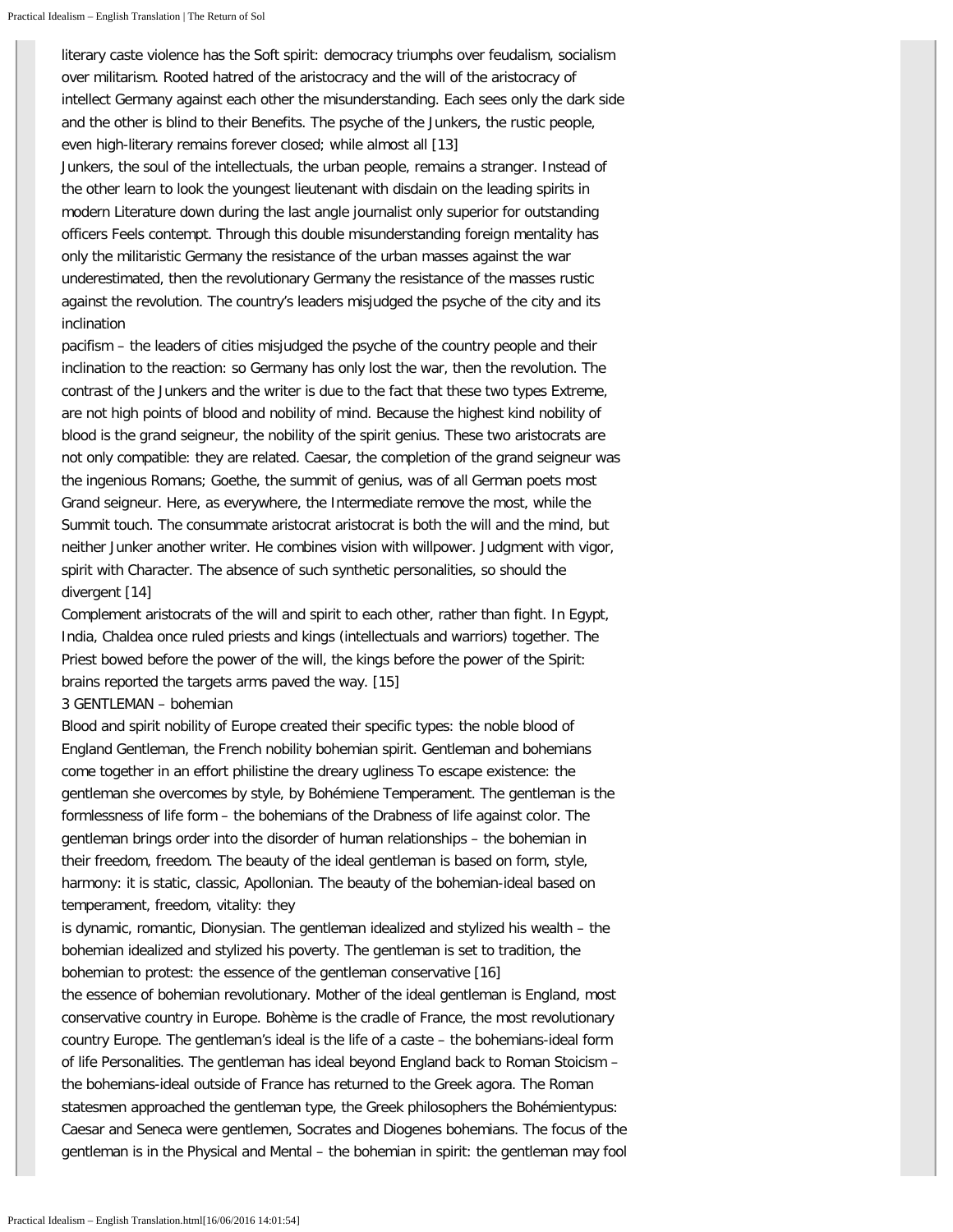the bohemian may be criminal. Both ideals are human crystallization phenomena: as the crystal only in non-rigid Environment can be formed so that both owe their existence to ideals of the English and French freedom. In imperial Germany lacked the atmosphere for crystallization Personal awareness: therefore

could not develop equal rank ideal. A gentleman of the German style, lacked the bohemian temperament to both grace and suppleness. Since he had no reasonable him life in its reality, the German sought in his poetry for ideal incarnations German character: and found mental than physical

Ideally the young Siegfried, as the old spiritual ideal fist. Both ideals were romantically anachronistic: in the distortion of reality froze the romantic [17]

Siegfried Ideal for Prussian officer, a lieutenant – the romantic Fist Ideal for German scholar, Professor.

In place of organic ideals were mechanical: the officer representing the Mechanization of the psyche: the frozen Siegfried, professor of the mechanization of Intellectual: the frozen fist. In none of his classes Wilhelmine Germany was proud of than its officers and Professors. In them she saw the flower of the nation, like England in its political leaders, the Latin peoples in their artists. Will the German people higher development, it must revise his ideals: his energy must beyond the military bias and wide to politically-human versatility; his spirit must go beyond the purely scientific narrowness and wide for the synthesis of Poet-thinker. The nineteenth century was the German people paid two men style greatest, the these demands higher embodied Germanness: Bismarck, the hero of the fact; Goethe, the Heros of mind. Bismarck renewed, deepened and enlivened the kitschy become Siegfried Ideal – Goethe renewed

deepens and enlivens the dusty Fist ideal. Bismarck had the good qualities of the German officer – without its faults; Goethe had the good qualities of the German scholars – without its faults. In Bismarck

overcomes the superiority of the statesman, the narrowness of the officer – in Goethe overcomes the superiority of the poet-thinker, the narrowness of the scholars, in both The [18]

organic personality ideal, the Mechanical, man, the puppet. Through his exemplary personality Bismarck more for the development of Germanness as done by his Empire; through its Olympic existence, the German Goethe Gifted by people richer than his own: for Faust, as Goetz, Werther, masters and Tasso, Goethe's only a fragment of humanity. Germany but should be careful not to verkitschen his two living role models and pull down: from Bismarck a sergeant, from Goethe to make a schoolmaster. At the follow-up of these two peaks German Germany humanity could grow and healthy, it can learn from them active and contemplative size, drive and wisdom. Because Bismarck and Goethe are the two focal points around which a new German Could make lifestyle that would be the equal of Western ideals. [19]

#### 4 Inbreeding – INTERSECTION

Most Rustic human inbreeding is the product of the Urban human hybrid. Parents and ancestors of the farmers usually come from the same, sparsely populated Area, the nobleman from the same thin layer. In both cases, the ancestors to each other by blood and therefore usually physically, mentally, spiritually similar. As a result, they inherit their common traits, tendencies will, passions, Prejudices, inhibitions, to an even greater degree on their children and descendants. The Traits that result from this breeding are: loyalty, filial piety, a sense of family, caste, Resistance, stubbornness, energy limitations, power of prejudice, lack of objectivity, Close the horizon. Here is a variation of the previous generation did not, but simply the repetition: the place of development occurs conservation. In the city itself peoples races, stalls encounter. In general, the Urban Man Mixed Breed from different social and national elements. In it, lift the opposite character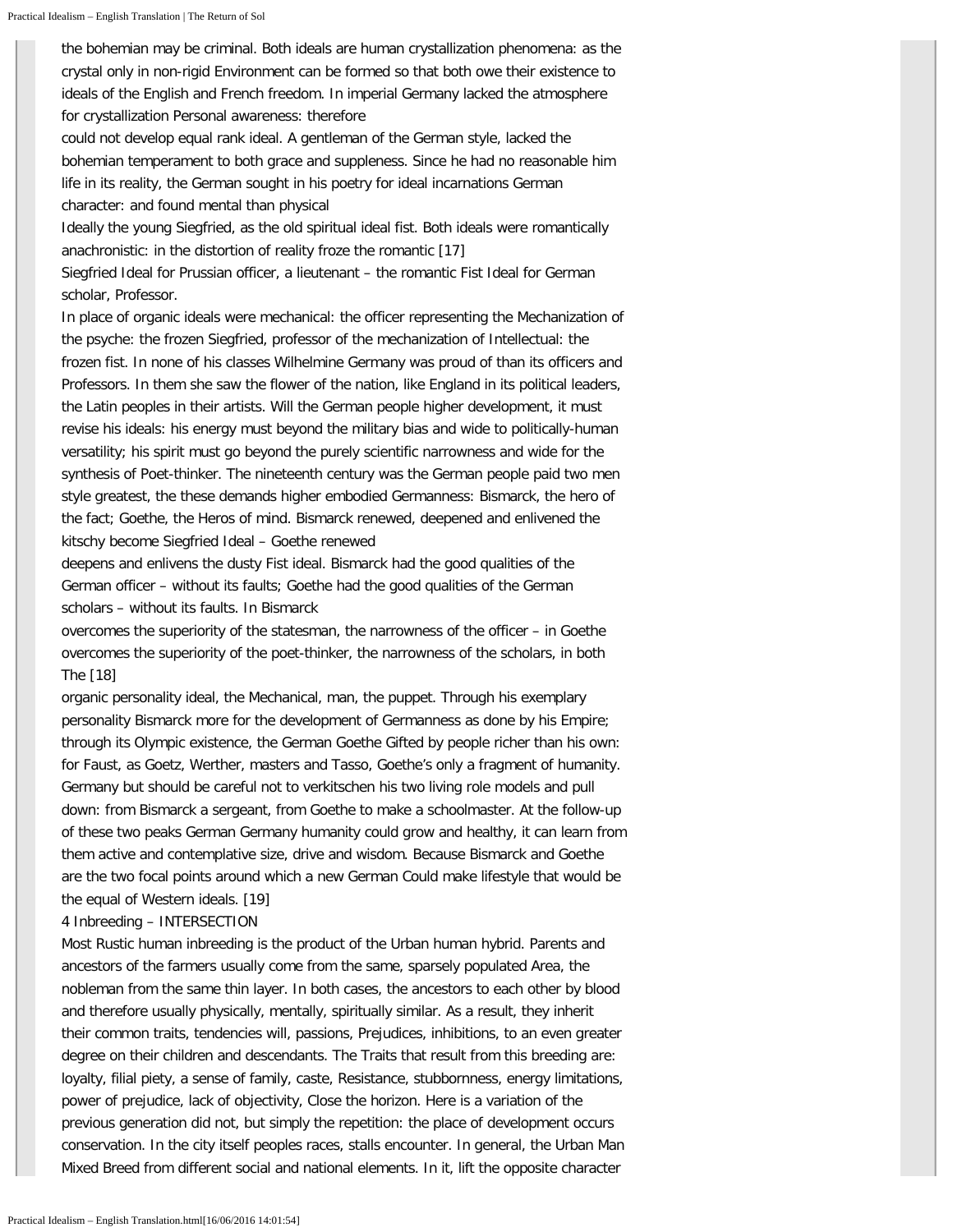# traits [20]

ties, prejudices, inhibitions, will tendencies and beliefs of his parents and Ancestors from at least on or weaken each other. The result is that many hybrids Lack of character, lack of restraint, weakness of will, instability, and irreverence Faithlessness with objectivity, versatility, mental activity, freedom from prejudice and Length connecting the horizon. Breeds always differ from their parents and Progenitors, each generation is a variation of the previous one, either in the meaning of the Evolution or degeneration. The inbred man is Einseelenmensch – the mongrel More human soul. In any Individual life his ancestors continue as elements of his soul: they resemble each other, so it is uniform, monotonous; seek them apart, so man is diverse, complicated, differentiated. The size of a mind lies in its extensity, which is in its ability to capture everything and to include, the size of a character is its intensity, which is in its ability to strong, focused and want proof. Thus, in a sense, wisdom and energy Contradictions. The more pronounced the ability and inclination of a people, as a sage of all things Sites to see and to face prejudice in any position – usually the weaker his volitional impulse to act out harmless after a certain direction: for every Motive face opposing motives contrary, any faith skepticism, every act insight into their cosmic Redeutungslosigkeit. Can be determined only limited, one-sided man. There is not merely an unconscious, [21] naive: there is also a conscious, heroic limitations. The heroic limited – and this type include all truly great men of action – sometimes voluntarily switched all pages his being made up on the one that determines its action. Objective, critical, skeptical, he can consider his actions before or after his: while the fact that it is subjective, religious, onesided, unfair. Inhibit vigor wisdom – wisdom vigor denied. The strongest will is ineffective, if he is directionless; also a weak will trigger the strongest effect when he unilaterally. There is no life without fact wrong, error, fault: who shy away from this stigma to wear, the stay in the realm of thought, of contemplation, of passivity. – Truthful People are always silent: because every claim is, in a sense, a lie; People are always inactive pure heart: for every act is, in a sense, wrong. Brave but to talk to lie on the risk is, to act, to the danger, To do wrong. Inbreeding

 strengthens the character, weakens the mind – crossing weakens the character and strengthens the Spirit. Where inbreeding and crossbreeding meet under happy auspices, they witness the highest type of human being the strongest character connects with the sharpest mind. Where in unfortunate auspices of inbreeding and mix meet, they create degeneration types with a weak character, dull mind. The man of the distant future will be hybrid. Today's races and the boxes are increasing [22]

the overcoming of space, time and Prejudice fall victim. **The Eurasian-Negroid Future race, externally similar to the ancient Egyptian, the diversity of peoples with a will Replace diversity of personalities. For, according to the laws of inheritance increases with the Diversity of the ancestral diversity, the uniformity of the ancestors Uniformity of the offspring.** In inbred families a child is like the other: for every represent a common type of family. Mix in families differ the children more of each other: each is a novel variation of the divergent parental and ancestral elements. Inbreeding creates characteristic types – crossing creates original personalities. **Precursor of the planetary people of the future is in modern Europe as the Russian-slawischtatarisch Finnish Mix, because he, of all European nations, the least race has, he is the more typical human soul with the wide ranging, encompassing soul. Its antipode is the strongest insular Briton, highly bred Einseelenmensch whose force in Character is in the will, the one-sided, typical.** It owes to modern Europe most closed, perfect type: the gentleman. [23]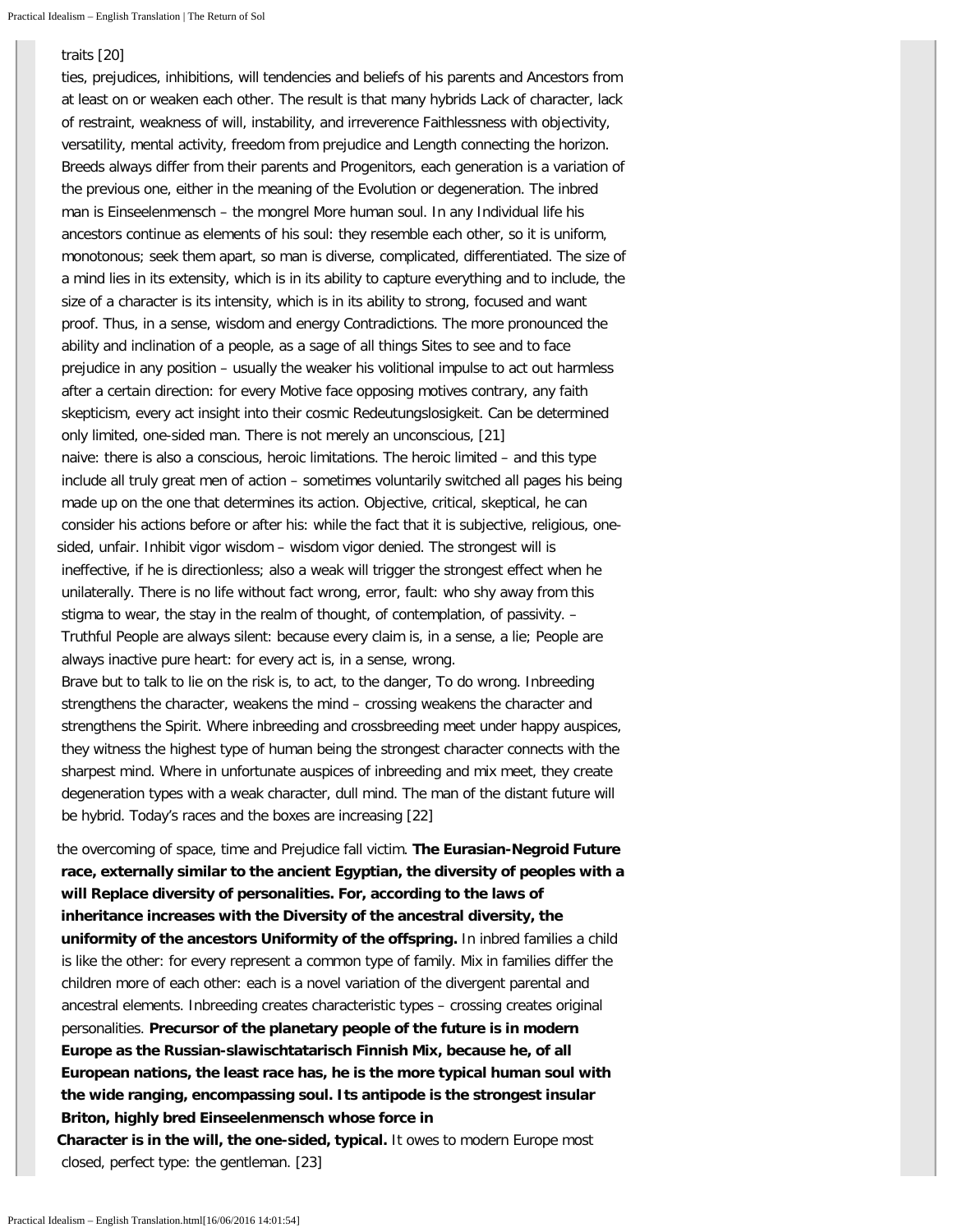# 5 PAGAN AND CHRISTIAN mentality

Two forms of soul struggle for world domination: Paganism and Christianity. With the Denominations that bear this name, have that soul forms very external Relationships. Will be the focus of Dogmatic into the ethical, from the mythological Psychological installed, then converts to Buddhism Ultra-Christianity, while Ämerikanismus as modernized paganism appears. The Orient is the main carrier of Christian, the Occident main carrier pagan mentality: the "heathen" Chinese are better Christians as the "Christian" Germans. Paganism is energy, love Christianity to the forefront of ethical value scale. Christian Ideal is the loving saints, pagan ideal of conquering hero. Christianity wants the homo ferus convert into a homo clomesticus, the predator man in the pet man during Paganism umschaffen wants man to superman. Christianity wants to Tiger Cats tame – increase Paganism cats tigers. Hauptverkünder modern Christianity was tol-[24]

stoi; Hauptverkünder modern paganism Nietzsche. The Germanic Edda religion was pure paganism. They continued to live under Christian mask: in the Middle Ages as a chivalrous, in modern times as an imperialist and militarist Worldview. Officers, Junker colonizers. Captains of industry are the leading

Representatives of modern paganism. Energy, bravery, size, freedom, power, fame and Honor: these are the ideals of paganism; while love, gentleness, humility, compassion, and Self-denial are Christian ideals. The antithesis: Pagan Christianity coincides neither the antithesis: Urban Rustic Man-man, yet with: inbred crossing. Undoubtedly Rustic but favor the development of pagan barbarism and inbreeding Urban civilization mixture and the development of Christian mentality. Eligible pagan individualism is generally possible only in sparsely populated Erdstrichen, where the individual can assert themselves and develop ruthless, without equal in contrast to to get his fellow man. In overpopulated areas where man comes to man, must the socialist principle of mutual support the individualistic principle of

Complement the struggle for existence, and, in part, displace. Christianity and socialism are international metropolis products. Christianity took over as World Religion his output from the faceless world city of Rome, the socialism of the nationally mixed industrial cities of the West. Both utterances Christian mentality are based on internationalism. The resistance against Christianity went from the

#### Rural population [25]

(Pagani), just as it is today the country people, the realization of the socialist Life form the strongest resistance opposes. Always been sparsely populated, northern parts of pagan centers will, tightly

populated southern regions hotbeds Christian feeling. Unlike today where the Eastern and Western spiritual life is mentioned, most of which is not understood as that contrast between the people of the South and the North. The Japanese, the most northern Oriental culture, often approaches the Occidentals, while the mentality of Süditalieners is oriental and South American. For the states of the soul of latitude seems to be more important than the degree of longitude. Not only the geographical position: the historical development has to determine the Soul of a people. The Chinese and the Jewish people therefore feel Christian as the Germanic, because their cultural past is older. The Teuton is the time Wild closer than the Chinese or Jew, these two ancient civilizations were able to thoroughly emancipate themselves from the pagan natural philosophy of life, because it at least three Millennia longer had time to. – Paganism is a symptom of cultural youth Christianity a symptom of cultural age.

Three peoples: Greeks, Romans, Jews, captured each in his own way the ancient culture of the world.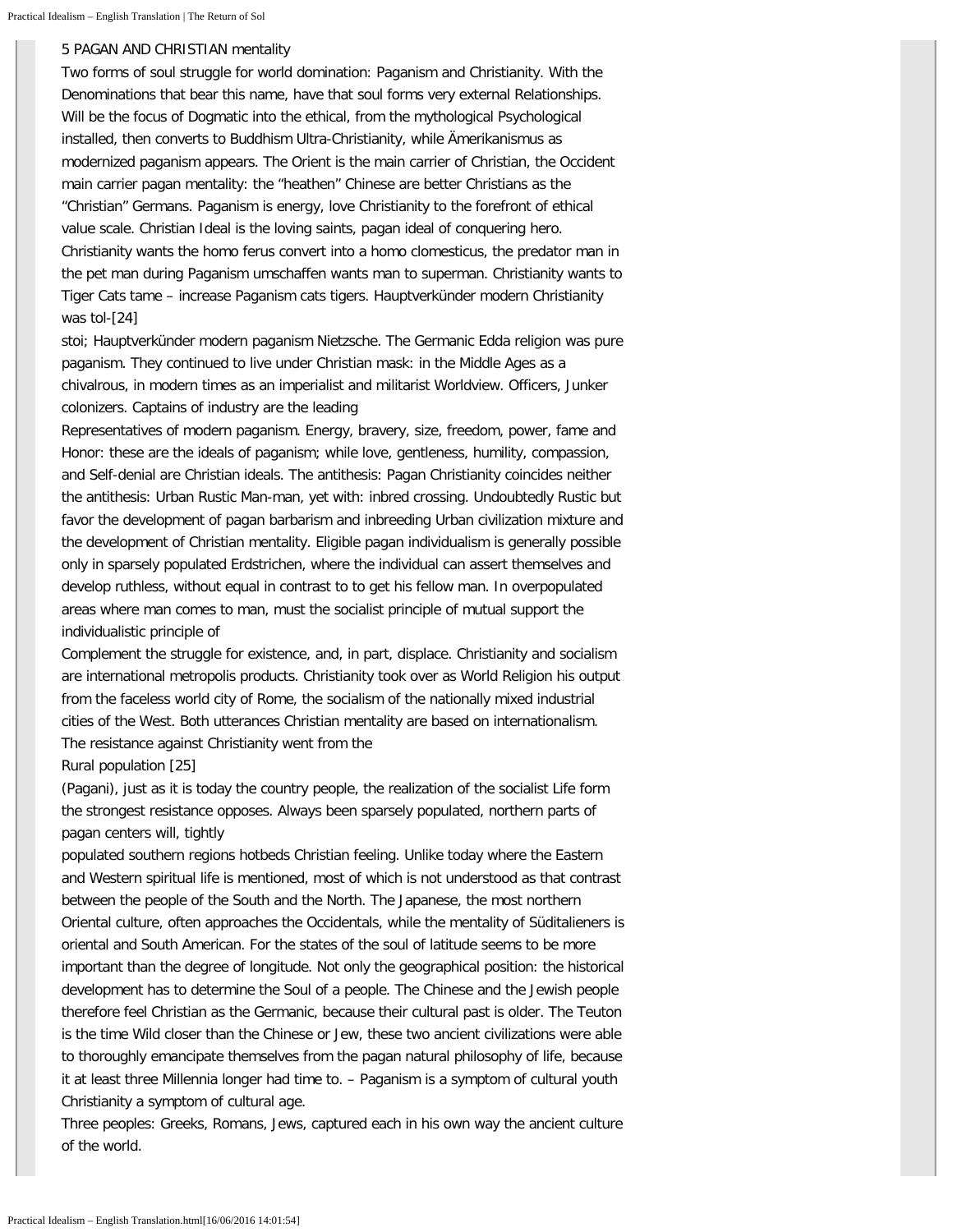Only the aesthetic-philosophical people of the Greeks in the Hellenistic period, then the practical political People of the Romans in the Roman Empire eventually ethical-religious people of Jews in Christianity. [26]

Christianity, ethics of Jewish Essenes (John), of Jewish spiritual Prepared Alexandrians (Philo), was regenerated Judaism. As far as Europe is Christian, it is (In the ethical and spiritual sense) Jewish, as far as Europe is morally, it is Jewish. Almost all the European ethics rooted in Judaism. All champion of a religious or irreligious Christian morality, from Augustine to Rousseau, Kant and Tolstoy, election Jews were spiritual sense, Nietzsche is the only non-Jewish, the only pagan ethics Europe. The most prominent and the foremost proponents of Christian ideas in their modern Rebirth hot pacifism and socialism, are Jews. In the east, the Chinese people is the ethical par excellence (in contrast to the ästhetischheroischen Japanese and the religious and speculative Indians) – the Jews in the West. God was Head of state of the ancient Jews, their moral law, civil code, sin was Crime. The theocratic idea of the identification of politics and ethics, Judaism is in the change of Thousands remained true. Christianity and socialism are both experiments, a kingdom to build. Two millennia ago, the Christians, not the Pharisees and Sadducees were Heirs and innovator Mosaic tradition, but today there are neither the Zionists nor the Christians, but the Jewish leaders of socialism because they also want the highest

Self-denial redeem the original sin of capitalism, the people from injustice, violence and Bondage redeem and transform the world into a paradise entsühnte. [27] These Jewish prophets of the present, preparing for a new world era, is in all the Ethical Primary: in politics, religion, philosophy and art. Was from Moses to Weininger Ethics Jewish philosophy major problem. Is this ethical attitude towards the world a unique root of the size of the Jewish people – but also the danger that Jews who lose their faith in the ethics sink to the cynical egoists: while people

other mentality, even after losing their ethical attitude, a wealth of chivalric Values and prejudices (man of honor, gentleman, cavalier etc.) left over, which they before Protect the values fall into chaos. What the Jews of the average city dwellers differs mainly is that they Inbred people. Strength of character combined with mental acuity predestined the Jews his most outstanding specimens to guide urban humanity, such as the wrong genuine spirit of capitalism as the protagonist aristocrats of the revolution. [28] PART TWO:

CRISIS OF NOBILITY

# 6 SPIRIT SWORD INSTEAD OF DOMINION

Our democratic age is a miserable interlude between two great aristocratic eras: the feudal aristocracy of the sword and the social aristocracy of the mind. The feudal aristocracy is in decline, the aristocracy of intellect in the making. The Meanwhile, calls itself democratic, but in reality dominated by the pseudo-Aristocracy of money. In the Middle Ages in Europe there was a rustic knight on the urban citizens, pagan Mentality about Christian, cerebral blood aristocracy nobility. The superiority of the knight on the Citizens based on body and strength of character on strength and courage. Two inventions have conquered the Middle Ages, opened the modern era: the invention of the Powder meant the end of the Knights reign, the invention of printing, the advent of Mental domination. Physical strength and courage lost by the introduction of their Feuerwafle crucial importance in the struggle for existence: mind, was in the struggle for power and freedom, the decisive weapon. [31]

The printing press gave a spirit of power of unlimited scope, adjusted the write humanity at the center of the reading and rose as the writer to the spiritual leader of the masses. Gutenberg gave the springs the power that the Black Had taken swords. Using the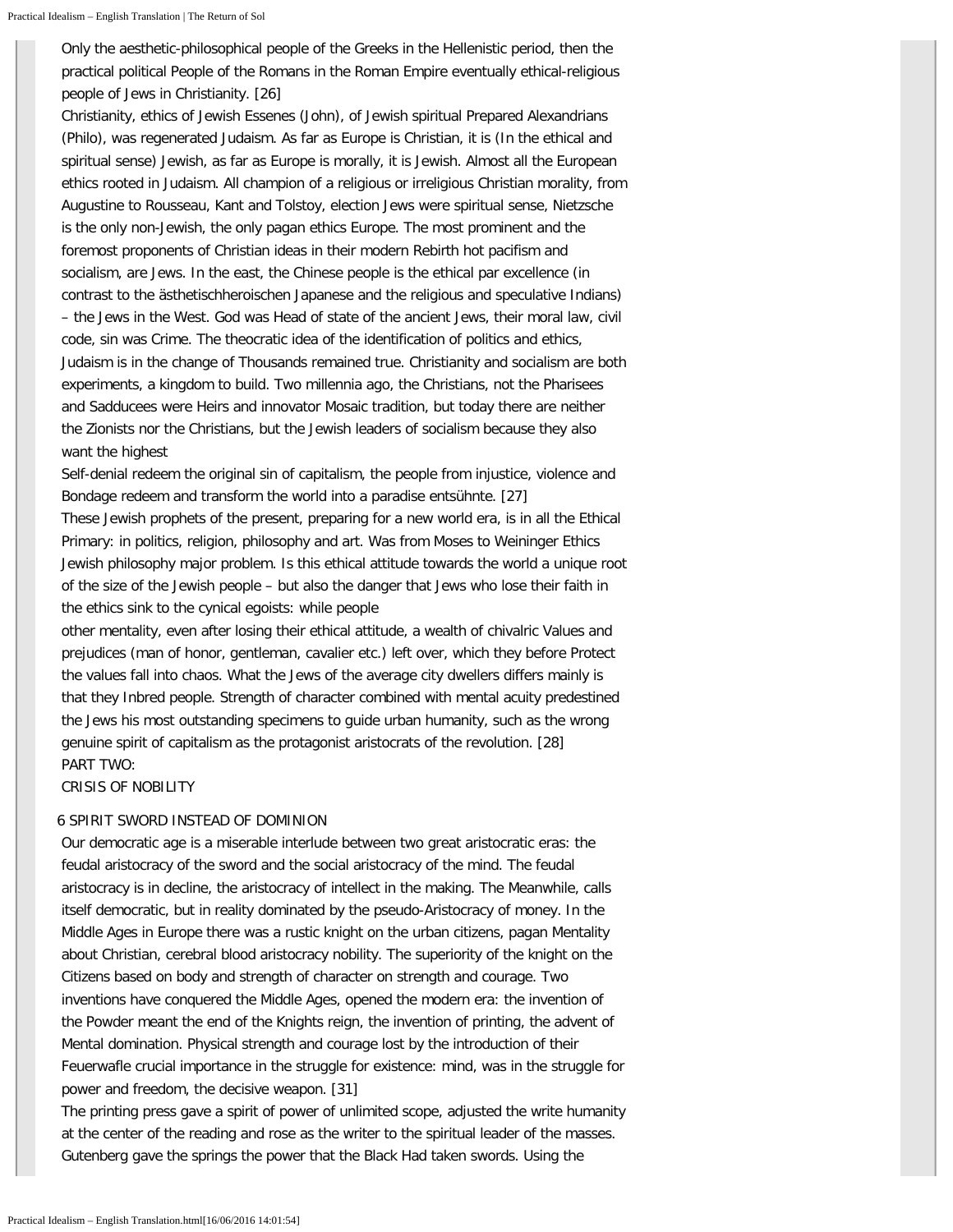printer's ink Luther has a bigger empire all captured as German emperors. In the era of enlightened despotism rulers and statesmen obeyed the ideas derived from thinkers. The writers of that time formed an intellectual aristocracy Europe. The victory of absolutism, feudalism meant the first victory of the city over the country and also the first stage in the winning run nobility of spirit, in the fall of The warrior class. In place of the medieval dictatorship in the country over the city joined the dictatorship of the modern city of the country.

With the French Revolution, which broke with the privileges of the nobility of blood, began the second

Era of emancipating the mind. Democracy is based on the optimistic assumption, a spiritual nobility could be identified and selected by the majority of the people. Now we are on the threshold of the third epoch of the modern era: socialism. He also supports is revolutionary to the urban class of industrial workers, led by the aristocracy Writer. Decreases the influence of the blood nobility, the growing influence of the Spirit nobility. This development. and thus the chaos of modern politics, one end will only find until a spiritual [32]

The aristocracy of power of society: tears powder, gold, ink printer itself and used for the benefit of the public. A crucial step towards this goal is the Russian Bolshevism, where a small Crowd of communist spirit and conscious aristocracy ruled the country with the plutocratic Democracy breaks that dominates the rest of the world today. The struggle between capitalism and communism to the legacy of the defeated aristocracy blood a fratricidal war the victorious brain nobility, a fight between individualistic and socialist, selfish and altruistic, pagan and Christian spirit. The General Staff of both parties recruited from the spiritual leader race in Europe: Judaism. Capitalism and communism are both rational, both mechanistically, both abstract, both urban. The main criticism has finally played out. The effect of the mind, the power of Spirit, the belief in the mind, the hope of the mind grows: and with them a new

# Nobility. [33]

## 7th ADEL TWILIGHT

In the course of the modern era of blood through the needle farm was – atmosphere, the noble spirit by

capitalism poisoned. Since the end of the age of chivalry is the nobility of Continental Europe, with sparse Exceptions, in a state of progressive decadence. He has his by its urbanization lost physical and mental benefits. At the time of feudalism, the nobility of blood was called to his country against enemy attacks and to protect encroachments of the sovereign. The nobleman was freely and confidently to

Subordinates, equals, Higher Asked; king on his land, he was able to chivalric principles of his personality develop freely. Absolutism changed this situation: the opposition nobility, who, free, proud and brave, to its historical rights existed, was, as far as it went extinct and the remainder was to the court pulled and pushed there in a shiny bondage. This court nobility was unfree, dependent he had his best characteristics [34],

the whims of the ruler and his clique losing companies: character, desire for freedom, pride, leadership. To the character and thus to break the resistance of the French nobility, lured him to Louis XIV Versailles, the great revolution was subject to the completion of his work: it has the Nobility, who had surrendered and lost its merits, taking his survived privileges. True only in those countries of Europe where the nobility, his chivalrous mission leaders and Champion of the national opposition to monarchical despotism and foreign rule remained a noble leader type received: in England, Hungary, Poland, Italy. Since the transformation of European culture from a chivalrous and rustic in a bourgeois urban remained Blutadel mental-cultural point behind the middle. War,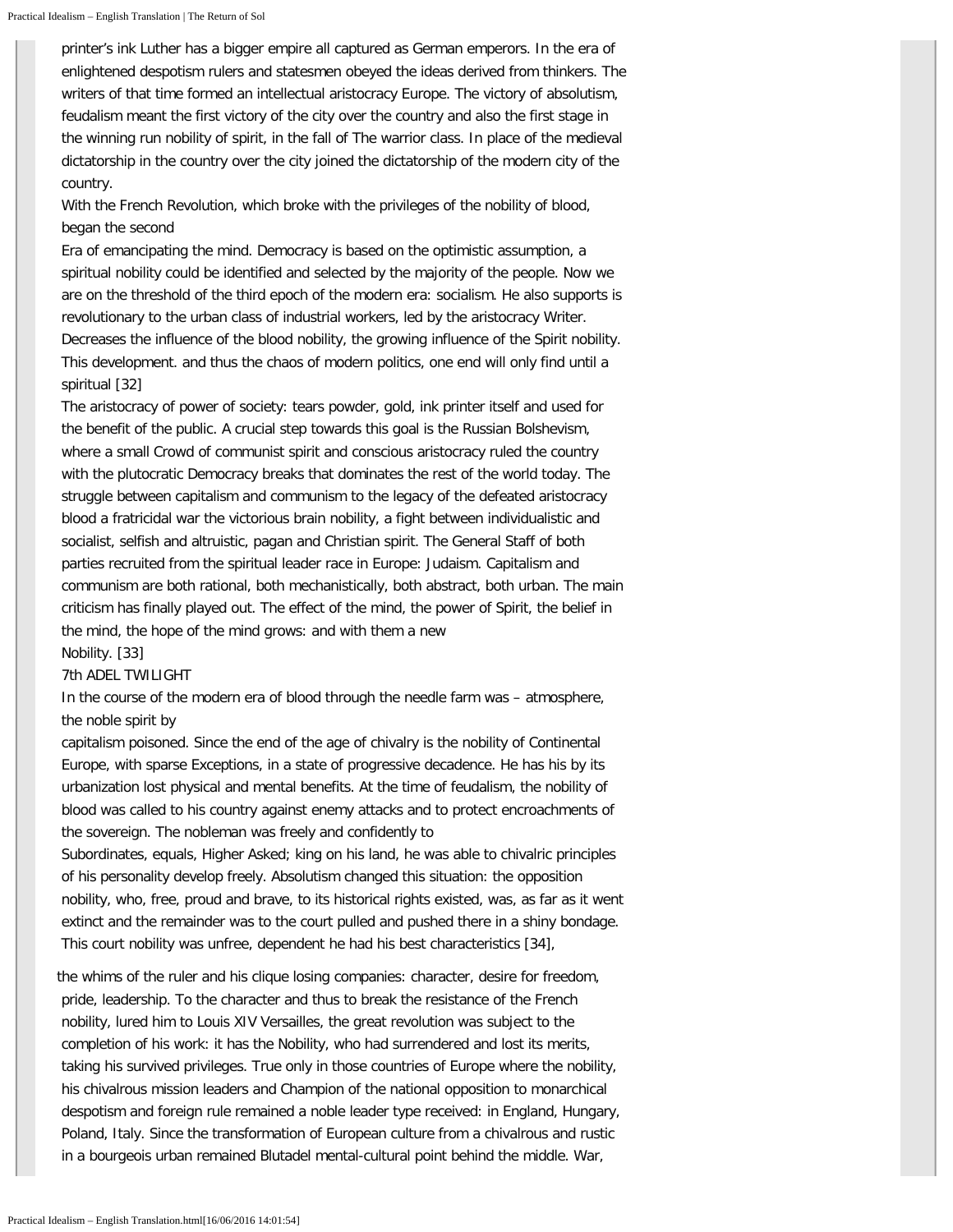Policy and the management of his estates took him so much claim that his mental Skills and interests often stunted. These historical causes of modern nobility were still twilight by physiological reinforced. In place of the hard, medieval military service modern times brought the nobility mostly jobless good life; from the most threatened status was the nobility by his Erbreichtum gradually to gesichertsten; addition, almost the degenerative effects excessive inbreeding, which the English nobility by frequent mixing with civil blood escaped. Through the interaction of these circumstances fell the physical, psychological and mental type of erstwhile nobility. The brain nobility could not replace the nobility of blood, because he also is one in a crisis, State of decay [35] is. Democracy arose from embarrassment, not because people no nobility wanted to, but because they found no nobility. Once a new, genuine nobility constituted democracy will disappear by itself. Because England has genuine nobility, remained it, despite its democratic constitution, aristocratic. The academic brain nobility of Germany, a century ago, leaders of the opposition Absolutism and feudalism, pioneer of modern and liberal ideas today is to Mainstay of the response, sunk to the main opponents of intellectual and political renewal. This pseudo-intellectual aristocracy of Germany was at war advocate of militarism in the Revolution defender of capitalism. His mottos: nationalism, militarism, Anti-Semitism, alcoholism, are also the watchwords in the fight against the Spirit. Their responsible rich mission: to replace the feudal nobility and prepare the mind, has disregarded the academic intelligence, denied, betrayed. Also the journalistic intelligentsia has betrayed its mission leader. She, who had called spiritual, To be a leader and teacher of the masses to complement and enhance what a has failed and perpetrated backward school system – humbled in their immense Majority of the slave of capital, to Verbildnerin of political and artistic Taste. Her character broke under the pressure, instead of its own foreign convictions represent and defend – their spirit flattened by the overproduction of the their profession they forces. As the orator of antiquity, as is the journalist of [36]

Modern times in the center of the state machine: it moves voters, voters Members who MPs, ministers. So the journalist falls the ultimate responsibility for all political Done: and he just, as a typical representative of urban spinelessness, feels mostly free from any obligation and responsibility. School and the press are the two points from which the world is bloodless, without violence refine and renew could. The school nurtures or poisons the soul of the child, and the Press nourished or poisoned the soul of adults. School and are both now in the press Hands of a non-spiritual intelligence: they return them in the hands of the mind, would be the highest duty of every ideal policy, each ideal revolution. The ruling dynasties of Europe have come down through inbreeding, the Plutokratendynastien by good life. The Blutadel degenerated because he was servant of the monarchy, the nobility of mind degenerated because he was servant of capital. Both aristocracies had forgotten that, and with every advantage, with each award Exceptional position of responsibility is associated with. They have the motto of all true nobility unlearned: 'noblesse oblige "They wanted to enjoy the fruits of their privileged position without their! Carry obligations; felt as lords and superiors, not as leaders and role models to their Others. Instead of the people have new goals to pave new ways they could be of Abuse rulers and capitalists tools to their interests: to live well, Honors and money, they sold their souls, their blood and brain. [37]

The old nobility of the blood and of the brain has lost the right to continue even as the aristocracy to apply, because it lacks the characters all genuine nobility: Character, freedom, Responsibility. The threads that bound them to their peoples, they have cut: by Snobbery on the one hand, education conceit on the other side. It is in the sense of historical nemesis, that the great deluge, the output of Russia their takes on the world cleans bloody or bloodless way of the usurpers, their Want to maintain preferred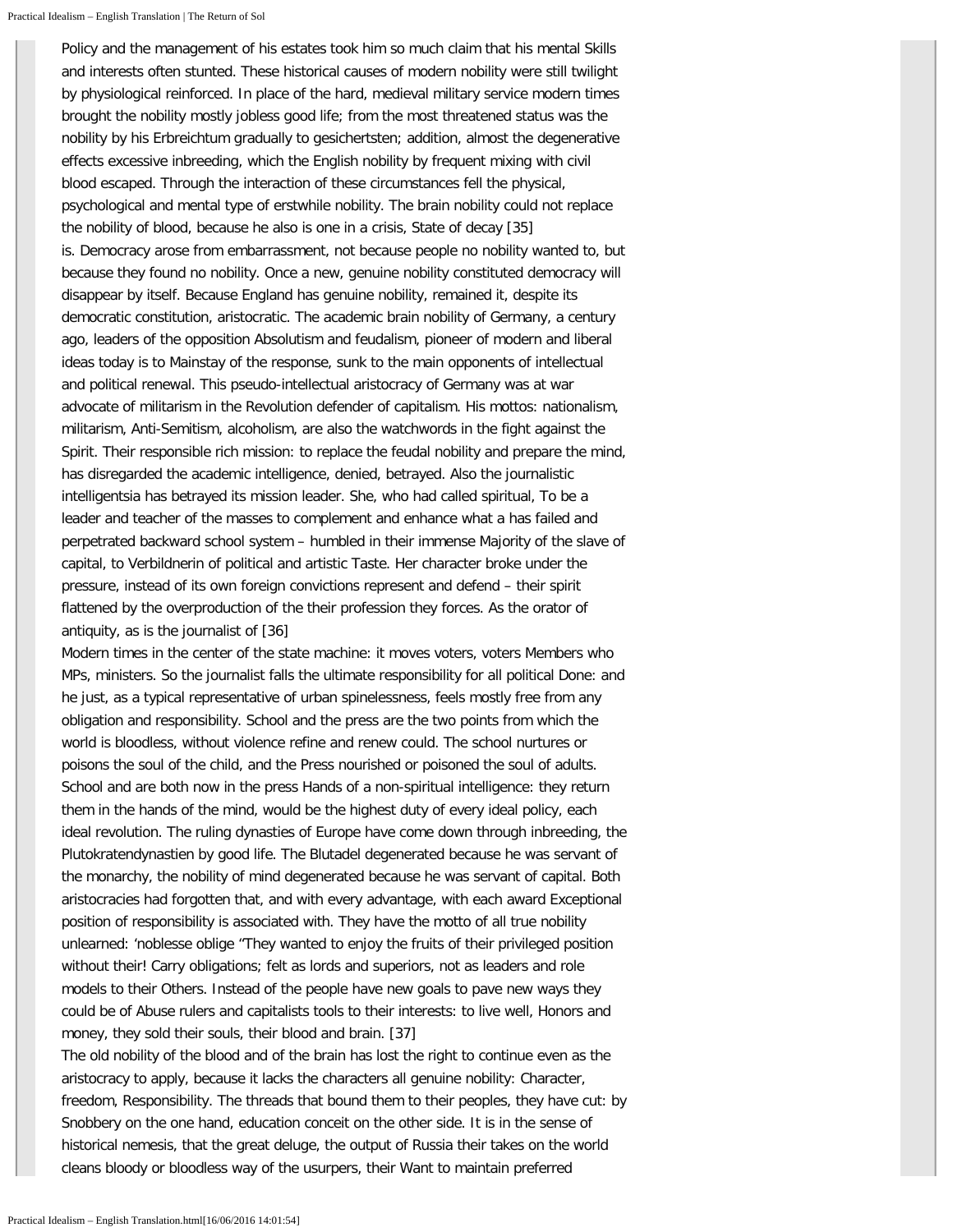positions, while one whose long term conditions have lost. [38] 8 Plutocracy

In the depression of blood and nobility of mind, it was not surprising that a third Provisional class people the power tore itself: the plutocracy. The constitutional form The form of plutocratic rule, feudalism and absolutism replaced, was democratic. Today democracy facade of plutocracy: because the people will not tolerate naked plutocracy would give them the nominal power is left, while the actual power was in the hands the plutocrats rests. In republican and monarchical democracies are the Statesmen puppets capitalist manipulators: they dictate the guidelines of the policy, they rule through the purchase of public opinion, voters, by business and social relations, the ministers. In place of the feudal structure of society, the plutocracy has come: no more Birth is decisive for the social position, but the income. The plutocracy of today is more powerful than the aristocracy of yesterday because no one is above it as the State her tool and accomplice is. When there were true nobility of blood, the system of [39]

was Birth the aristocracy, just as today the money aristocracy: for at that time had the ruling caste sense of responsibility, culture, tradition during the class today there, feeling all responsibility, all culture and tradition is bar. Partly Exceptions do not alter this fact. While the ideology of feudalism was heroic and religious, knows the plutocratic Society no higher values than money and good life: the validity of a person prized by what he has, not according to what he is. Nevertheless, in some sense constitute the leader of the plutocracy, an aristocracy, an elite: because the Erraffung large assets are a number of excellent properties necessary: Energy, prudence, prudence, prudence, presence of mind, initiative, boldness and Generosity. Because of these advantages, the successful big business as legitimate

modern conquerors natures, their superior will and mental power them through the mass inferior competitors brought victory. However, this superiority of the plutocrats is only valid within the acquiring class of people – it disappears immediately when those outstanding money earners are measured at the

outstanding representatives of ideal professions. So it's just that a capable industrialist or Kauftnann materially and socially rises higher than his incompetent colleagues – is unjust but is that a social power and prestige is higher than that of an artist, scholar, Politician, author, teacher, judge, doctor, who is just as capable in his profession as those whose skills but more ideal and more social objectives [40]

serve: ie that the present system of society, the selfish, materialistic mentality awarded against an altruistic ideal. Add this selfish drive preference towards altruistic,

 materialistic against idealistic is the fundamental evil of the capitalist social structure, while the true aristocrats of the mind and heart: the wise and the Benevolent, in poverty and Powerlessness live usurp power selfish people the leader position to which appointed those would. Thus plutocracy is energetic and intellectually aristocracy – in an ethical and spiritually pseudo-aristocracy of the working classes within aristocracy – to more ideal professions measured pseudo-aristocracy. As the aristocracy of blood and the Spirit, as is also that of money currently in a period of decay. The sons and grandsons of those great entrepreneurs whose

Will, steeled by hardship and labor, they had carried up from nothing to power, limp mostly in good living and inaction. Only rarely inherited the paternal Drive or sublimated to more spiritual and idealerem work. The Plutokratengeschlechtern lacks that tradition and belief, that conservatively-rustic

Spirit that had once housed the nobility for centuries before degeneration. Feeble imitators take over the power of inheritance of their fathers without the gifts of the Spirit and Mind, by which it had been errafft. Power and efficiency come into conflict: and thus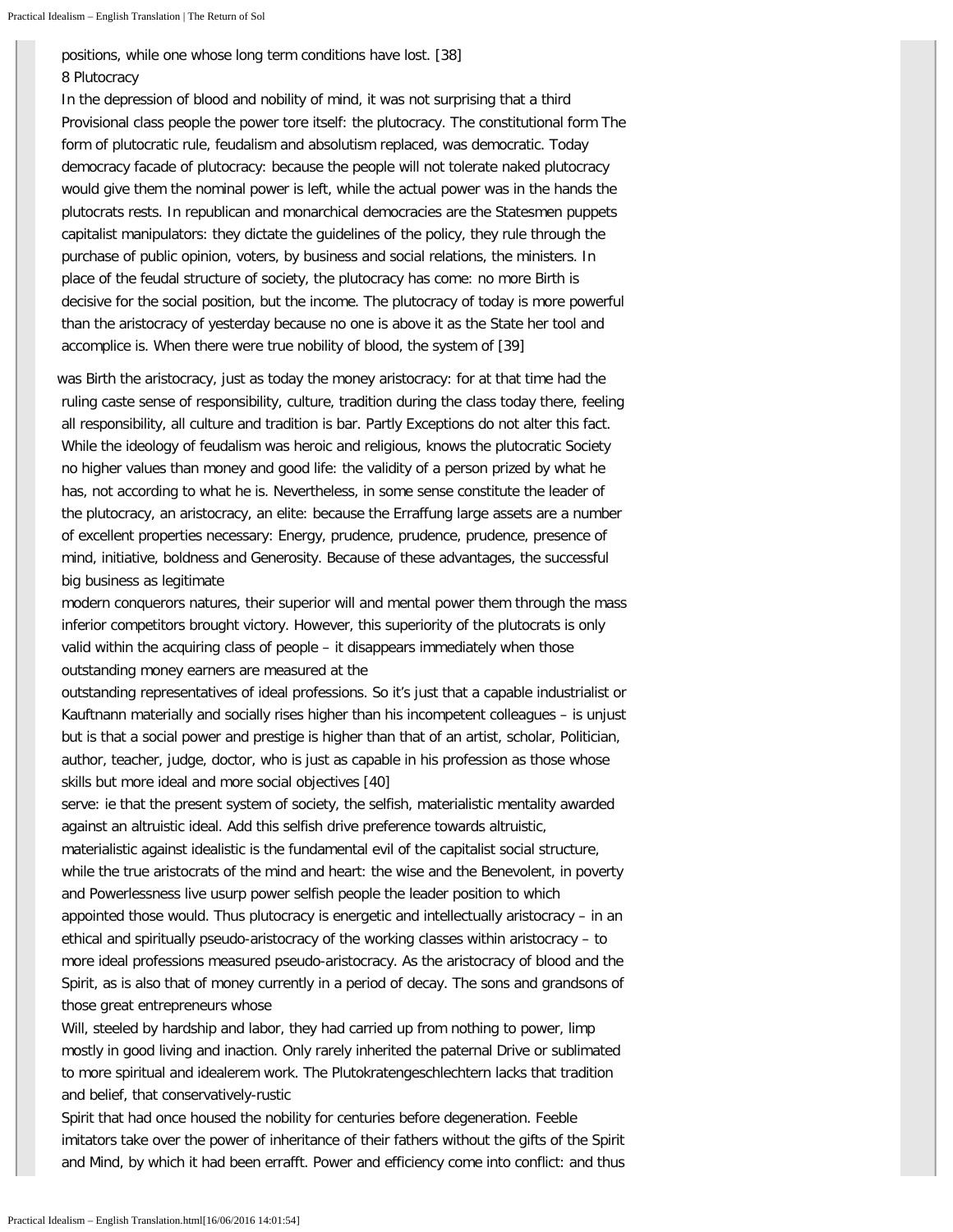undermining the inner justification of capitalism. The historical development of these has natural [41]

Decline accelerated. Carried aloft by the boom of the war begins a new Slide-plutocracy to decompose the plutocracy-old entrepreneur and repress. During increases with the enrichment of the national wealth of the entrepreneur, it decreases with the Enrichment of the slide. The entrepreneurs are the business leaders – the slide whose Parasites: entrepreneurship is productive – Schiebertum unproductive capitalism. The current boom facilitates ruthless, unscrupulous and unprincipled People making money. For speculative profits and slide are lucky and Recklessness as indispensable shares outstanding will and intellect. So represents the modern slide-Kakistokratie a plutocracy rather than a character Aristocracy of ability. Due to the increasing blurring of the boundaries between Entrepreneurship and Schiebertum is capitalism before the forum of mind and Compromised public and drawn down. No aristocracy can compete continuously without moral authority. Once the ruling class ceases to be a symbol of ethical and aesthetic values, their fall unstoppable. The plutocracy is, compared to other aristocracies, poor in aesthetic values. It meets the political functions of an aristocracy, without the cultural values of nobility to offer. Wealth is tolerable only in dress but the beauty, just as a carrier of an aesthetic culture justified. Meanwhile, the new plutocracy wrapped in dreary vulgarity and [42]

intrusive ugliness: their wealth is barren and forbidding. The European plutocracy neglected in contrast to their American-ethical Mission as much as their aesthetic: social benefactor grand scale are as sparse as Patrons. To behold instead of its raison d'être in the social capitalism, in which Summary of fragmented national wealth to generous creative works Humanity – the plutocrats erdrüchenden feel justified in their majority, their good life irresponsible to build mass misery. Instead of humanity they are good traders Exploiters, rather than leaders deceiver. This lack of aesthetic and ethical culture, the plutocracy attracts not only the Hatred, but also the contempt for public opinion and their spiritual leaders: because they did not understand it, to be noble, they must fall. The Russian revolution mean for the plutocratic period of history from the beginning End. Even if Lenin subject, his shadow is also the twentieth century dominate, as the French Revolution, despite its collapse, the development of nineteenth has determined: never had in continental Europe feudalism and absolutism abdicated voluntarily – if not for fear of a repeat of Jacobin terror ago the end of the French nobility and king. So it is the sword of Damocles Bolshevik terror succeed faster, to soften the hearts of the plutocrats and

make available to social demands than two millennia, the gospel of Christ. [43] 9 ADEL ADEL BLOOD AND FUTURE

Nobility is based on physical, mental, spiritual beauty, beauty in perfect harmony and increased vitality: who is dominated his contemporaries, is an aristocrat. The old aristocratic type is dying, and the new not yet constituted, our Meanwhile, is destitute of great personalities: on beautiful people, of fine People, to show people. Meanwhile usurp epigones of the sunken nobility of the dead Former aristocracy forms and fill them with the contents of their miserable bourgeois. The strong abundance of life erstwhile nobility is passed to upstarts: but lack its shapes, its grandeur, its beauty. However, the time to the idea of nobility, a nobility of the future need not despair. Will humanity move forward, they need leaders, teachers, signpost; fulfillments of what it wants to be; precursor of its future survey to higher spheres. Without needle no evolution. Eudaemonistic policy can democratically – evolutionist policy must his aristocratic. To [44]

ascend, to go forward targets are needed; to achieve goals, people are necessary, set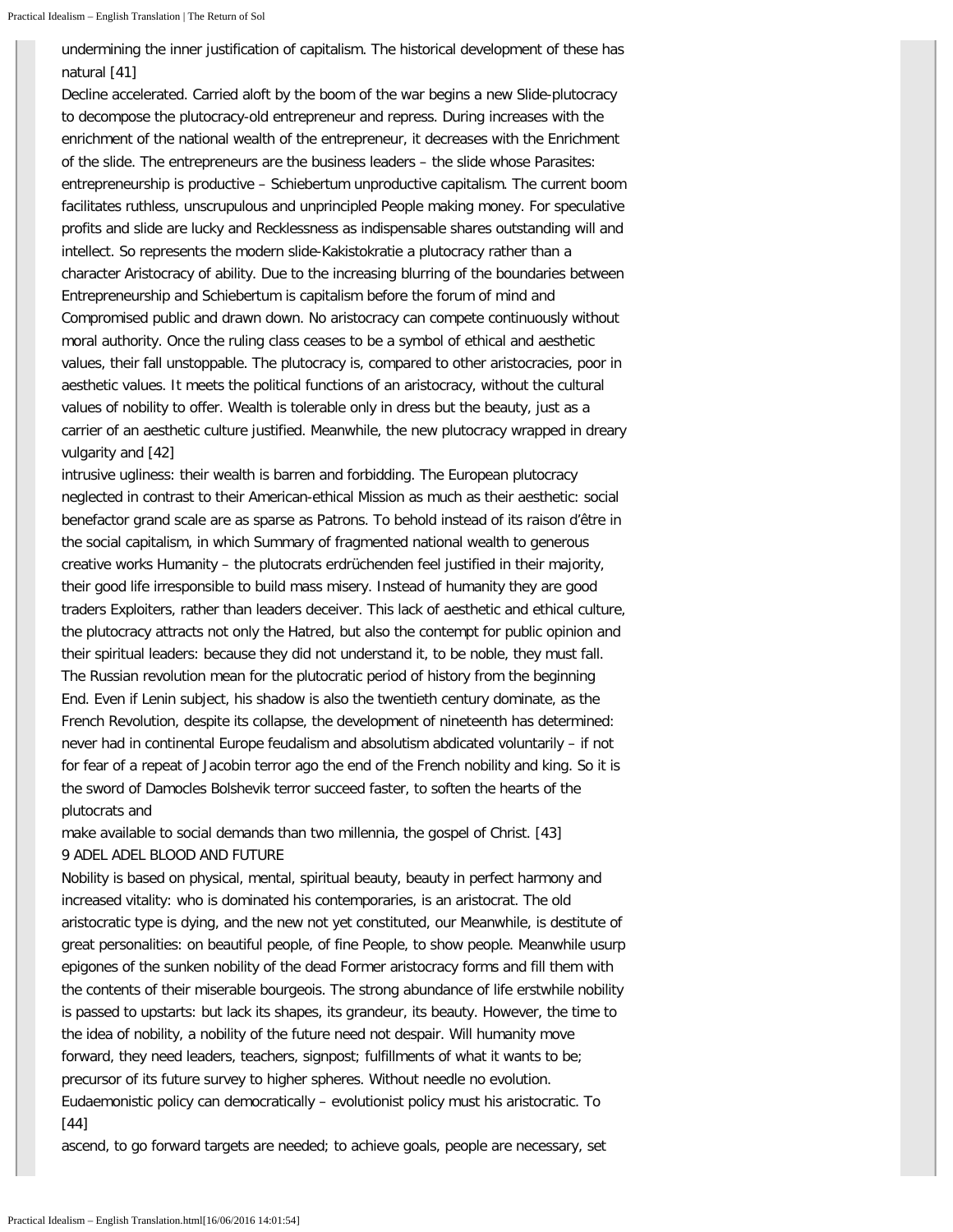the goals that lead to goals: aristocrats. The aristocrat as a leader is a political term, and the nobles as a role model is an aesthetic Ideal. Highest requirement demands that aristocracy nobility, leaders coincides with model:

that perfect man falls to the leadership. The quantity of European humanity that believes only the mass of the number, stand out two quality races from: blood aristocracy and Judaism. Divorced from one another, they both hold firmly the faith of their higher mission, to better their blood to human differences in rank. In these two heterogeneous preference breeds is the core of the future European nobility: in feudal nobility of blood, if he is not from the court, the Jewish brain needle, unless it is could corrupt the capital. As a guarantee of a better future remains a small residual morally upstanding Rustic nobility and a small group of revolutionary struggle intelligence. Here the community between Lenin, the man from rural gentry growing, and Trotsky, the Jewish writers, the symbol: here reconcile the opposites of Character and spirit of Junker and man of letters, of rustic and urban, pagan and Christian people for creative synthesis of revolutionary aristocracy. A step forward in the spiritual would be enough to get the best elements of the blood nobility, on the the land of their physical and moral health from the effects of depraving Have preserved court atmosphere to provide the service of the new human liberation. Because, at the Predestines their opinion [45] traditional courage, their anti-bourgeois and anti-capitalist mentality, their Sense of responsibility, their contempt for material benefit, their stoic training of the will, their Integrity, their idealism. Directed into more spiritual and more free tracks, which could be strong noble energies that were previously supporting the reaction to regenerate new heights and Natural leaders testify, the inflexibility of will with magnanimity and selflessness connect, and rather than exponents of the middle class (which is contrary to them at heart) to serve capitalist interests in a number contact the representatives of the tapered Nobility of mind to liberation and refinement of mankind. Policy was in Europe for centuries privilege of the nobility. The nobility formed an international political caste, were grown in the diplomatic talents. For many generations, lives of European nobility of blood in a political atmosphere of the bourgeoisie with Intent was kept. On his estates, the nobility learned the art of governance, Human treatment – the leading government positions at home and abroad, the art of Peoples treatment. Politics is art, not science, it focuses more on instinct as in the mind, in the subconscious more than the conscious. Political talent can be awaken and train never learn. Genius by breaking all the rules: in political talent but the needle is richer than the middle class. Because in order to acquire knowledge, a sufficient Single life: to breed instincts, it requires the cooperation of many generations. In the sciences and fine arts projects beyond the middle of talent the aristocracy: the Politics is the relationship reversed. Therefore [46] it happens that the democracies of Europe its foreign policy often their descendants Nobility trust, because it is in the national interest, the gene pool of political talent, that the needle has accumulated over the centuries to make available to the public. The political skills of the nobility, not least on its strong mixture of blood due. Because these national miscegenation often expands its horizons and so paralyzed the evil consequences of simultaneous Box inbreeding. The vast majority of poor Aristocrats combines the disadvantages of the mixture with those of inbreeding: lack of character with Mental poverty, while modern in the rare highlights the advantages of high nobility both encounter: Character with spirit. Intellectually, now gapes between the extreme right (conservative Nobility of blood) and the extreme left (revolutionary spirit nobility) a huge level difference while in the character of these apparent extremes meet. But it is all intellectuals, Deliberate on the surface – all characteristic, unconscious in the depth of personality. Insights and opinions are easier to form and re-form as a character properties and directions of the will. Lenin and Ludendorff are in their political ideals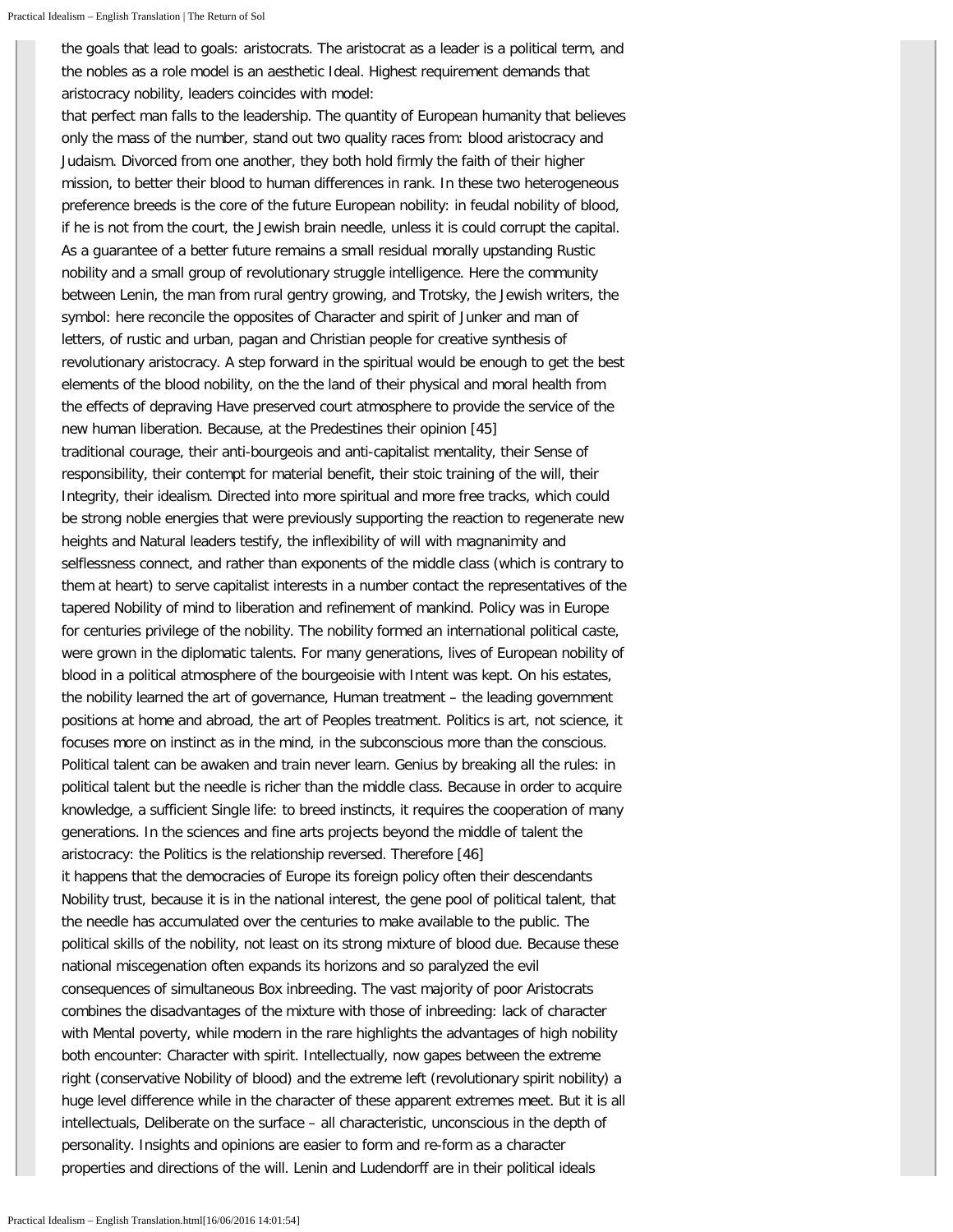antagonists: in their setting will Brothers. Ludendorff would be raised in the Russian revolutionary milieu Studententums; would he, like Lenin, in his early youth the execution of his brother by imperial executioner experience: we would likely see him at the top of the red Russia. While [47]

Lenin raised in a Prussian cadet school, perhaps an over-Ludendorff would have been. What separates these two related natures, their intellectual level. Lenin Boundedness seems heroic-conscious of being Ludendorff boundedness naively unconscious. Lenin is not just leaders – he is also Spiritual, as it were, a spiritualized Ludendorff. The same parallels can be drawn between two other representatives of the extreme left and Right: Friedrich Adler and Count Arco. Both were murderers of idealism, its martyrs Conviction. Had eagle in militaristic reactionary milieu German blood nobility, Arco in socialist-revolutionary milieu Austrian nobility of mind had grown up, so probably, the ball Arcos Stürgkh the Prime Minister, the ball the eagle Prime Minister Eisner made. After all, they are brothers, separated by the heroischselbstlosen difference anerzogener prejudice, linked by the community Character. Again, the difference lies in the spiritual level (Adler Spirit man), not in the purity of the spirit. The character of the One who praises, should the not reduce the Other – as happens from both sides every day. Where potentiated life force, there is the future. The flowering of the peasantry, the landed gentry, has (If he was healthy) into a thousand years of symbiosis with the living and life-giving nature accumulated a wealth of vital forces and accumulated. Succeed in a modern education to sublimate a part of this increased energy into the spiritual life: could then, perhaps, the nobility of the past take a decisive role in building the nobility of the future. [48]

# 10th JUDAISM AND FUTURE NEEDLE

Main support of the corrupt nobility as a man of integrity brain: capitalism, journalism and iteratentums are Jews \*. The superiority of their spirit predestines them to a The driver of future nobility. A look at the history of the Jewish people explains its lead in the struggle for Human leadership. Two millennia ago, Judaism was a religious community, composed of ethical religious predisposed individuals of all nations of the ancient Cultural group, with a nationally-Hebrew center in Palestine. At that time was already the Joint, Primary Unifying and not the nation, but religion. During the first millennium of our era came into this community of faith proselyte of all peoples, a, last king, nobility and people of the Mongolian Khazars, the men Southern Russia. From then on, only the Jewish religious community joined to an artificial Volks-

\* The following relates primarily to Central and Eastern Europe.

[49]

 $\overline{\phantom{a}}$ 

community together and against all other nations from \*. By unspeakable persecutions tried for a millennium Christian Europe the exterminate Jewish people. The result was that all the Jews, the weak-willed, ruthless, were opportunistic or skeptical, they were baptized, thereby the endless torment To escape persecution. On the other hand, were frequently under these difficult Living conditions, were all Jews based not sent clever and inventive enough the struggle for existence to exist in this form difficult.

So finally went out all these persecutions, a small community out, steeled by ertragenes a heroic martyrdom for the idea and purged of all weak-willed and poor mental elements. Instead of destroying Judaism, it has Europe against their will by refined those artificial selection process and trained to guide a nation's future. Not a Wonder, then, that this people, the ghetto prison sprung, to a spiritual nobility Europe developed. Thus, a benevolent providence Europe at the moment, as the feudal

nobility lapsed, given by the Jewish emancipation, a new breed of noble spirit graces.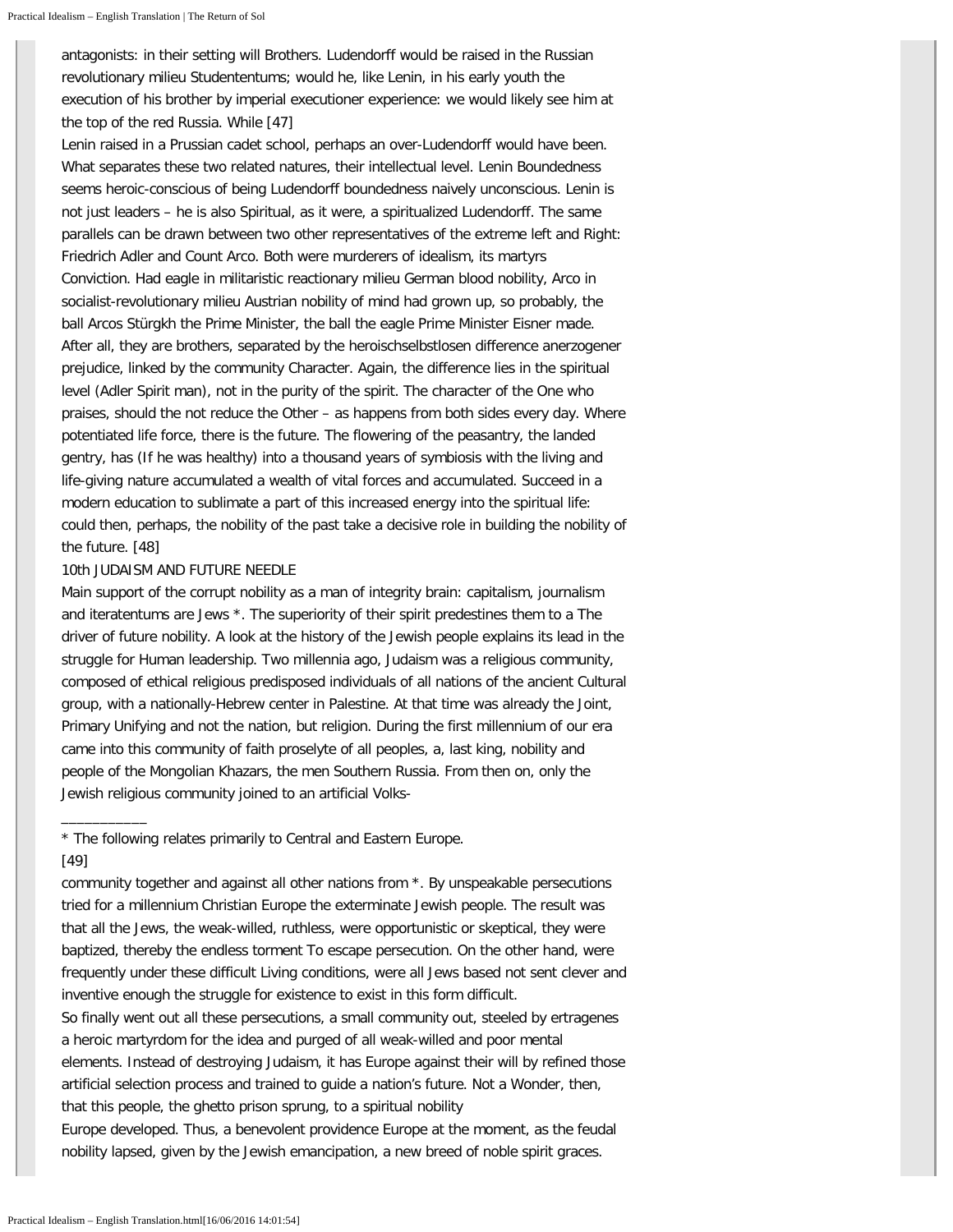\_\_\_\_\_\_\_\_\_\_\_\_\_\_\_\_\_

 The first typical representative of this nascent future nobility was the revolutionary noble Jew Lassalle, of the highly physical beauty with nobility of character, and sharpness Spirit united: aristocrat in the highest and truest sense of the word, he was a born Leader and guide of his tent.

# [50]

Not: Judaism is the new nobility: but: Judaism is the womb from which a new, spiritual nobility of Europe shows, the core around which are grouped a new, spiritual nobility. A spiritual master race in urban education: idealists, witty and finely tuned, just and conviction loyal, brave as the feudal nobility in his best days, the death and persecution, Hatred and contempt gladly take upon himself to mankind moral, spiritual, happy to make. The Jewish heroes and martyrs of the Central and Eastern European revolution are in courage, Perseverance and idealism of the non-Jewish heroes of World War II in nothing – while they the same spirit in many cases surpass. The essence of these men and women who try it, to redeem mankind and to regenerate, is a peculiar synthesis of religious and political elements: of heroic martyrdom and intellectual propaganda, revolutionary Energy and social love, of justice and compassion. These traits that they once used to Creators have made the Christian world movement, they now make up to the top of socialist. With these two experiments spiritual and moral redemption origin of Judaism, the disinherited masses of Europe rich endowed than any other nation. As also the

Modern Judaism by its percentage of eminent men all other peoples exceeds: barely a century after its liberation is this small nation today with Einstein at the forefront of modern science, with Mahler at the head of modern music, with Bergson the pinnacle of modern philosophy, with Trotsky on top [51]

modern politics. The prominent position occupied by the Jews today, it owes Only his mental superiority, which enables it over an immense superiority preferred, spiteful, envious rivals in intellectual competition to win. The modern Anti-Semitism is one of the many manifestations of the reaction against the mediocre Excellent, is a modern form of ostracism applied against a whole people.

As a people, the Jews experienced the eternal struggle of quantity against quality, inferior groups against höherrvertige individuals, inferior majorities against higher value minorities. The main roots of anti-Semitism are limitedness and envy: in Beschränktheid Religious or scientific; envy in the spiritual or accounts. The fact that they made an international religious community, not from a local breed have emerged, the Jews are the people of the strongest blood mixture; fact that they complete for a millennium against the other nations, they are the nation's strongest inbreeding. To unite, as with the high nobility, the elect among them with willpower Mental acuity, while another part of the Jews, the defects of inbreeding with the shortcomings of Blood mixture Connects: lack of character with limitations. Here we find sacred Self-sacrifice next most restricted selfishness, pure idealism next krassestem Materialism. Are ever mixed a people, the more dissimilar: Here, too, confirms the rule

its representatives among themselves, the more impossible it is, to a unit type. construct [52]

Where there is much light, there is plenty of shade. Ingenious families have a higher percentage

Lunatics and criminals than mediocre, which is true of nations. Not only the revolutionary spirit of aristocracy tomorrow – the plutocratic slide Kakistokratie Today is recruited mainly from Jews and so sharpen the weapons of agitational Anti-Semitism. Millennial

<sup>\*</sup> See: 'The essence of anti-Semitism, "by Dr. Henry Coudenhove-Kalergi (II Edition, Pan-Verlag, Vienna).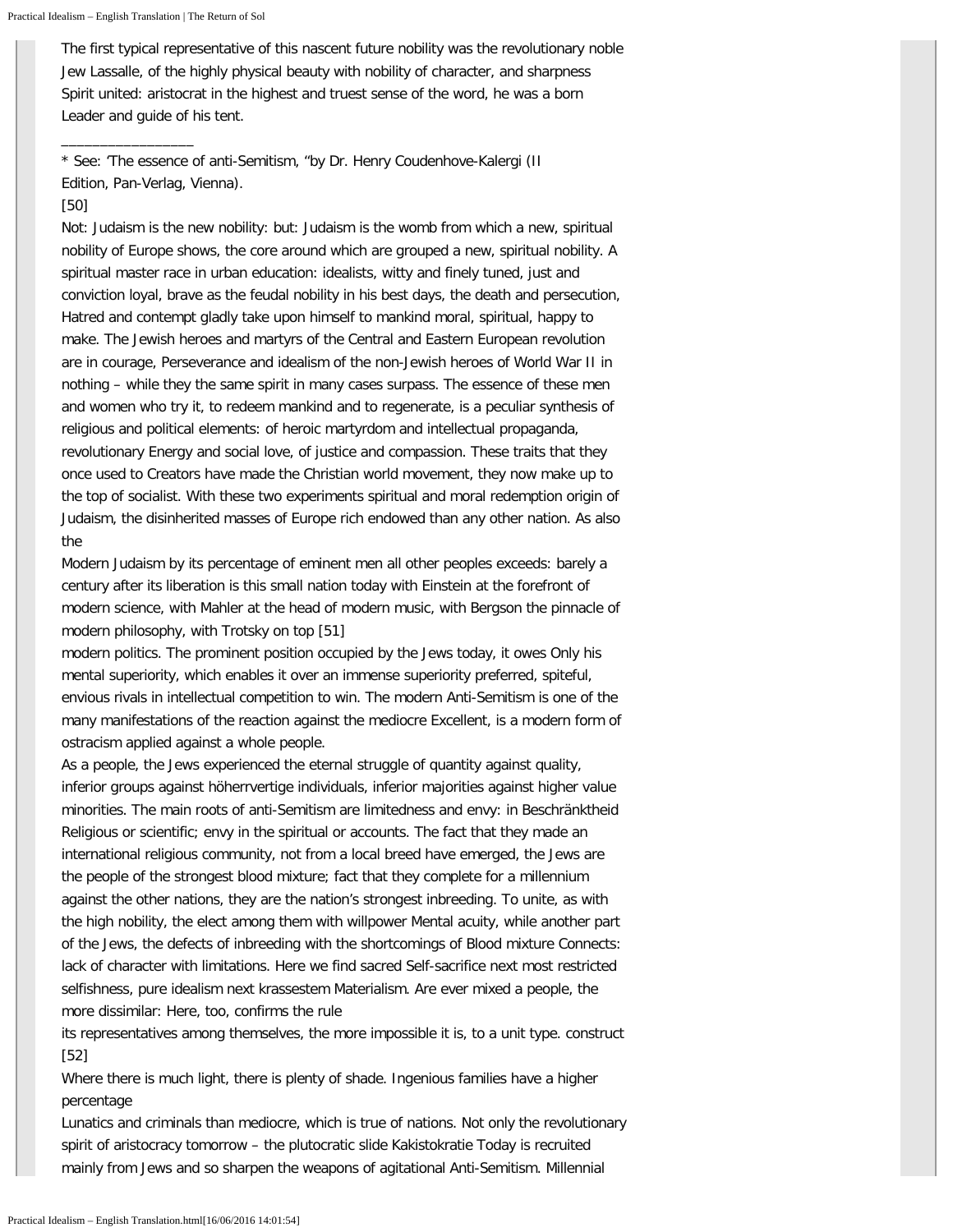slavery to the Jews, with rare exceptions, the gesture of the Master Race reference. Permanent suppression inhibits personal development: and thus takes a The main element of the aesthetic ideal of nobility. Suffer from this deficiency, physically and mentally, a large part of Judaism, this deficiency is the main cause that the European instinct

on the other hand refuses to recognize Judaism as a noble race. The resentment with which the suppression has burdened the Jews, it is much vital Voltage; takes him for a lot of elegant harmony. Excessive inbreeding, coupled with the Hyperurbanität the ghetto past, had many traits of physical and psychological Decadence in the aftermath. What won the Head of the Jews, often her body has lost, and what her brain won their nervous system has lost. Thus Judaism suffers from a hypertrophy of the brain and is thus in contrast to noble call harmonious development of personality. The physical and nervous

Weakness of many Jews spiritually superior zeitigt a lack of physical courage (often in Together with the highest moral courage) and an uncertainty of occurrence: Properties [53]

still appear incompatible with the chivalrous ideal of noble people. Thus the spiritual master race of the Jews has to suffer the slave trains people to him has stamped its historical development: still wearing many Jewish Leaders and entertainment personalities gesture of the unfree, oppressed people. In their

Gestures are often debased aristocracy aristocratic Jews as outstanding. These deficiencies of Judaism, created by the development, through the development will again disappear. The Rustikalisierung of Judaism (a main goal of Zionism), coupled with sports education, the Judaism of the ghetto rest, which it still bears today in themselves, free. That this is possible is shown by the development of American Jewry. The real freedom and power that has won Judaism, the same consciousness, the consciousness gradually posture and gesture of the free, powerful people to follow. Not only that Judaism will change in the direction of the Western ideal of nobility – and the Western noble ideal will undergo a transformation that Judaism halfway comes to meet. In a more peaceful Europe of the future of the needle is his warrior Strip with a character and mentally – swap priest. A pazifiziertes and socialized Occident is not lord and ruler need more – only leaders, Educators, role models. In an oriental Europe of the future will be more a aristocrat Brahmin and Mandarin same as a knight. [54]

## **OUTLOOK**

The noble man of the future is neither feudal nor Jewish, neither civil nor proletarian: he will be synthetic. The races and classes in the modern sense disappear, remain the personalities. Only when coupled with the best blood of citizens are the viable elements former feudal nobility wrestle up to new heights, only by association with the peaks Europeanness is not Jewish, the Jewish element of the future nobility to the full development reach. The chosen people of the future may be a physically highly bred Rustic gestures and nobility perfect body, a mentally-educated urban nobility spiritualized Physiognomies durchseelte eyes and hands give. The nobility of the past was based on quantity: the feudal to the number of ancestors, and the plutocratic on the number of millions. The nobility of the future will be based on quality: on personal value, personal perfection, to perfection of the body, the soul, the Spirit. Today, on the threshold of a new age, occurs at the site of the former hereditary nobility Random nobility; [55]

instead nobility noble race individuals: people whose random blood composition to model types rises.

For this random nobility of today will be the new international and inter-racial social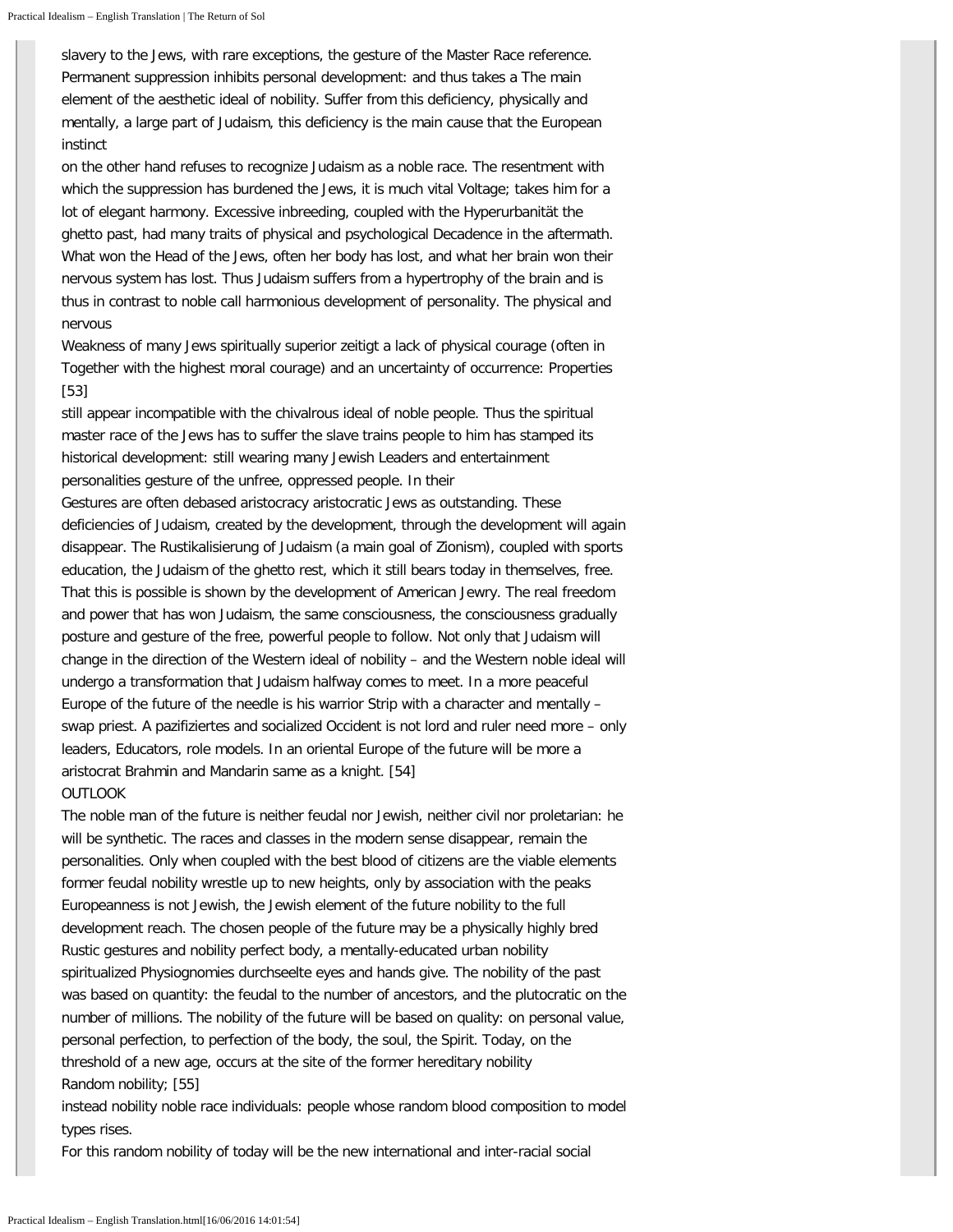# aristocracy of

tomorrow emerge. Excellent everything in beauty, strength, energy and spirit will recognize and unite for the secret laws of erotic attraction. Are only once like artificial barriers between feudalism and capitalism People have built – then automatically the most important men the most Women fall, the most prominent women's most direct full men. The more perfect then in the physical, mental, spiritual man will be – the greater the number of women under which he can choose. Only the finest men is the connection with the free-standing noble women and vice versa – the inferior are with the Must be inferior satisfied. Then the erotic life is Be substandard and mediocre free love, the elect: Free marriage. Thus, the new breeding nobility of the future does not emerge from the artificial standards of human

Caste, but from the divine laws erotic eugenics. The natural hierarchy of human perfection is to replace the artificial Ranking: feudalism and capitalism occurred. The socialism that with the abolition of the nobility, the leveling of mankind began, in the breeding of the nobility, culminating in the differentiation of mankind. Here, in social eugenics, is [56]

its highest historical mission he does not yet recognize today: from unjust inequality above par to lead to equitable inequality, over the ruins of all the pseudo-aristocracy to true, a new needle. [57]

APOLOGY OF TECHNOLOGY 1922 Motto: Ethics is the soul of our culture - Her body art: mens sana in corpore sanol

# I. THE LOST PARADISE

#### 1 THE CURSE OF CULTURE

Culture has turned Europe into a prison and the majority of its residents in Forced laborers. – The modern civilized man lives a life elenderes than any beast of the wilderness: the only Beings who are still pathetic when he, his pets – because they are still unfree are. The existence of a buffalo in the primeval forest, a condor of the Andes, a shark in the ocean is incomparably beautiful, free and happier than a European factory worker who, Chained day, hours and hours to his machine, inorganic handles required to do in order not to starve. Man, too, was once a happy beings in ancient times: a happy animal. There lived he at liberty, as part of a tropical nature that nurtured him and warmed. His life was in the satisfaction of his instincts, he enjoyed it, to hit him a natural or violent death. He was free; lived in nature – instead of in the state; played – instead of working: so he was nice and happy. His courage and his life [61]

joy were stronger than any pain that hit him and when all the dangers that threatened him. Over the millennia, man has lost this delicious, free existence. The Europeans who thinks he is the pinnacle of civilization, lives in unnatural and ugly cities unnatural, ugly, unfree, unhealthy, unorganized life. With stunted He breathes instincts and weakened health in dark rooms tainted air, and the organized society, the state, robbing him of any movement and freedom of action, while a harsh climate work forces him to life imprisonment. The freedom he once had, the man has lost: and with it the luck. – 2 DEVELOPMENT AND FREEDOM

Ultimate goal of all earthly existence is unfolding: the rock will crystallize, the plant grow and bloom, the beast and the man himself live. The pleasure that only humans and Animals is known, does not own, but only symptomatic value: the animal satisfies not his instincts, because it feels like it – but it feels like, because it's Instincts satisfied.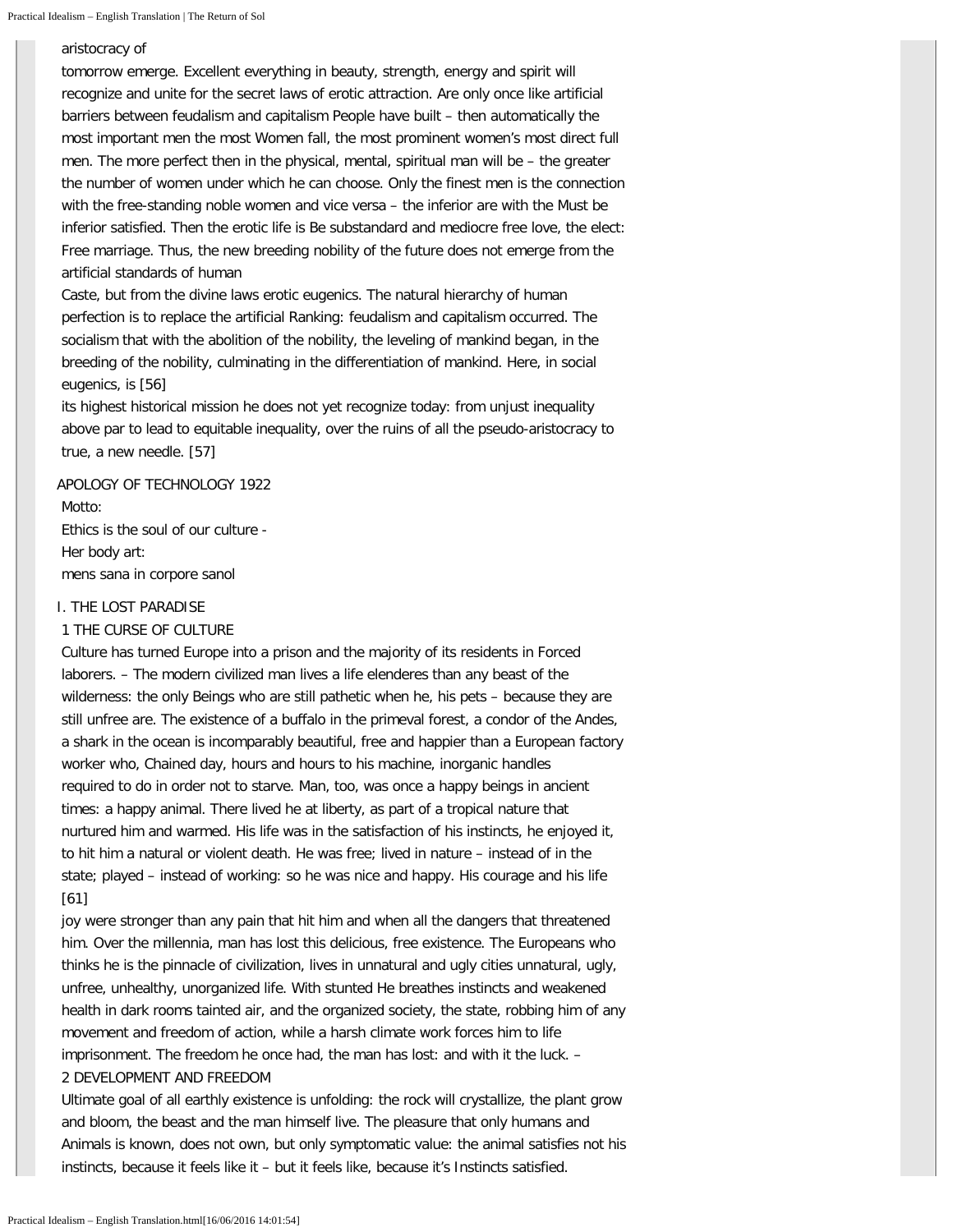Development means growth according to the laws of their own inside: growth in freedom. Each external pressure and coercion inhibits the freedom of development. In a deterministic world Freedom has no meaning other than: dependence of internal laws, during bondage

means that depending on external conditions. The crystal does not have the freedom, a any stereometric shape to [62]

 choose: the bud does not have the freedom to unfold to any flower: but the Freedom of the rock is that it is the crystal, the freedom of the bud, that it to Bloom is. The unfree rock remains amorphous or crystalline – stunted the unfree bloom. In both cases, the external force is stronger than the internal strength. The product of human Freedom is the man unfolded, the product of human freedom: the stunted Person. Because the free man can evolve, it is beautiful and happy. The free, unfolded Man is the goal of all evolution and the measure of all human values. Man has lost its former freedom: that was his sin. So he became a unglüchlichen, imperfect creature. All wild animals are beautiful – while most

People are ugly. There is much more perfect tigers, elephants, eagles, fish, Insects than people: because man is stunted by the loss of his freedom and degenerate. The legend of the lost paradise of old proclaims the truth that man is a Is banished from the realm of the freedom of leisure and nature-life,

still lives the fauna of the jungle and among the people of today, some South Sea Islanders are still the closest. Paradise Lost is the time of the human-animal life in the tropics, since there no cities, no states and no work was. – [63]

3 Overpopulation AND NORTHERN WALK

Two things have the people driven out of his paradise: overpopulation and the Hike in colder zones. -

Due to the overpopulation man has lost the freedom of space: everywhere he stumbles its people and their interests – he was a slave society. By emigration to North man has lost the freedom of time: the leisure. Because the harsh climate forcing him to involuntary labor to earn a living, so he was a slave to the Nordic nature. The culture has destroyed the three forms of beauty that the existence of human nature transfigured: freedom, leisure, nature, in its place, it has the State, the work and the city placed. The culture of the South Europeans is a banished man, an exile of nature. – 4 COMPANY AND CLIMATE

The two despots of Culture Europeans read: society and environment. The social bondage reached its peak in the modern city, because here scrum and overpopulation are greatest. Since people are not only living together, but layered, immured in artificial stone blocks (houses); constantly guarded and distrusted by [64]

Bodies of the company, they need to without being asked a myriad of laws and regulations add, if they violate the same, they are years from their fellow martyred (locked) or killed (executed). – Is less oppressive than in the cities social freedom in the country, the least oppressive in sparsely populated areas, such as North America, Greenland, Mongolia and Arabia. There is still the man can unfold in space without coming into conflict with society equally, where there are Residues social freedom. The climate is most oppressive slavery in the civilized countries of the North. There must be the Man a sunless ground during the short summer months, the food for the wrest the year and at the same time and by obtaining clothing, housing Protect heater before the winter frost. He struggles against this forced labor, he must starve or freeze to death. So it forces the Nordic climate restless, exhausting, strenuous forced labor. – More freedom granted nature in temperate zones, where the Man only one tyrant: the hunger must serve, while the second, the frost, is vanquished by the sun. The freest man is the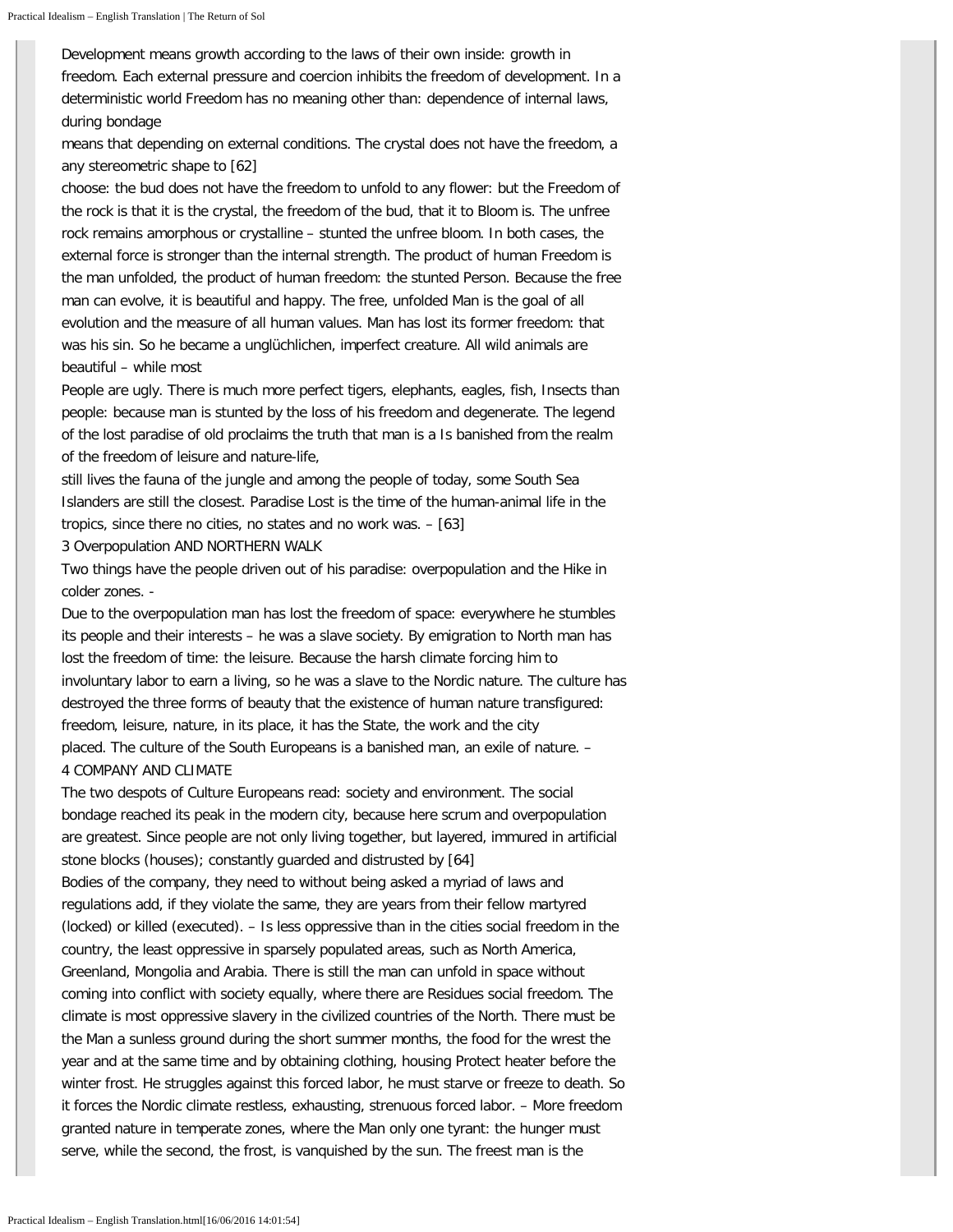```
Practical Idealism – English Translation | The Return of Sol
```
 tropical fruits and because there Nuts also feed him without work. Only for even climatic freedom. Europe is an overcrowded strip of land north and at the same time: that is why the Europeans unfree man, the slave of society and nature. Society and nature drive each other to their victims: the person who made the city into the Wilderness escapes, [65]

order to seek shelter from the hustle of the society sees itself threatened by merciless climate, hunger and frost. The man who is in front of the forces of nature, the Flees town and there looking at his fellow Protection – sees itself threatened by the ruthless society that exploits and tramples him. –

# 5 EXEMPTION ATTEMPTS OF MANKIND

World history is composed of liberation of man from the prison experiments the Company and the exile of the North. The four main ways in which people tried to the lost paradise of freedom and return home of leisure, were as follows:

I. The Way rückwärtst (emigration): back to loneliness and to the sun. With this Goals hike has always been people and nations of densely populated Erdstrichen in sparsely populated, from colder to warmer zones. Almost all migrations and a large part of war to engage in this initial urge for freedom of movement and sun traced. –

II The way to the top (power) up from the crowds in the solitude, freedom and leisure of the top ten thousand! This cry was heard, as a result of overpopulation power Precondition of freedom – and due to the climatic conditions of the power condition Leisure was. Because only the Almighty can unfold without his fellow men [66] Need to take into consideration – only the Almighty can free himself from the labor constraint by he allows others to work for you. In overpopulated countries the individual is faced with the choice either to climb on the heads of his fellow man or his own head of them to be master or servant, robber or beggar to have occurred. – This general desire for Power was the father of wars, revolutions and fights between people. – III. The path to the inside (ethics): away from the crowd outside the inner solitude of the external work to the internal harmony! Human liberation through self-control, Seibstbeschränkung and selflessness; frugality as protection need; cut back the rights to leisure and freedom until they meet those minimum that provide an overpopulated society and a harsh climate. – On this drive, replace the to seek external bondage and work in freedom and peace of mind of the heart, all religious movements back. – IV The way forward (technology): out of the era of slavery, a new Age of freedom and leisure by the victory of the human spirit over the forces of nature! Overcome the overpopulation by increasing production of human Slave labor by enslaving forces of nature. – In this quest by conquering the

Nature to break their tyranny, the technical and scientific progress due. – [67] II ETHICS AND TECHNOLOGY

# First THE SOCIAL QUESTION

The fateful question of European culture is: "How is it possible to narrow the Space of a cold and barren Erdteiles huddled humanity from hunger, cold, To protect manslaughter and overexertion and to give her the freedom and leisure, through the they can reach happiness and beauty once? " The answer is: "By the development of ethics and technology." – Ethics can the Europeans through school, press, and religion from a predator in a Pet transform and thereby make him ripe for the free community – the technique can by increasing the production and transformation of the human forced labor in Machine work the Europeans give the free time and manpower to expand it a Culture needs. Ethics solves the social question from the inside – outside of technology. – In Europe, only two classes of people have the prerequisites to happiness: the rich, the do anything and can have what they want – and the Saints, [68]

who no longer want to do and have, as granted them their fate. The rich conquer an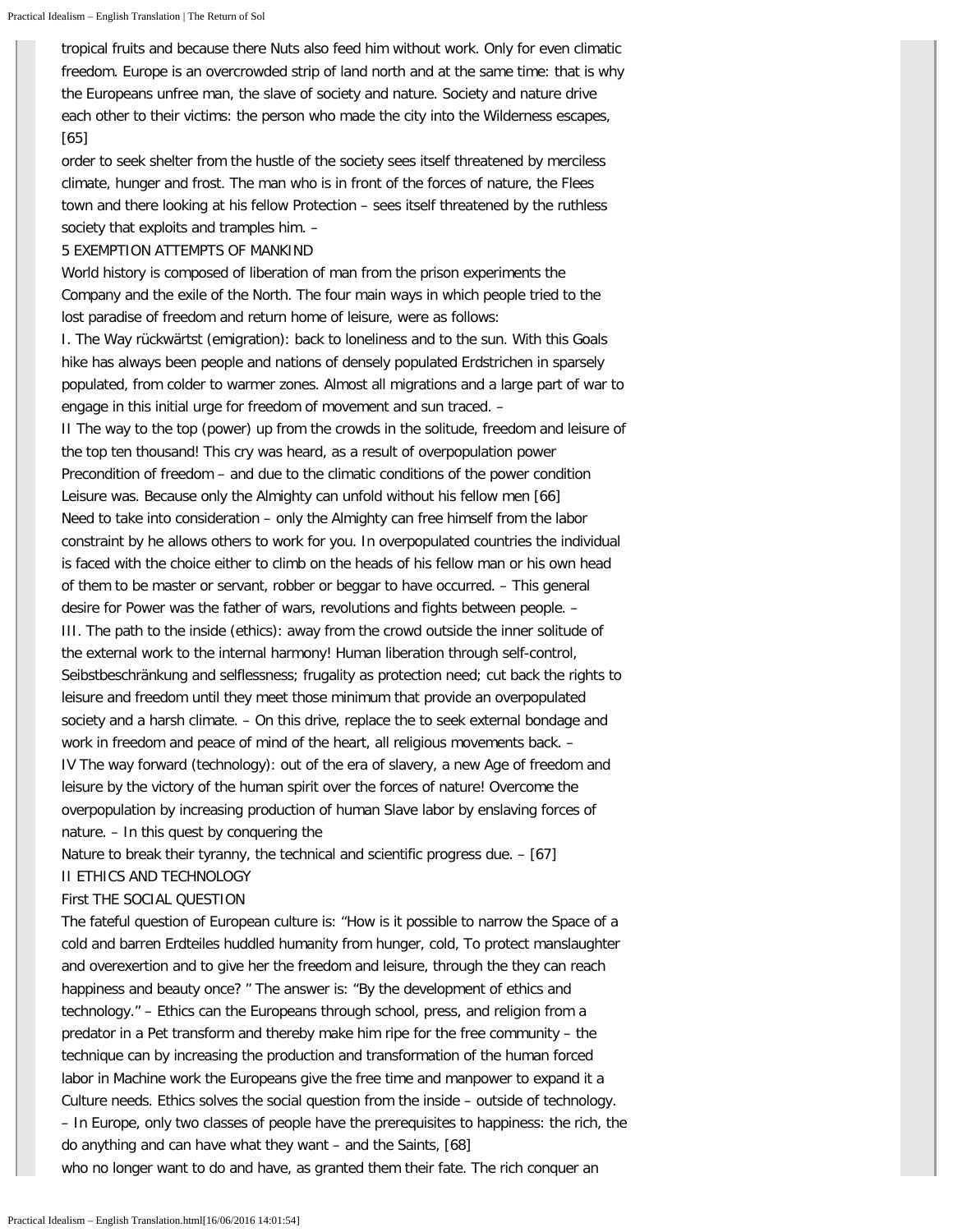objective freedom through their power, others and the forces of nature into organs of its will transform – the Saints conquer a subjective freedom by the indifference with they face the earthly goods. The rich can unfold outwards – the Holy inwards. All other Europeans are slaves of nature and society: forced labor and Prisoners. –

# 2 INADEQUATE POLICY

It is the ideal of ethics, to make Europe a community of saints, it is the ideal the art to make Europe a community of rich. The ethics aims to Abolish greed, so that people no longer feel poor – the technology wants Not abolish, so that people are no longer poor. The policy is not in a position to make the people happy, yet rich. Therefore have their unauthorized attempts to solve the social question fail. Only in the service of Ethics and Technology policy can contribute to the solution of the social question. In the present state of ethics and technology would be the most that could reach policy the generalization of the lack of freedom, poverty and forced labor. You could this evil only balance, do not cancel; might from Europe penitentiary equal forced laborers make – but no [69]

Paradise. The citizens of the social ideal state would be less free than the meek and South Sea Islanders in the state of nature: the cultural history would be the history of a fatal deception in humans. –

# 3 STATE AND WORK

As long as the ethics is too weak to protect people from his fellows, and the technology too undeveloped to pass on their workload to the forces of nature, – examines the Mankind fend off the damage of overpopulation by the state, the dangers of Climate by working. The state protects the people against the arbitrariness of the others – the work from the arbitrariness the forces of nature.

The State forced organized granted under certain conditions the people of his Freedom waived the protection of person and property against the murder and robbery cravings of his fellow men – organized forced labor granted in the northern regions People who renounces his time and labor, protection from starvation and Freeze. – These two institutions pardon the Europeans, who by nature as supernumerary death would have fallen to hard labor for life, to eke for his life, he has his freedom

indulge. As a citizen, he is imprisoned in the narrow cage of his rights and obligations – as Forced labor, he is clamped into the hard yoke of his job performance. Declines [70] he was against the State for – as he faces the gallows, he rebels against the work – so threatened with starvation. –

# 4 ANARCHY AND LEISURE

State and Labor enter both pretend to be ideals, they require their victims awe and Love her. But they are not ideal: they are difficult to bear social and climatic Needs. Since there are states, dreams, the longing of the people from anarchy, from the ideal state of Statelessness – since there is work, dreams, the longing of the people of leisure from Ideal State of free time. Anarchy and idleness are ideals – not government and labor. Anarchy is in a densely populated society that is not on high ethical level, impracticable. Their realization would have the last bit of freedom and life opportunity reserved to the state to its citizens, destroy. In the general panic colliding Egoism people would crush each other. Instead of freedom would have anarchy worst slavery cause. In general leisure would in a northern part of the world within months, the majority of People starve or freeze to death. Poverty and misery would reach its peak. – Hermit anarchy prevail in deserts and snow fields under Eskimos and Bedouins; Leisure prevails in sparsely populated and fertile southerners. – [7l] 5 OVERCOMING OF STATE AND WORK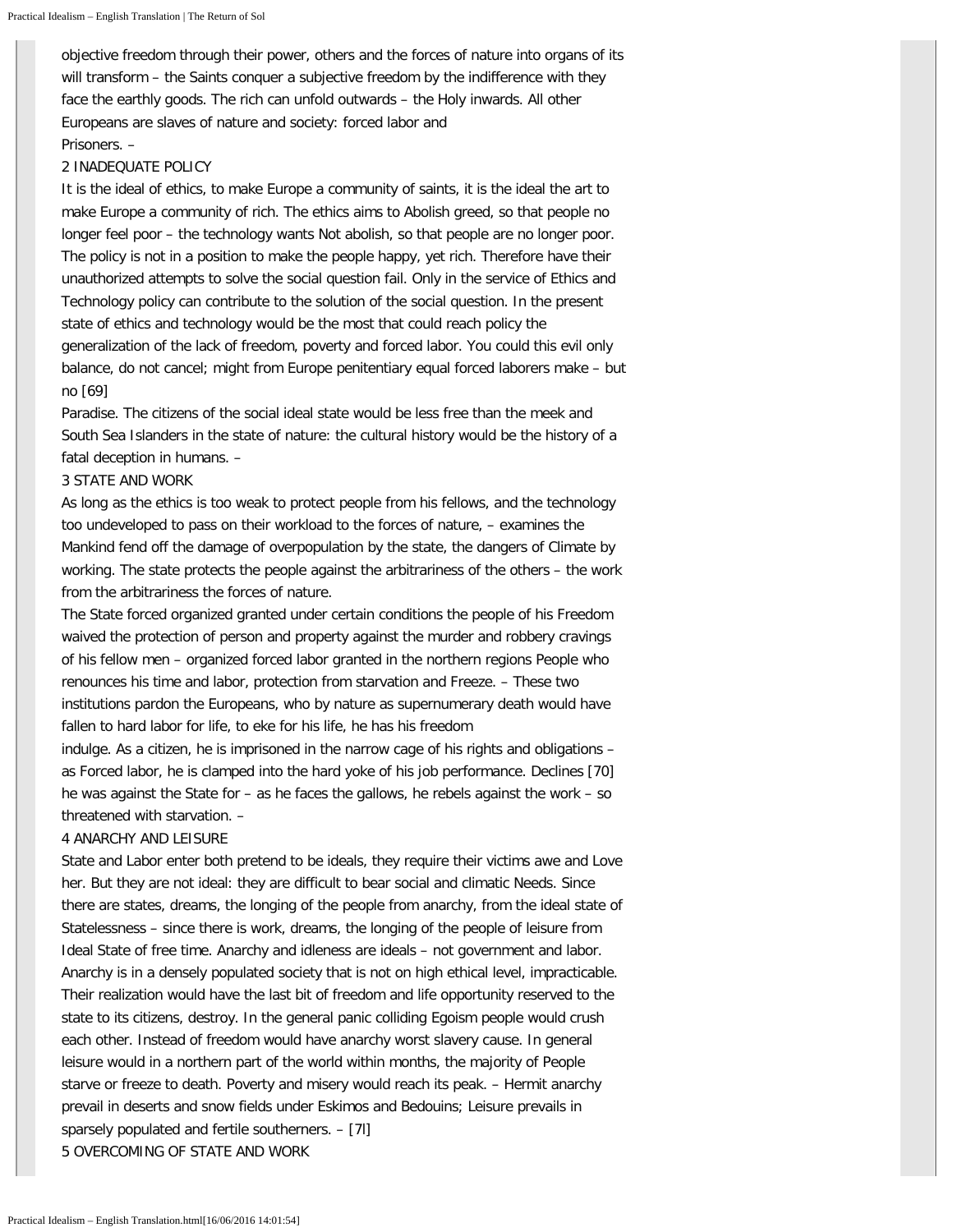State coercion and forced labor, both protector and oppressor of human culture, can be eliminated by a political revolution only by ethics and technology. Before not ethics has overcome the compulsion State, means anarchy general murder and robbery – not before technology has overcome the forced labor, starvation and general means leisure Freezing to death. Only ethics, the residents overpopulated countries from the tyranny of the Company redeem only by technology, can the inhabitants of colder zones from the tyranny of Forces of Nature redeem. The mission of the State is to make by promoting ethics itself superfluous and eventually lead to anarchy – the mission of the work, by promoting technology themselves to make unnecessary and ultimately lead to leisure. Not the voluntary human community is both a curse – but only the forced state, not the voluntary work is curse – but only the forced labor. Licentiousness is not ideal but Freedom: Idleness is not ideal – but leisure. State coercion and forced labor are things that need to be overcome: but they can not be overcome by anarchy and leisure before and not ethics Technology are mature, to get to there, man must remove the coercive state to promote ethics – Remove the forced labor to promote the technology. [72] The road to ethical anarchy leads to government coercion, the path leads to technical leisure on forced labor. The curve of the culture spiral of the past from Paradise to Paradise Future results, assumes the following double run: Nature anarchy – overpopulation – Forced State – Ethics – Cultural anarchy; Naturmuße – Migration to the North – Forced labor – Technology – Kulturmuße. We are now in the middle of these curves, a far cry from two paradises: therefore our misery. The modern average European is not human nature – but not yet Civilized man, nothing more animals – but not human, not more part of nature – but still not the master of nature. – 6 ETHICS AND TECHNOLOGY

Ethics and Technology are sisters: Ethics dominates the forces of nature in us, mastered technology the forces of nature around us. Both seek to subdue nature through formative mind. Ethics seeks to redeem the people through heroic negation: by resignation – Technology by heroic affirmation: by deed. Ethics reverses the will to power of the mind inwards: they want to conquer the microcosm. – Technology reverses the will to power of the mind to the outside: it wants to conquer the macrocosm. Neither ethics nor technology alone can redeem the Nordic people: for an ailing and freezing humanity can be saturated by either ethics [73]

still be heated, an evil and humanity through art covetous neither right be protected even yet satisfied.

What benefits people all morality, if they starve and freeze to death like? And what benefits people of all technical progress, where they abuse him, to each other kill and maim? Culture Asia suffers more than overpopulation of frost: it was therefore easier to technology refrain, and its ethical development indulge as Europe, where ethics and technology must complement each other. – [74]

# III. ASIA AND EUROPE

#### 1 ASIA AND EUROPE

Asia's greatness lies in his ethics – Europe's size in his technique. Asia is the teacher of the world in which self-control. – Europe is the teacher of the world in the domination of nature. In Asia, the focus of social issue in overpopulation – in Europe in climate. Asia had mainly try to achieve peaceful coexistence among a majority of To enable people: it is only through education could the people for selflessness

and self-control, by ethics. Europe had mainly try to capture the horrors of hunger and cold, the its inhabitants constantly threatened: it could only work and invention, by Art. – There are two basic values of life: harmony and energy, they are on all other values due. Asia size based on harmony and beauty. [75]

Europe's size and beauty is based on energy; Asia lives in space: his mind is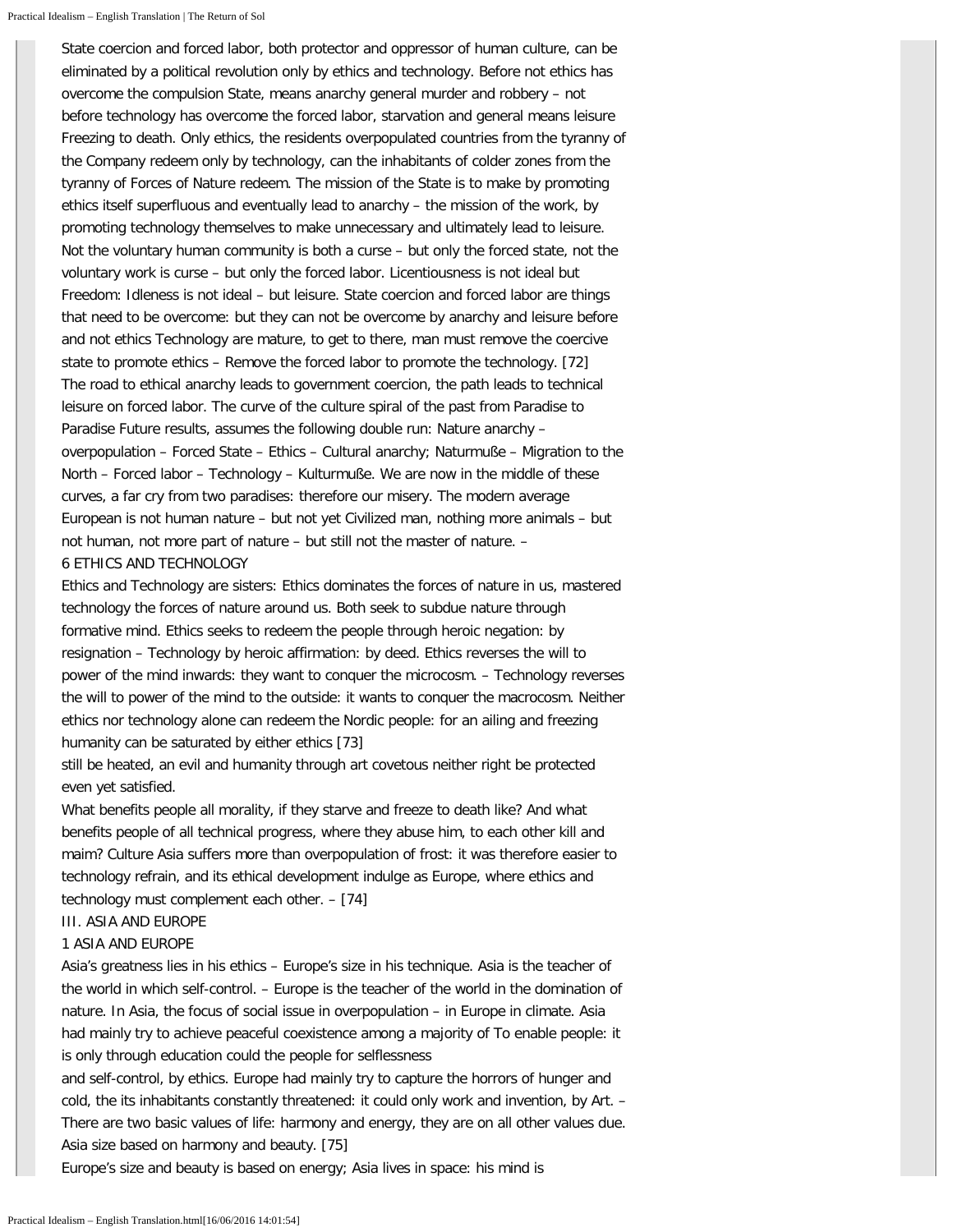introspective, introverted, quiet and closed, it is female, plant-like, static, Apollonian, classic, idyllic Europe lives in time: his mind is active, outward, moving and determined, it is Male, animal-like, dynamic, Dionysian, romantic, heroic.

Asia symbol is the all-encompassing sea, the circle – Europe's symbol is the go-ahead electricity, the straight line. Here is revealed the deepest meaning the cosmic symbol Alpha and Omega. In sign language, it gives us that mystical, recurring polarity of force and form, of time and space, Man and the cosmos, which is behind the soul of Europe and Asia: the big Omega, the circle. the wide gate to open to the cosmos – is a symbol of divine harmony of Asia; the large alpha, an upwardly facing acute angle, which pierces the Omega – is a Symbol of human activity and determination of Europe, with the eternal rest of Asia breaks. A and  $\Omega$  are also in the Freudian sense unmistakable symbols of the male and female sex: the union of these characters means procreation and life and reveals the eternal dualism of the world. The same symbolism is probably also the Digits 1 and 0 based on: the finite one as a protest against the infinite zero – Yes to No. – [76]

# 2 CULTURE AND CLIMATE

The soul of Asia and Europe emerged from the Asian and European climate. Asia's cultural centers are warm – Europe's cultural centers in cold climates. This resulted in their contrasting attitudes towards nature: while the southerners as a child and friend may feel his generous giving nature – the northern countries is forced into a hard struggle everything he needs to live in wresting a stingy soil, he is faced with the choice: to be either master or servant of nature – but in any case their opponents. In the south, the conflict between man and nature was peaceful and harmonious – in North it was martial-heroic.

Europe's dynamics can be explained by the fact that it is the cultural center of the northern world. Since

tens of thousands of years provide cold and barrenness of the soil to Europeans before the election:

"Work or Die" Who does not want to work or could, had to starve or freeze to death. Through many generations of the Nordic winter systematically eradicated the weak, passive, sluggish and contemplative Europeans and bred as a hard working, heroic Of people. Since prehistoric times, the white, nor the longer blonde humanity struggles with the winter, the she bleached, but at the same time tempered. This prehistoric Resilience has allowed the Europeans to Thanks, that he his health and vigor through all his sins through culture today has preserved. [77]

The white man is a son of winter, the Sun distance: to overcome the cold, He had tense muscles and mind to excel and create new suns himself; had to overcome the everhostile nature, umschaffen, subdue. Under this forced to choose between death and indeed, on the northern edge of each culture was their strongest, heroischster type: in Europe, the Teuton (Nor [d] manne), in Asia the Japanese, in

America the Aztec. – The heat forces the people to limit his activity to a minimum – the cold compels him to increase his activity to a maximum. Always the active, heroic man of the North defeated the passive harmonic south and conquered: then the more civilized south it has assimilated the barbaric Northmen

and civilized – until he finally conquered even by a new north, and barbarized was regenerated. Most military conquests in the history of northern peoples go out and directed against the south – most spiritual – religious disturbances are of the Südvölkern and turn against the North. Europe is religious of Jews – was militarily erobrert of Germans: in Asia won the Religions of India and Arabia: – during its political supremacy Japan. The active peoples warmer zones (Araber. Turks, Tartars, Mongols) come from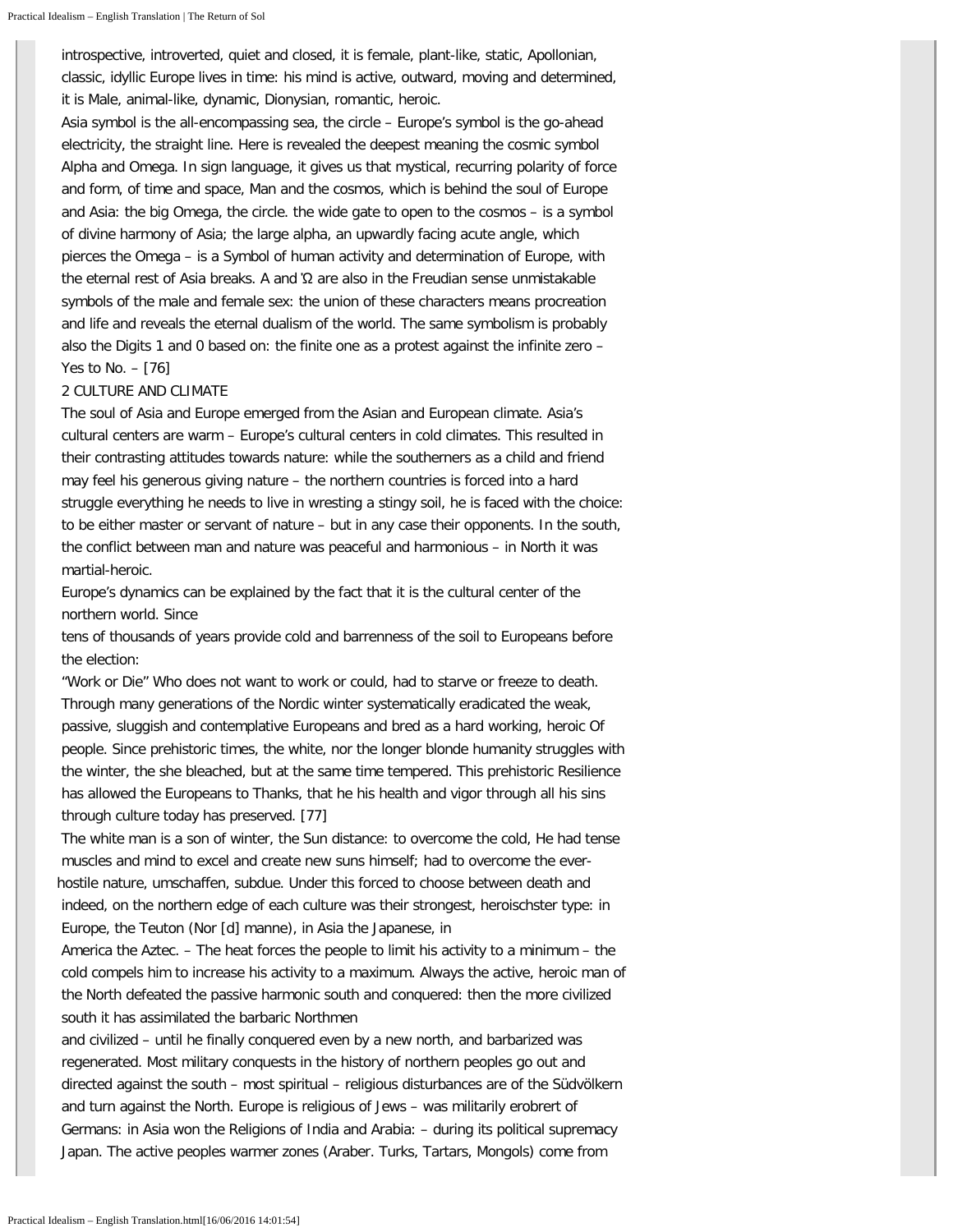deserts or steppes: here was the place of the northern winter, the dryness of the soil their taskmasters: but also took place here [78]

necessarily the victory of the heroic people of the lovely, active on the passive, the hungry on the rich. –

## 3 THE THREE RELIGIONS

India's heat, which paralyzes any activity that created the contemplative mentality; Europe's cold, which forces them to activity, created its active mentality; China's average temperature that a harmonious alternation of activity and tranquility demands created its harmonious mentality. These three temperatures have three basic types witnessed the contemplative religious, heroic and harmonic type.

The heroic religion and ethics of the North is expressed in the Edda and in the Philosophy of European and Japanese chivalry, and experienced their resurrection in the teaching of Nietzsche. Their highest virtues are courage and energy, their ideal is the Fight and the hero Siegfried. The peaceful religion and ethics of the South finds its Completion in Buddhism. Their highest virtues are austerity and gentleness, their ideal is the Peace and the Holy: Lord Buddha. The harmonious religion and ethics the middle unfolded in the West in Hellas, in the east China. It demands neither asceticism nor the renunciation of the struggle. She is optimistic and the other; their ideal is the noble man: the way Confucius, the artist [79]

Apollo. The Greek ideal of Apollonian man stands in the middle between the Germanic hero Siegfried and the Indian holy Buddha. – All religious and ethical structures are combinations of these three basic types. Each Religion, which spreads must adapt to these climatic demands. Thus approaches the Oriental Christianity Südreligion that means the Catholic religion, the northern Protestant religion. The same is true of Buddhism in Ceylon, China and Japan. – Christianity has our culture transmits the values of the South Asian and the Renaissance has provided us with the ancient values of the center: chivalry has sent us the values of the North Germanic. –

### 4 HARMONY AND STRENGTH

Europe's cultural values are mixed – mainly nordic his mind. In goodness and wisdom of the Oriental is superior to the Europeans – is to drive and wisdom it after him. The European honor is a heroic value – the oriental Would a more harmonious. Constant battle hardened, lasting peace softens the heart. Therefore, the Oriental is milder and gentler than the Europeans. Moreover, that the social history of the Indians, Chinese, Japanese and Jews is many times older than that of the Germans, who in even 2000 years ago Anarchy lived: as the Asians were able to develop their social virtues better and longer than the Europeans. [80]

The goodness of the heart corresponds to the wisdom of the Spirit. Wisdom based on harmony – Wisdom on sharpness of mind. Wisdom is also a fruit of the mature South, which is rare in the north. Even the Philosophers of Europe are rarely wise, its ethicists rarely kind. Nor was the ancient culture

richer in wise men, whose whole personality was the stamp clarified spirituality – during this type in modern Europe (among Christians) is almost extinct. Also related to the cultural and youth of the Germans together with the passion of European spirit. Moreover, that in the Christian Middle Ages the monasteries in the middle of a war and make the world the only asylums were for contemplative wisdom: there progressively withdrew the sages and died as victims of chastity vow of. The European images of Christ look serious and sad during the Buddha statues smile. The thinkers of Europe are deeply serious – while the wise smile of Asia: because they live in Harmony with themselves, society and nature, not in battle, any reform to begin , instead of others and act as more by example than by books. Beyond the Thinking they will find their childishness again – during early European thinkers senile. And yet, Europe is on its way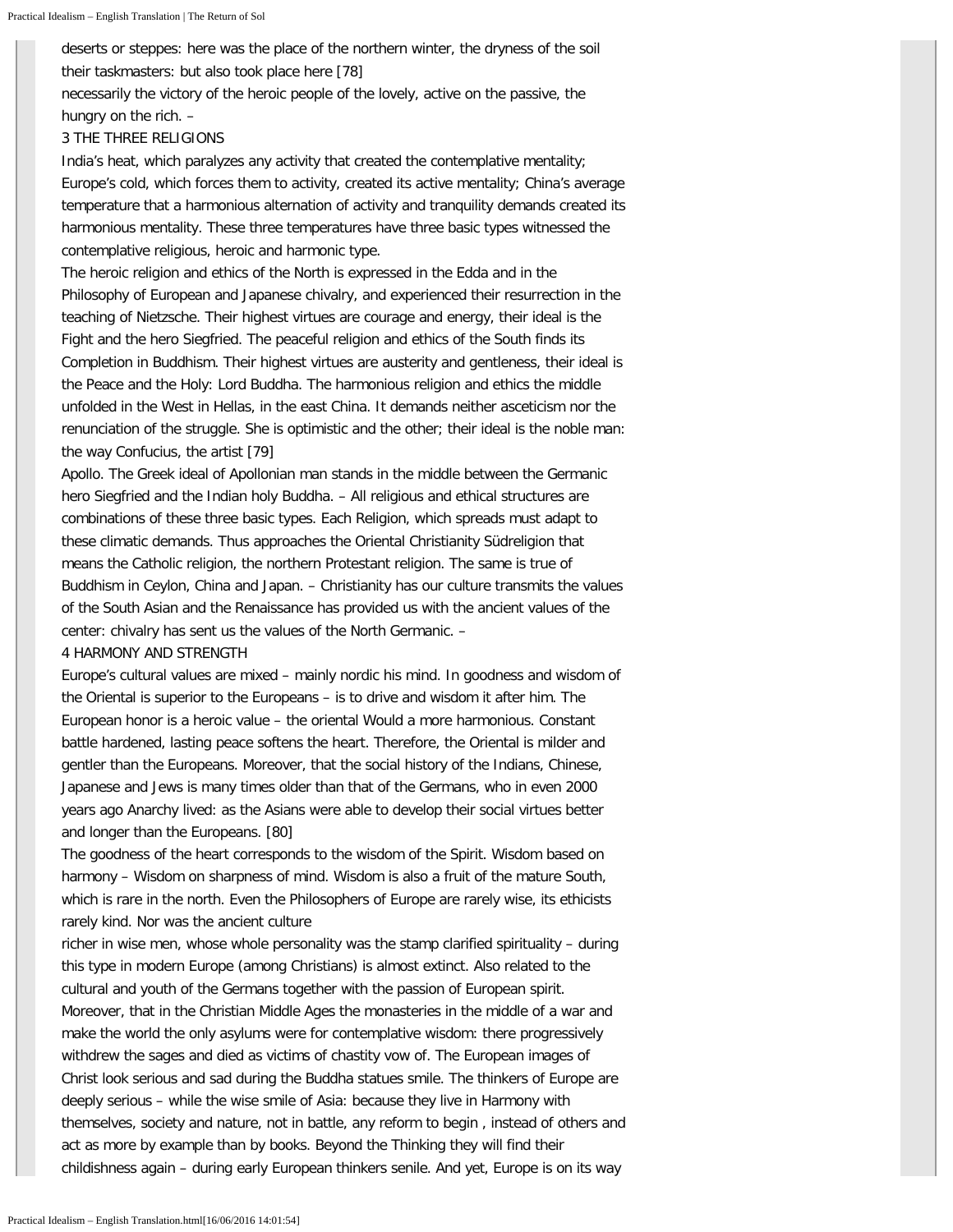as great as Asia but its size is not in the Quality nor in the wisdom – but in the vigor and inventiveness. Europe is the hero of the earth, on every battlefront of mankind is at the forefront of Nations in hunting, war and technology has the euro [81] Europeans done more than any historical or cultural people from beside him. He has almost all dangerous animals extinct in his lands; defeated almost all dark colored peoples and subject, and finally through invention and work through a Science and Technology such power over nature gained as never was and never before thought possible. Asia's world mission is the redemption of humanity through ethics – Europe is the World Mission Liberation of mankind through technology. Europe's icon is not the way, not the saint, not the martyrs – but the hero, the Fighter, champion and liberator. – [82]

# IV THE EUROPEAN TECHNICAL WORLD MISSION 1 SPIRIT OF THE EUROPEAN

With modern times, the great civilizing mission of Europe begins. The essence of Europe is the will to change the world through deeds and erbessern. Europe consciously sought this and from the present to the future, it is in a state of constant Emancipation, reformation, revolution, renewal, it is addictive, skeptical, irreverent and wrestles with its customs and traditions. In Jewish mythology this European Spirit corresponds to Lucifer – in Greek Prometheus the light bringer, which carries the divine spark to earth and who rebels against the heavenly Asian harmony, against the divine order, the prince of this world, the Father of the struggle of technology, education and progress, the leader of the people in his struggle against nature. The spirit of Europe has broken the political despotism and tyranny of the Forces of nature. The Europeans knows that's not his fate to fall, but seeks it through action and by mastering his mind: as an activist and as a rationalist.

# 2 HELLAS AS BEFORE – EUROPE

The Hellas was the forerunner of Europe, it first felt the essential difference between itself and Asia and discovered its activist-rationalist soul. His Olympus was not a paradise of peace – but a site of struggle, his supreme god was an irreverent rebel. Hellas dethroned his kings and gods – and put in their place the state of the citizen and the Religion of the people. This European Period of Greece began with the overthrow of the tyrant, and concluded with an Asiatic despotism of Alexander; the Diadochi, was a short continuation in Republican Rome which lost itself to the Roman Empire. Alexander the Great, the Hellenistic kings and Roman emperors were the heirs of the Asian idea of Großkönigtums. The Roman Empire differed in no material respects from the Oriental despotisms of China, Mesopotamia, India and Persia. In the Middle Ages, Europe was a spiritual and cultural province of Asia. It was dominated by the Asian religion of Christ. Asia was its religious culture, its mystical Mood, its monarchical form of government and the dualism of popes and emperors, Monks and knights. Only with the emancipation of Europe from Christianity, which began in the Renaissance and Reformation, continued in the Enlightenment, and culminated in Nietzsche – Europe came back to himself and separated spiritually from Asia.

### [84]

European culture is the culture of modern times. –

# 3 THE TECHNICAL BASIS OF EUROPE

The world Philip II does not in any material respect a culture of progress towards World of Hammurabi: Neither in art nor in science, nor in politics, nor in the judiciary, still in administration. Three and a half centuries, and between us Philip lie, the world has changed thoroughly than in the previous three and a half Millennia. It was the technique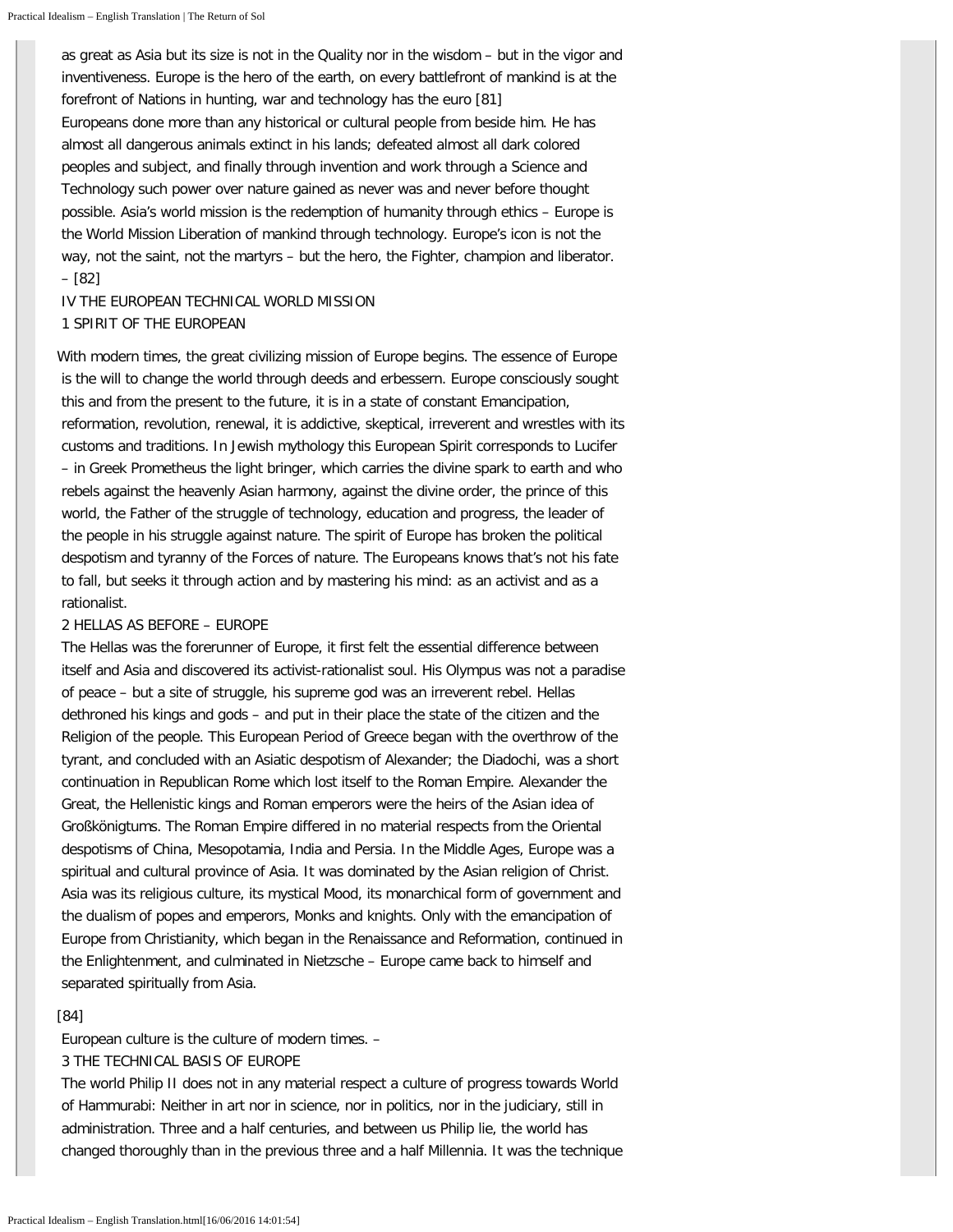that Europe out of its Asian slumber of the Middle Ages aroused. She has chivalry and feudalism by the invention of the firearm – and Papacy Superstition defeated by invention of printing; has compass and marine engineering they opened the Europeans, the foreign parts of the world, which they then, with the help of the powder captured, has. The progress of modern science is not about the development of the technology Disconnect: without a telescope there would be no modern astronomy, without any microscope bacteriology. The modern art is closely connection with the art: modern Instrumental music, modern architecture, modern theater to rest partially on technical basis. The effect of photography on portraiture is also increase: because, as the photograph in [85]

Reproduction of facial shapes is unsurpassable, they will force the painting to her withdraw very own field and capture the essence, the soul of man. – A effect similar to the photograph on the painting could the cinematography to the Theater exercise. The modern strategy has changed thoroughly under the influence of technology. From a psychological science has become mainly a technical art of war. The today's war methods differ from those of the medieval important than the struggle, the indigenous peoples. The whole policy of presence is marked by the technical development: democracy, Nationalism and popular education can be traced back to the invention of printing: Industrialism and colonial imperialism. Capitalism and socialism are Consequences of technical and Vortschrittes imposed by him changing the World economy. As of a patriarchal agriculture, craft an individualistic Creates mentality – that creates the common, organized Industiearbeit the socialist Mentality: the technical organization of the work is reflected in the socialist organization of the workers. Finally, technological progress has changed the Europeans themselves: he is hasty, nervous, volatile, more alert, quick-witted, rationalist, active, practical and wiser become. We emphasize from these sequelae of the art of our culture, is what

remains, in any way higher than the ancient Egyptian and ancient Babylonian culture – in some respects even deeper. [86]

Of the art, Europe owes its lead over all other cultures. It was through her it was the Lord and leader of the world. Europe is a function of the equipment. America has the highest increase in Europe. –

#### 4 TECHNICAL WORLD TURNING

 The technological age in Europe is a world-historical event whose importance to the Invention of the furnace in human prehistory is to be compared. With the invention of Fire began the history of human culture, the incarnation of the started Beastmen. All of the following material and spiritual progress of mankind build on the discovery of the original Europeans Prometheus. The technique represents a similar turning point in human history as the Fire. In tens of thousands of years of history will be divided into a pre – the technical and one for – technical era. The Europeans – the longest so far will be extinct – is that the future of humanity as the Father of technical Weltenwende be praised as a savior. The potential impact of the technological age, at the beginning we are standing, obvious. It creates the material basis for all the cultures that are are distinguished by their altered significantly from all previous base. All previous cultures of the ancient Egyptian and Chinese to that of the Middle Ages, were each in their sequence and in their development as similar as [87]

they rested on the same technical conditions. From the earliest times to the Egyptian End of the Middle Ages, the technology has made no significant progress. The culture that will emerge from the technological age, is as far above the ancient and medieval are – like this about the cultures of the Stone Age. –

5 EUROPE AS A CULTURE TANGENT

Europe is not a culture – it is a culture tangent: tangent to the large circle over the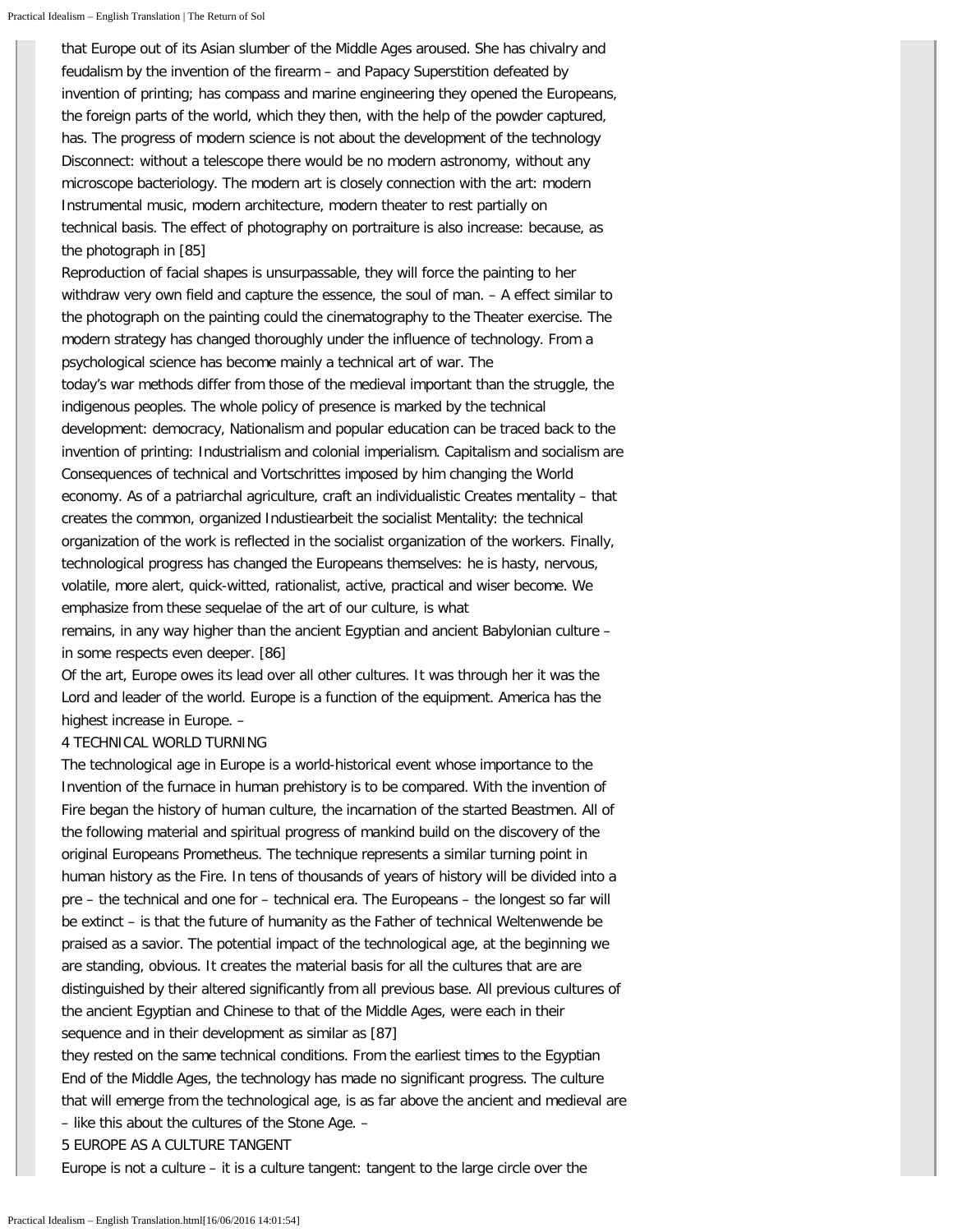Oriental cultures that emerged, flourished and passed to younger elsewhere to rise again. This culture circuit Europe has blown up and worn a path in the direction that unknown life forms will receive. Within the oriental cultures of the East and the West was all been there: the technical culture of Europe but is something Niedagewesenes, something truly new. Europe is a transition between the self-contained complex of all previous historic cultures and the culture of the future. An age in importance and dynamics is the European equivalent, the traces but we have lost, have the altbabvlonischen, ancient Chinese and ancient Egyptian culture have preceded. This prehistoric ago – Europe has the [88]

Created the foundation for all cultures of the past millennia, as modern Europe it was a culture tangent that had detached itself from the circuit during the on-prehistoric cultures. The end of the great world history is made up of Asian culture cycles and European cultural tangents. Without these tangents (the only spiritual, not in are European geographical sense) there would be only development, not development. After a long period of maturity dissolves again an ingenious people out of the darkness of the times, beyond the natural growing process and highlights the humanity to a higher level. Inventions, not seals or religions call this the Staten Culture Lung escaped: the invention of bronze, of iron, of electricity. These inventions form the eternal legacy of an age to all the cultures. Is of ancient

nothing left – during the modern era, the culture enriched by the conquest of the Electricity and other forces of nature: these inventions will survive the fist Divine Comedy and the Iliad.

With the medieval castle of the culture of Iron – the modern age begins with the culture the machine: here does not begin a new culture – but a new era. Creator of this technological age is the ingenious people of Promethiden-Germanized Europeans. On their ingenuity as well as the modern culture is based on the ethics of Jews, the art of the Greeks and the Romans policy. – [89]

#### 6 LIONARDO AND BACON

At the beginning of the technological age have two great Europeans what Europe anticipated: Leonardo da Vinci and Bacon of Verulam. Leonardo was devoted to technical Tasks with the same passion and artistic. His favorite was the problem Human flight, the solution of our time has witnessed in amazement. In India, there should be Joghis which cancel by ethics and asceticism, the gravity and the

Can float air; Europe beat the ingenuity of engineers and its Materialization: the airplane, the force of gravity by technical means. Levitation and Flight technique symbolically represent the Asian and European path to power and freedom human dar. -

Bacon was the creator of the bold technological utopia "New Atlantis". Your technical Character it differs significantly from all previous utopias, from Plato to Norus. The transformation of medieval Asian-European thinking in a latter day expressed From the contrast of Morus Ethical-political "Utopia" and Bacon's scientific technically "New Atlantis". Morus still sees in social – ethical reforms the lever

Improving the World – Bacon technical inventions. Morus was still Christian – Bacon Europeans already. – [90]

V. HUNT – WAR – OPERATION

1 POWER AND FREEDOM

The contemplative man lives in peace with its environment – operating in the continuous State of war. To get to enforce and it must constantly develop foreign and enemy forces repel, destroy, enslave.

The struggle is a struggle for freedom and power. Win means to enforce his will.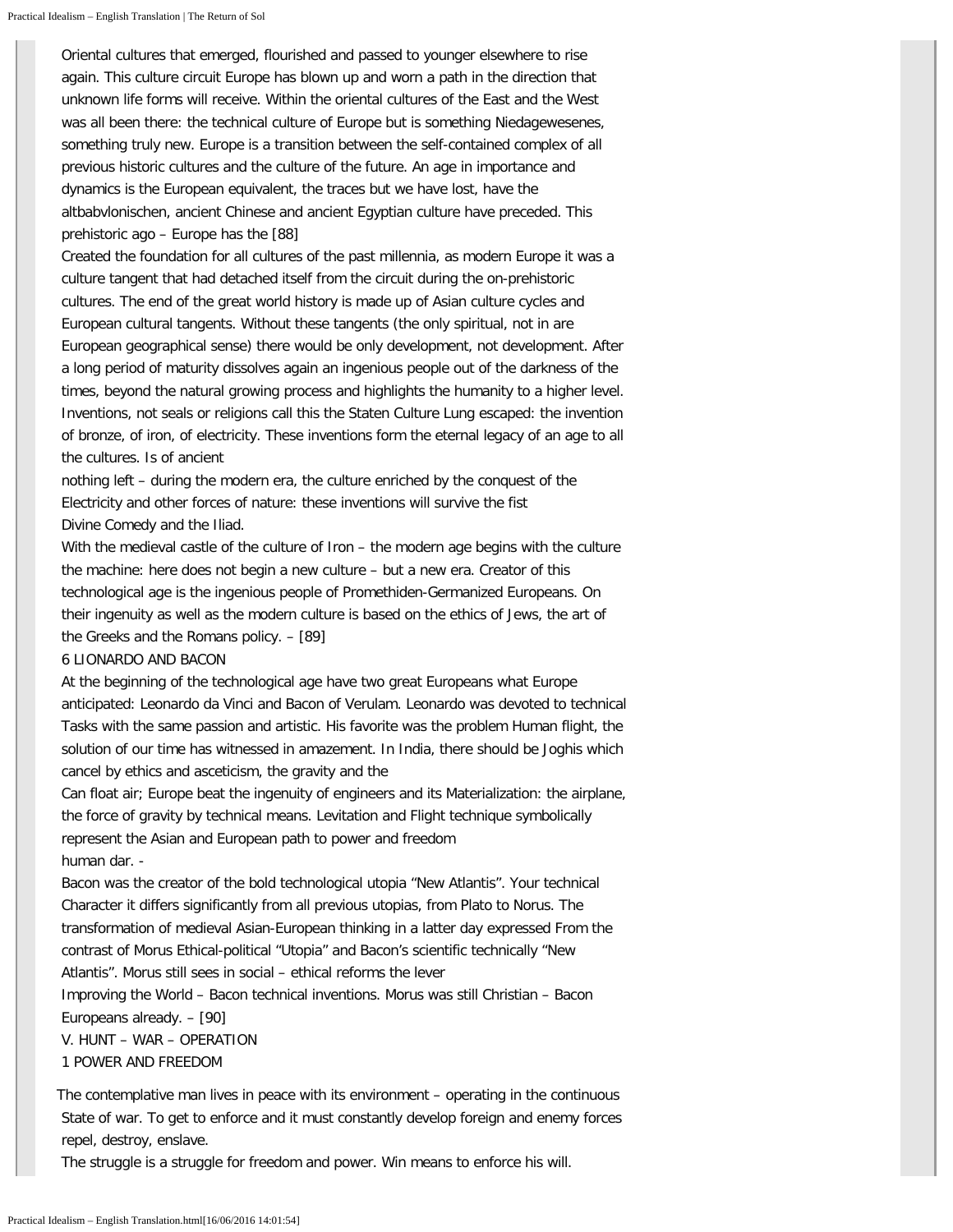Therefore, only the winner is free, only the winner powerful. Between freedom and power can be do not draw a line: the full enjoyment of their own freedom violated foreign interests: is power the only assurance of uninhibited freedom. The struggle of humanity for freedom coincides with their struggle for power. In the Course she has conquered the world and subdued: the animal kingdom by hunting and animal husbandry – the Plant kingdom by agriculture – the mineral kingdom through mining – the forces of nature through technology. From an unassuming, weak animals, man is the Lord of the earth soared. – [97]

#### 2 HUNTING

The first phase of the human struggle was the era of hunting. In hundreds of thousands of years-long struggles of man has dominion over the Wildlife won. This victorious struggle of the people against all relatively weak extinct and extant species is larger and wilder in its magnificence compare with the conquest of the ancient world through the small village of Latin Rome. Man triumphed over all horns and teeth, paws and claws its better physically armed rivals only by the weapon of his superior intellect, which is in the course this battle has constantly honed. The objectives of the human struggle against its enemies were animal defensive and offensive: Defense and enslavement. First, the man was content to make the enemy harmless animals by Defense and extermination, and he later began to tame them and make use of them. He transformed wolves into dogs,

 buffalo in cattle, wild elephants, camels, reindeer, donkeys, horses, Llamas, goats, sheep and cats tame. So he threw himself from the family of prehistoric

Rival an army of animal slaves, an arsenal of living machines in his service worked and fought, his freedom and his power multiplied. –

# 3 WAR

To maintain and enhance the acquired power, the man proceeded to his Fellow human beings [92]

using the same methods to fight like the animal world. The era of hunting was transformed in an age of war. The man wrestled with the man to the distribution of the Wildlife conquered Earth. Defended the weaker from the stronger, destroyed or enslaved: War was a special form of hunting, slavery, a specialized form of animal husbandry. In the struggle for Power and Freedom won the stronger, bolder and wiser man over the weaker, feigeren, stupider. The war sharpened the human spirit, steeled the man power. –

## 4 WORK

In the long run neither hunting nor war alone could feed the people: he had again make a change of front, and take up the fight against the lifeless nature. The Age of the work began. Yet brought wars and hunting adventure fame and sensations – but the focus of life shifted after work, because they only him the food brought it needed for its preservation. The work was a special type of war – the technology a special form of slavery: instead Human nature forces were defeated and enslaved. By working man fighting hunger: he threw himself to the ground and the Crops and earned their income. By working man fought the winter frost: built houses, wove fabrics, felled wood. He protected himself by working from the enemy Forces of nature. – [93] 5 THE WAR AS ANACHITONISMUS

Hunting, war, work went into each other in so many ways that it is impossible for them chronologically to separate from each other. Earlier the age of hunting ran parallel with the thousands of years the war – as now, the age of war runs parallel with the work, but the Focus of the battle front shifted and shifted constantly. While originally the Hunt stood at the center of human activity occurred in the aftermath of the war and in its place last work. The war, which was once essential and necessary for the progress of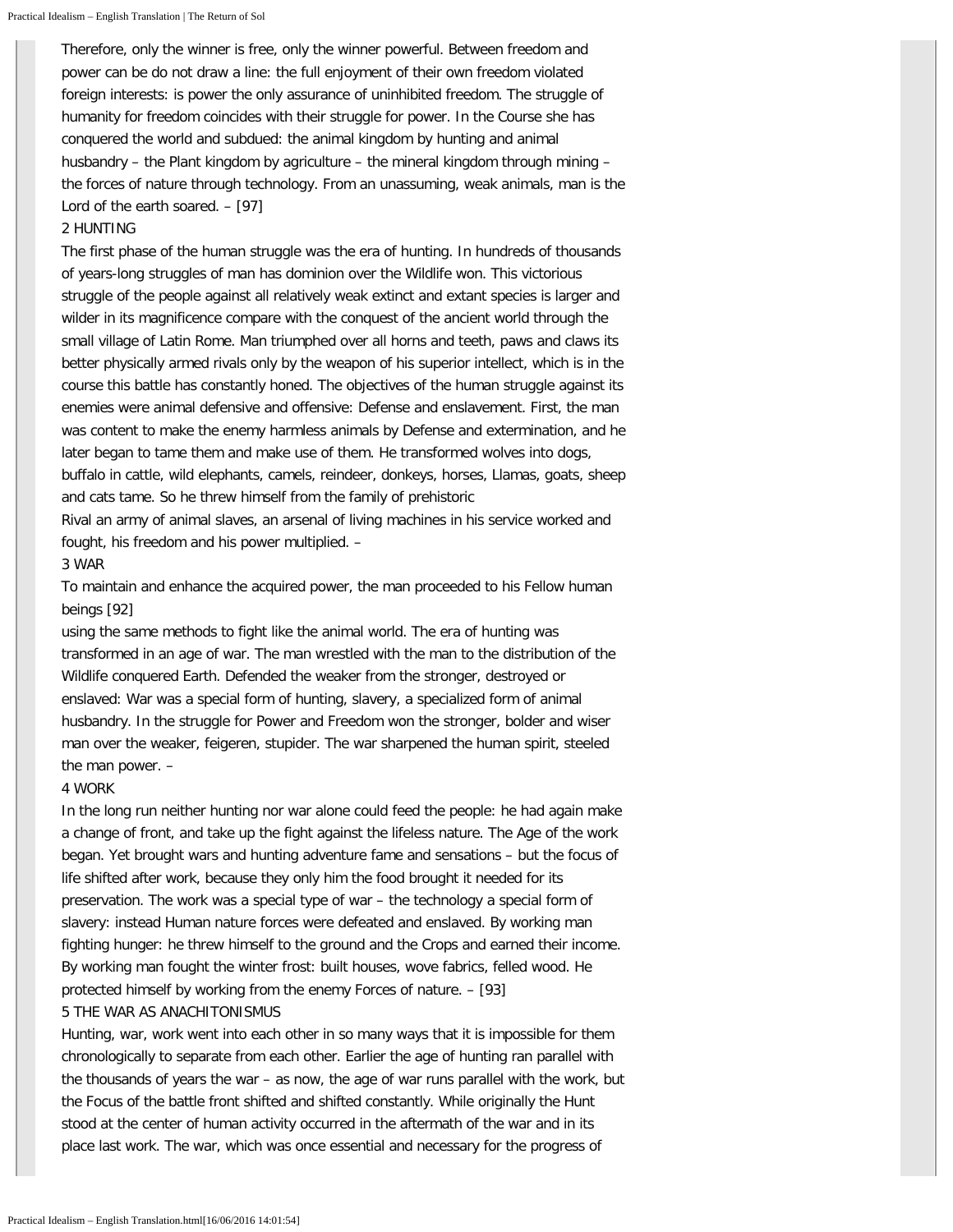civilization, has this meaning lost and has become a dangerous pest culture. Today not call wars the stages of progress – but inventions. The decisive battles of human freedom and power to play today at the front the work from. In a time when the world war is interested only historians, our Turn of the century stand as glorious birth of human flight. How was the age of the war, the hunt as an anachronism – that gets in the age the work of the war as an anachronism. But in this era every war Civil War, because it is directed against militants and the Joint Labor Front confused. In the age of the glorification of work Kriges is as outdated as the War era, the glory of the hunt. Originally, the [94]

Dragon and lion slayer of the hero, and then it was the commander, and finally there is the inventor.

Lavoisier has done more for human development, as Robespierre and Bonaparte together. How prevailed in the era of hunters hunting in the war era of the warrior – that is in the age the work of the workers prevail. –

#### 6 TECHNOLOGY

The age of the work falls into the of agriculture and technology. As a farmer, man against nature is primarily defensive – as a technician offensively. The methods of work are similar to those of war and hunting: Defence and enslavement. The era of agriculture is limited to ward off hunger and cold – while the Technology is transitioning to enslave the formerly hostile forces of nature. The man has power Today, steam and electricity, and a slave army of machines. With them he defends not only against cold and hunger, natural disasters and disease – but it even takes to tackle the barriers of space, time and gravity. Its Struggle for freedom from the forces of nature turns into a struggle for power over the forces of nature. – Technology is the practical application of science to control nature; technique for the broader sense includes chemistry as nuclear technology and medicine as organic technology. Spiritualized art work: thus [95] it reduces the workload increases and they return to work. Technique is based on heroic, aktivistisher attitude to nature, they do not want the will of natural forces add, but dominate it. The will to power is the driving force behind of technical progress. In the forces of nature provides the technician tyrant to topple the, Opponents to defeat those beasts are tame. – The technique is a child of the European mind. – VI. THE CAMPAIGN OF TECHNOLOGY

#### 1 EUROPE'S MASS WOE

Due to the increase in population, the situation of Europeans will increasingly desperate and, despite the recent advances in technology, it is still in a rather pitiful state. The specters of hunger and freezing to death, he has pushed back – but at the price of his Freedom and its leisure. The terrible forced labor begins for the Europeans in the age of seven with the School Constraints and usually ends only with death. His childhood is poisoned by the Preparation for life struggle which in the following decades his whole time and Personality, his vitality and joy of life devours. At leisure is the death penalty, and the assets less average European has the choice: either to exhaustion to work or starve with her children. The whip hunger drives him on, despite Exhaustion, disgust and bitterness continue working. The peoples of Europe have undertaken two policy experiments, this wretched To improve state: colonialism and socialism. – [97] 2 COLONIAL POLICY

The first form of colonialism is the conquest and colonization of sparsely populated Erdstriche by nations that suffer from overpopulation. Emigration is actually save capable of over-population countries and people, which the European crowd intolerable is to ensure a free and dignified existence. The emigration offers still many millions of people a way out of hell and should therefore extend to the European any way be encouraged.

– The second form of colonial policy based on exploitation warmer Erdstriche and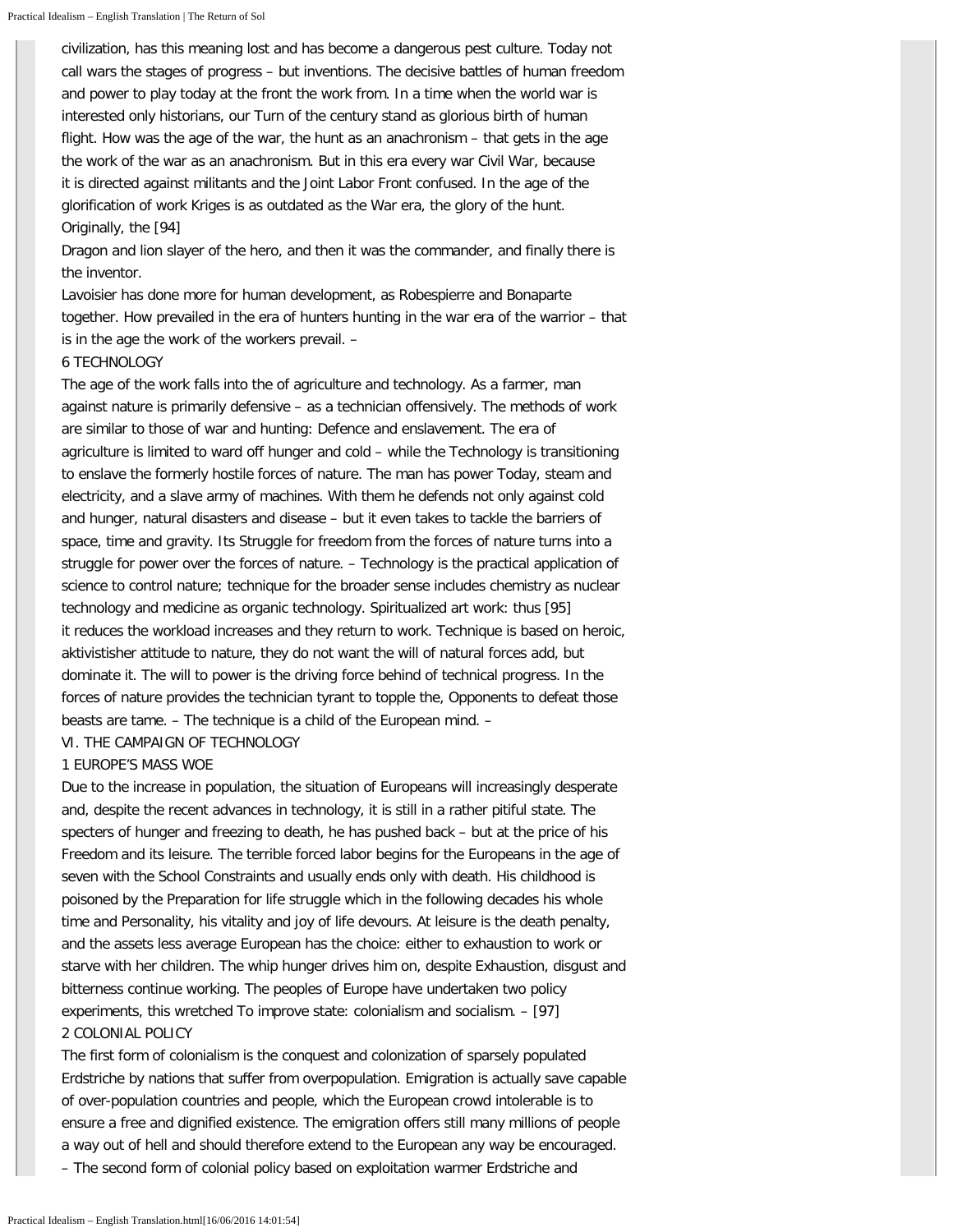colored Peoples. People south breeds by European guns and rifles from their roused golden leisure and forced to work in the service of Europe. The poorer, but more systematically plundering the richer north south but weaker, he robs him Wealth, freedom and leisure, and used this robbery for the increase of their own wealth, their own freedom and their own leisure. This aids the robbery, exploitation and slavery, some European Nations owe part of their prosperity, they put in a position, the lot of their local workers to improve. – In the long run this tool must fail: because its inevitable result is a tremendous slave revolt, which sweep the Europeans from the colored colonies and thus Europe's tropical culture base will fall. – [98]

Also, the emigration is only a temporary aids: already are some colonies just as crowded as their mother countries and nourish the same misery. The time must come when there will be no more deserted areas on earth. Until then, new means must be found to the European doom counter. –

#### 3 SOCIAL POLICY

The second attempt to alleviate the European mass misery, takes socialism. Socialism wants ban by the European hell even distribution of Workload and labor income. There is no doubt that lot, the European masses significantly improve common-sense reforms could. However, if the

social progress is not being worn by a recovery of the art, it can the social Only relieve misery, do not fix it. Because the work load that is necessary for feeding and warming the much too many Europeans, large, the working income that the rough and not enough fertile in Europe also

intensive utilization yields relatively small, so that even when most fair distribution on each

Europeans lot of work and very little pay would fall. Would at the present state of the art dissolve the life in a socialist Europe to the dual action: working to eat and eat to work. The ideal of equality would be achieved but of freedom, leisure and Culture would be [99]

 Europe further than ever. To liberate people, Europe is on the one hand to barbaric, on the other hand poor. The assets of the wealthy few, spread over all, would trace disappear: the poverty would not be abolished, but generalized. Socialism alone is unable Europe from his bondage and his misery Lead to freedom and prosperity. Neither ballots nor may the shares Collier compensate for the fact that he has to spend his life in caves and shafts. Most Slaves of oriental despots are freer than the free laborers of a socialized work. Socialism fails the European problem, if he does in the unfair distribution Fundamental evil of the European economy looks instead to the insufficient production. The root the European misery is the necessity of forced labor not in the Injustice of their distribution. Socialism is wrong to capitalism in the last Cause of the deadly forced labor does, groaning under the Europe, for in truth only flows a very small part of the European labor power to the capitalists and their luxury: the vast majority of this work is used in a barren part of the world to a fruitful transform, to get a cold to a warm and on it a number of people, which he attributed to naturally could not feed. The winter and the overpopulation of Europe are harder and more cruel despot, as all Capitalists: but do not lead the European politicians [100]

Revolution against these ruthless tyrant – but the inventor. –

## 4 TECHNICAL WORLD REVOLUTION

The colonial imperialism, as well as socialism are palliative, not remedy the European disease, they can relieve the distress, not banish; postpone the disaster, not using contraception. Europe will have to decide either to decimate its population and to commit suicide – or by generous increase production and Vervollkomnung to recover the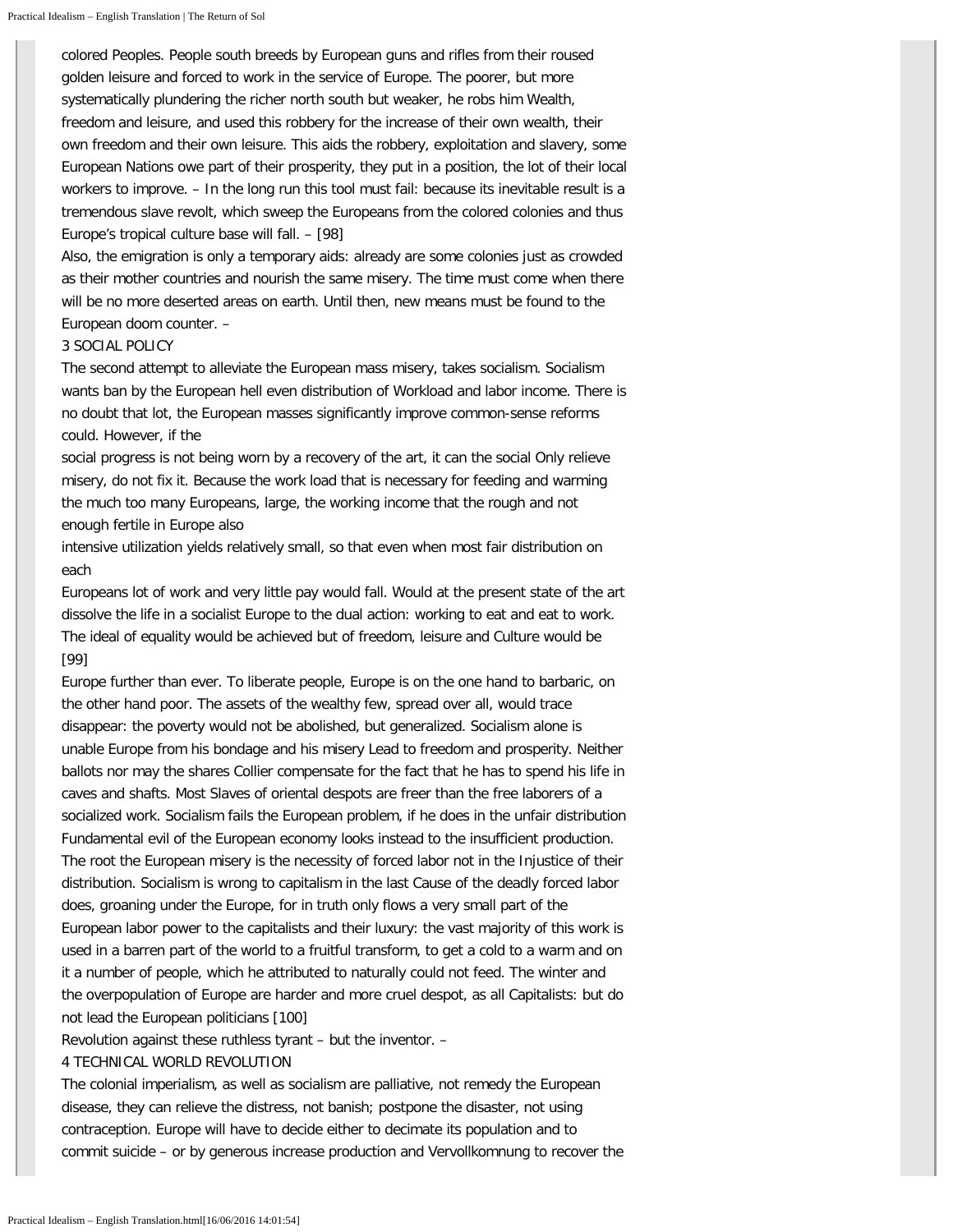art. Because only this way can the Europeans to prosperity, Leisure and culture lead, while the social and colonial finally escape routes in Dead-end lead. Europe must also be clear that technical progress a war of liberation

Stiles is greatest against the toughest, most brutal and ruthless tyrants: the Nordic nature.

Of the outputs of this technical world revolution depends on whether humanity which once in eons possible opportunity: to become the mistress of nature – benefits, or whether this

Opportunity, perhaps for ever, lets go unused over. – A hundred years ago as Europe opened the offensive against the overpowering nature, against which had until then only defended. It was not content more so, at the mercy of Forces of nature to live: but it began to enslave his enemies. [101]

Technology has begun to supplement the slave army of pets and the army of slaves Difficult to replace workers with machines that are operated by natural forces. – 5 THE ARMY OF TECHNOLOGY

Europe (and with it, America) has the greatest on this most momentous of wars and Globe mobilized. On the frontlines of the global labor army against the arbitrariness of the natural forces fights, the industrial workers, their officers, engineers, contractors, directors, their

General Staff are the inventors, their train farmers and farm workers, their artillery Machines, their trenches, mines, factories, their forts. With this army, whose reserves he takes all parts of the world, the white man hopes To break the tyranny of nature, to subdue their forces to the human spirit, and so the People to finally liberate. –

# 6 VICTORY OF ELECTRICAL

The technical army has suffered its first decisive victory over one of the oldest Enemies of the human race: the flash. Has always been the spark of electricity as lightning threatened the people, wounded, killed, has its Burned houses and killed his cattle. This treacherous enemies, who never in it any helped a manner that the person was surrendered by hundreds of thousands of years to Benjamin Franklin by invention [102] lightning rod of his reign of terror over the people broke. The electric spark as a scourge of humanity was thus averted. But the white man was not content with this save Wins: he went on the offensive and reached it in a century this enemy into a slave, this dangerous predator in its

to convert most useful pet. Today, the electric spark that once our forefathers met with horror lit, our Room, cooking our tea, ironed our clothes, our heated room, ringing our bells, carried our letters (telegrams), pulls cars and wagons, machinery drives – So, with In a word, our messenger, postman, porter, cook, heaters, lighting, workers, Porters and even become our executioner. What today is the electric spark in Europe and America does in the service of the people, would be even a doubling of the human Working hours are not removed to replace. Like these formerly hostile force of nature not only was repulsed, but in has become the most indispensable and useful servant of the people – that will one day the waters of the sea and the gluten of the sun, storms and floods from Enemies of the people are slaves. From poisons to cure deadly germs from Vaccinations. As the man of primitive times has tamed wild animals and subjected – as tames and modern man subjecting wild forces of nature. By such victories, the Nordic man [103]

is once freedom, leisure and culture conquer: not by depopulation or renunciation, not by War and revolution – but through invention and work through spirit and deed. – 7 THE INVENTOR AS SAVIOR

In our era of European history inventor is a major benefactor of mankind as the Holy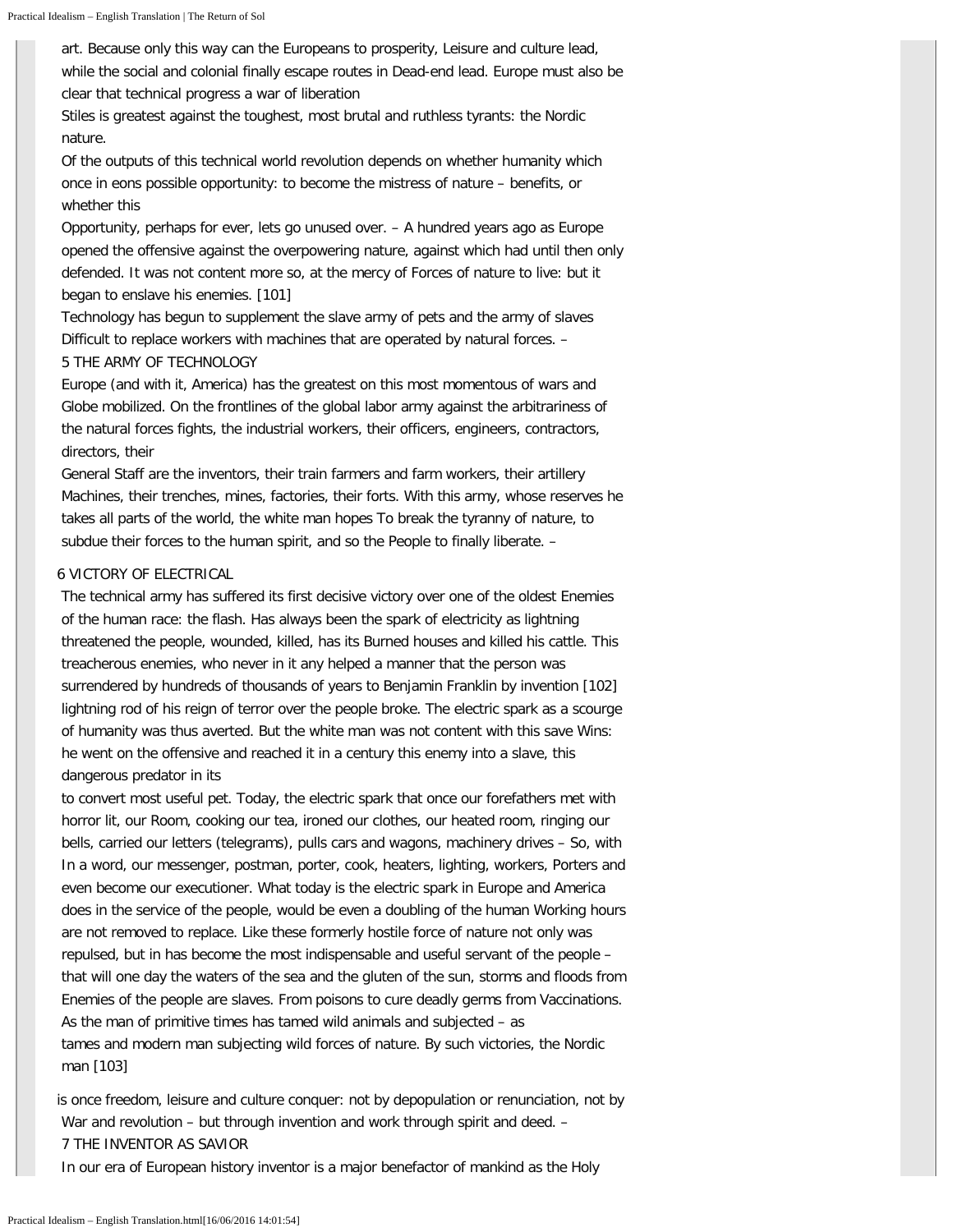One. The inventor of the automobile has done more good for the horses and saves them more suffering as all animal welfare organizations in the world. The car is small in terms of thousands of East Asian coolies from their Zugtierdasein to redeem. The inventor of diphtheria – and Blatter serum have saved more children's lives than any Nurseries. The galley slaves owed their liberation of modern marine technology, while by the introduction of modern technology Petroleumfeuerung the stoker from their Hell occupations begins to redeem. The inventor who, for instance by nuclear fragmentation, creates a practical carbon replacement – is done more for humanity than the most successful social reformer, for he is redeem the millions of coal miners from their inhuman existence, a large Part of the human workload pay off – while today it no communist dictator could avoid condemning people to that underground mine life. The chemist, who manages to wood consumption [104]

make that would free mankind from the Sklavenjoche of hunger, and the longer they suppressed cruel than any human tyranny. – Neither ethics nor art, nor religion, nor politics will repay the heavenly curse – but art. The organic technology, medicine, it is reserved for the Erbfluch the

To banish wife, thou shalt bring forth children in pain Your ", the inorganic Technology is subject to banish the Erbfluch the man: "In the sweat of thy brow shalt You eat your bread. "-

In many ways our Zeitarter similar to the beginning of the Roman Empire. Then hoped the

World of redemption by the Kingdom of Peace of the Pax Romana. The hoped-for world change came – but from a completely different source: not from the outside – but inside, not by politics – but by Religion, not by Caesar Augustus – but through Jesus Christ. Also, we are facing a turning world; humanity today expects from the socialist Era, the dawn of the golden age. The hoped-for world is turning, perhaps, are: but not by politics – but by technique: not a revolutionary – but by

an inventor: not by Lenin – but by a man who may already somewhere nameless lives and one day it will be possible through new development, unimagined energy sources to save humanity from hunger, cold and forced labor. -

# [105]

### VII ULTIMATE GOAL OF TECHNOLOGY

## 1 CULTURE AND SLAVERY

Any previous culture was founded on slavery: slaves on the ancient, the medieval of serfs, on the modern proletarians. – The importance of slaves based on the fact that they by their lack of freedom and more working space provide for the freedom and leisure of a ruling class that is a prerequisite of any culture education. Because it is not possible that the same people are doing the tremendous physical work, the need for food, clothing and shelter of her generation – and at the same time immense mental work that is needed to create and sustain a culture. Everywhere there is division of labor so that the brain can think, have the guts digest, without their roots burrow in the earth, no plant can bloom to the sky. Support people of every culture are developed. Development is impossible without an atmosphere of freedom and leisure: and the rock can only be in liquid, free state crystallize, where it is included unfree, it must remain amorphous. The visual culture of freedom and Leisure [106]

less could only be created by slavery and revision of many. In northern and crowded bars was the divine existence of thousands and always built around an animal existence of hundreds of thousands. The modern age with their Christian, social ideas was faced with the alternative: either culture sacrifices – or maintain slavery. Spoke against the first contingency aesthetic – from the second ethical concerns: the first was repugnant to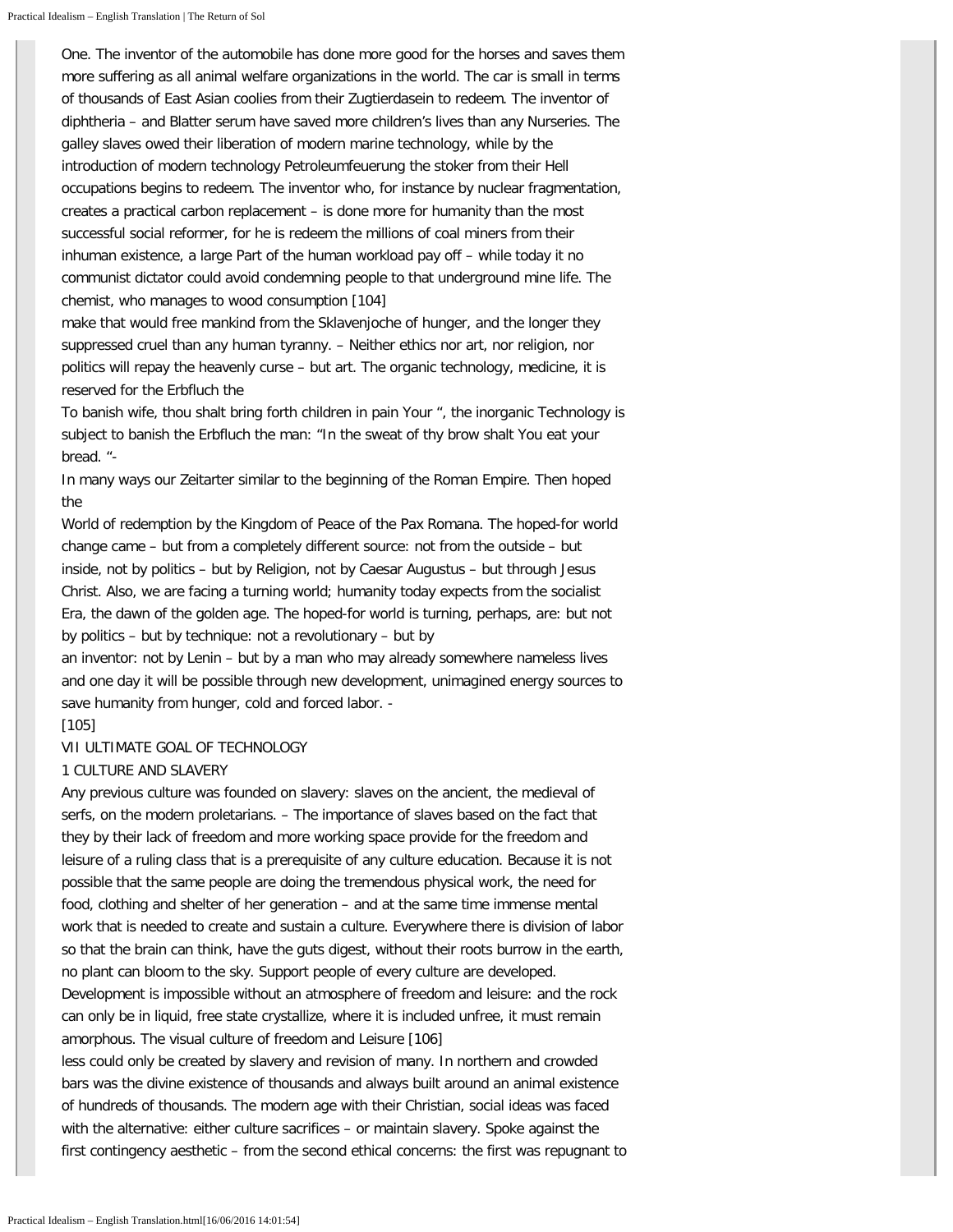the taste, the second sense. Western Europe opted for the second solution: the rest of his bourgeois culture receive, it retained the industrial proletariat in masked form of slavery in – while Russia gets ready to grab the first solution: it frees its proletarian, but brings this emancipation of slaves his whole culture to the victim. Both solutions are unbearable in their consequence. The human spirit must go to a Way out of this dilemma are searching to find him in the art. You alone can at the same time Break slavery and save the culture.

# 2 THE MACHINE

Ultimate goal of the technique is replacement of slave labor by machine labor; survey of Total humanity to a ruling caste, in the service of an army of forces in nature Machinery working shape. [107]

We are on the way to this goal: previously had almost all of the technical energy generated by human or animal muscle – today they are often by steam power, Electricity and motor power replaced. More and more people fall to the role of a regulator of energies – instead of a producer. Yesterday moved to the coolie workers as the culture forward – tomorrow he will be their chauffeur who observes, thinks, and directs, instead of running and sweat. The machine is the liberation of the people from the yoke of slavery. They can through afford a more brain work and create more values as a million poor. The machine is materialized spirit people, frozen mathematics, the grateful creature of man, begotten from the mental power of the inventor, born of the muscle strength of the workers. The machine has a dual mission: to increase the production and work reduce and simplify. By increase of his production the machine will break down the emergency – by reducing the labor slavery. Today the workers must be human only in the lowest part – because for the most part he Machine must be: in the future, the machine is the Machine that the Mechanical Work and let the people take the human, the organic. So opened

the machine's view of spirituality and individualization of human work: their free and creative component will grow over the auto [108]

cally-mechanical – the spiritual over the material. Only then will the work cease to depersonalize the people to mechanize, to degrade, then only the work of the game, the sport and the free creative activity are similar. It is not, as now, be a hostage who suppressed all human – but a tool

against boredom, a distraction and a physical or mental exercise to develop of all abilities. This work, which will make the human brain as his machine and on Rule is founded, is blunt rather stimulate, depress raise instead. –

#### 3 REMOVAL OF A GREAT CITY

Besides these two tasks: relieve the suffering of increasing production and reducing slavery by reduction and individualization of labor – the machine has still a third culture mission: the resolution of the modern city and the recycling of the Man in nature. – The origins of the modern city comes at a time when the horse is the fastest Transport was and there was no telephones. At that time it was necessary that the People in close proximity to their places of work and, consequently, to a confined space lived crammed together. Technology has changed these conditions: train, car, bicycle and telephone allow the workers today, many miles away from his office to residential. For the Construction [109]

and the accumulation of tenements is no longer necessary. In the future, the People have the opportunity to live side by side instead of one above the other, in gardens to breathe healthy air, bright and spacious rooms in a healthy, clean-looking, to lead decent lives. Electric and gas stoves (without the trouble of Protect heating and procure the fuel material) from the winter chill, electric Lamps before the long winter nights. The human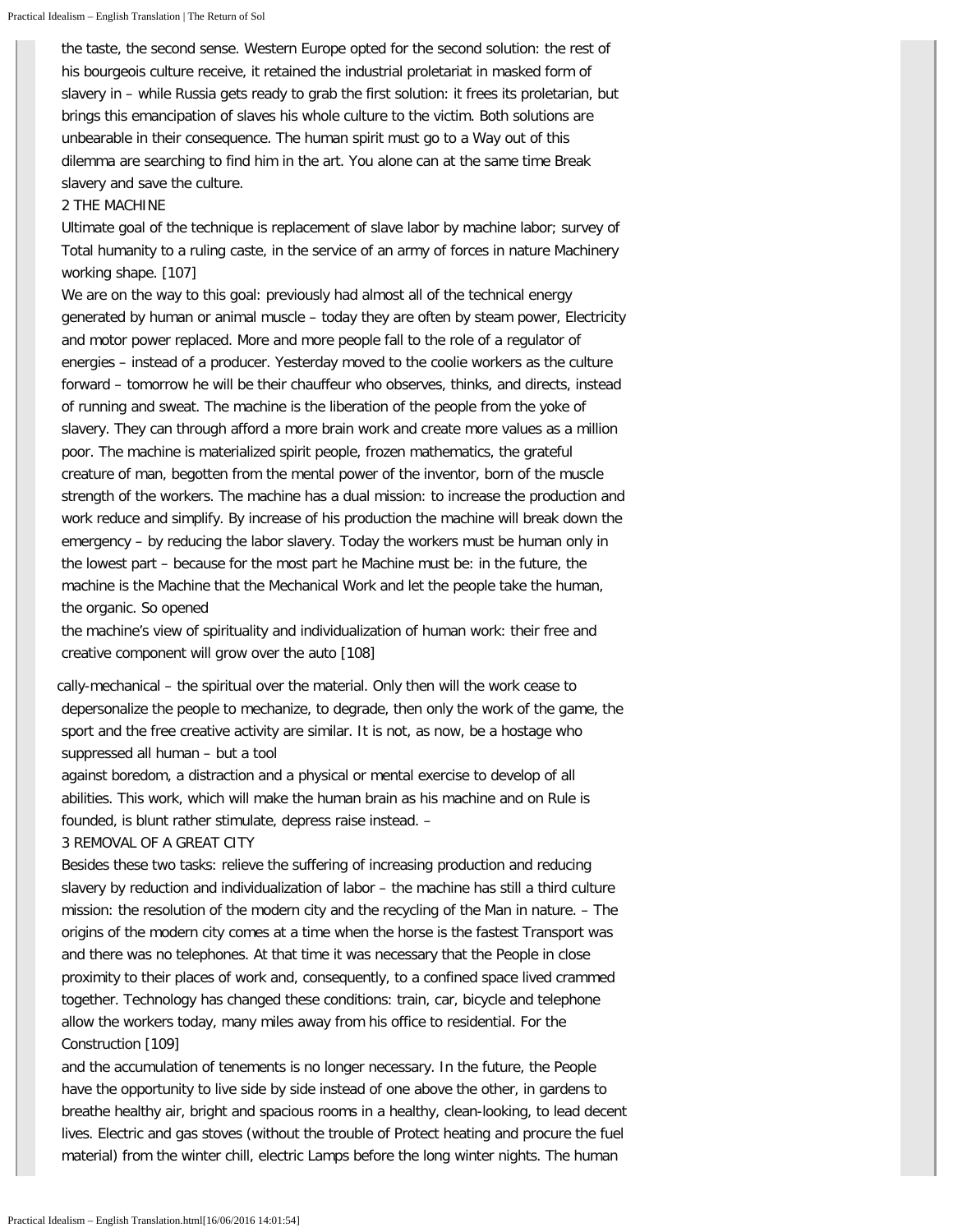spirit will triumph over the winter and make the northern residential zone as well as the moderate. The development of the garden city has already begun: the rich leave the centers of the Cities they inhabited before, and settle on the periphery or in the Environment. The newly emerging industrial cities stretch into the distance instead of the height. – At a higher level, the cities of the future in the system will have some similarity with those of the Middle Ages grouped as there is a huge cathedral, the low public house were – that are at once a giant skyscraper (of all public and private Bureaus and include its goods and eating house is), the low houses and wide Gardens in the garden city expand. In factory towns, the factory is that central cathedral of the His work: the devotion of the people in these cathedrals of future work for the His community. Who will not be professionally tied to the city, will live in the country, through the Transmission lines and wireless connections to the conveniences, [110] Activities and distractions of the city will participate. A time will come when people will not understand how it once was possible to live in the stone labyrinths, which we now know as modern cities. Their Ruins will then be admired, as now, the dwellings of the

 cave dwellers. The Doctors will rack their brains as ever from the hygienic point of view was possible that people in such seclusion of nature, freedom, light and air, such an atmosphere of soot, smoke, dust and dirt live and prosper at all could. – The coming degradation of the city as a result of the upswing of traffic engineering is a necessary precondition of real culture. Because in the unnatural and unhealthy Atmosphere of today's big city people are systematically in body, mind and spirit

poisoned and crippled. The city culture is a marsh plant: because it is supported by degenerate, morbid and decadent people who voluntarily or involuntarily in this Dead ends of life are advised. –

# 4 THE CULTURE OF PARADISE MIILLIONÄRS

The technique is able to modern man more happiness and To promote opportunities for the last time their princes and kings. To be sure, today, at the beginning of the technical world-period, the number of those who are Inventions [111]

 tions of modern times unlimited available, low. A modern dollar millionaire can with all the luxury, all comfort, all art and all Surrounded by beauty that offers the earth. He can enjoy all the fruits of nature and culture, may, without work, live where and how he pleases. He may, by telephone and car Be optionally connected to the world or divorced her, he can as a hermit in the

Big city life or in society at his country seat; needs neither under the climate still suffer from overpopulation, hunger and frost are unknown to him, by his Aeroplane he is the master of the air through his yacht Lord of the seas. In many ways, he is free and powerful than Napoleon and Caesar. They could only dominate people – but not Flying over oceans and continents speak. He, however, is Lord of nature. Forces of nature use it as an invisible, powerful servant and spirits. With their help, he can quickly and fly higher than a bird, about the Earth at a speed faster than a gazelle and live under water like a fish. He is free through these abilities and powers, even as the natives of the South Pacific and has overcome the curse of paradise. In a roundabout way about the culture he is a more perfect paradise returned. – The basis for such perfect life has created the technology. For a select few has made from the Nordic forests and swamps cultural havens. In this Lucky children can see a man of destiny promise to his children's children. They are the vanguard of humanity on their way in the Eden of the [112] Future. What is the exception today, may, with further technological advances will rule. Technology has broken the gates of Paradise; through the narrow entrance are so far only paced a few: but the road is open and can once through diligence and spirit all Humanity follow those lucky children. Humans need not despair: he was never his goal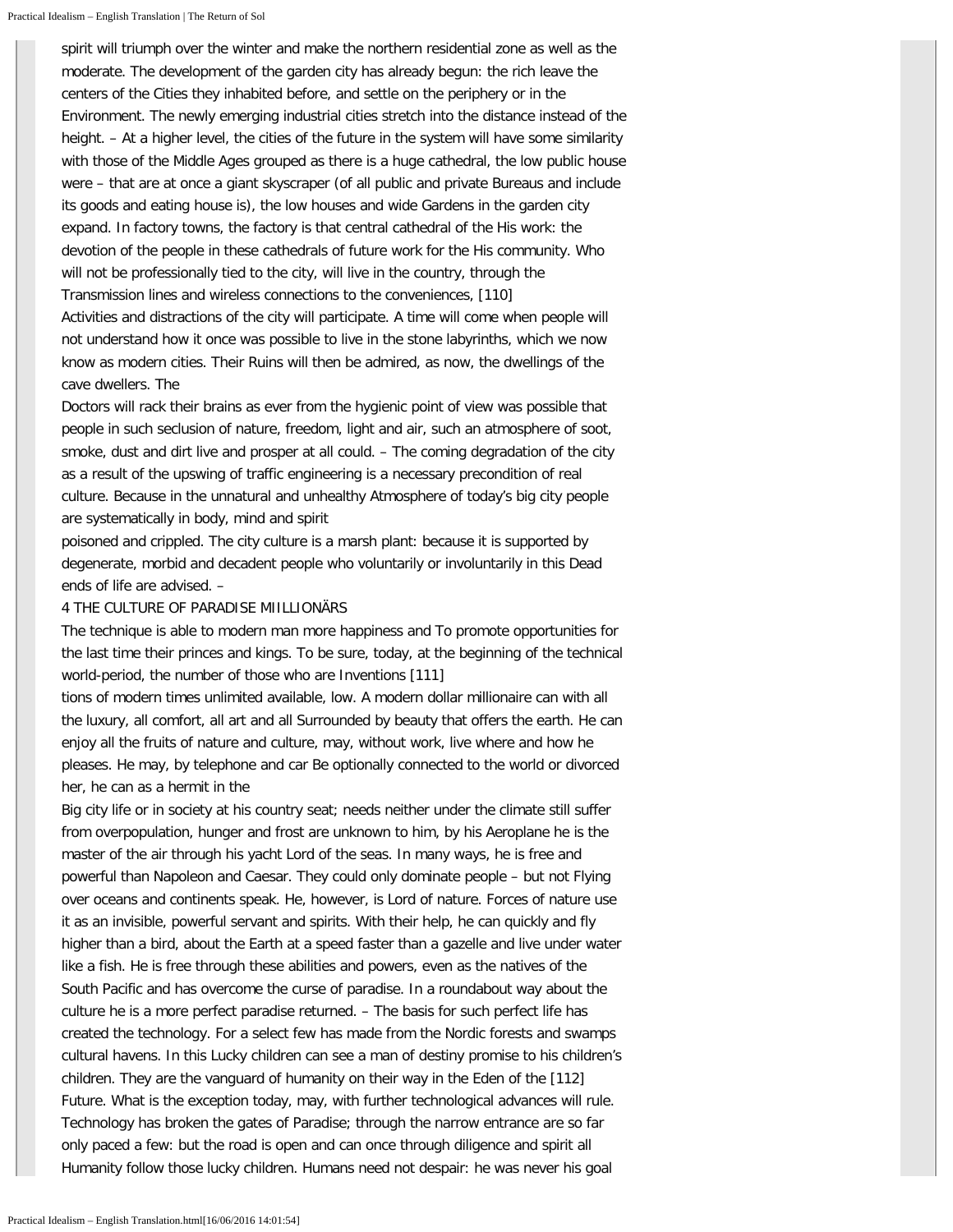as close as today A few centuries ago was the possession of a glass window, a mirror, a clock, of Sugar soap or a great luxury: the technical production has these once rare goods over the masses scattered. As everyone now carries a clock and has a mirror – this could perhaps in a century everyone a car, his villa and have his telephone. The Prosperity must increase more rapidly and more generally, the faster the Production figures to rise in proportion to the population numbers. It is the culture of the target Technology to offer once all the people living ways through which those millionaires today . feature Against, not against wealth – why fight the technology against the need Bondage – not against domination. Your goal is generalization of the wealth, power, of leisure, beauty and happiness: not proletarianization, but the aristocratization Humanity [113]

# VIII THE SPIRIT OF TECHNICAL AGE

#### 1 HEROIC PACIFISM

The paradise of the future can not sneak through coups – it only can be achieved by Conquer work. The spirit of the technological age is heroic pacifist: heroic, because Art of war with a changed object is – because his pacifist struggle is not against People oriented, but against forces of nature. – The technical heroism is bloodless: the technical hero works, thinks, acts, and dares

tolerate, not to seek for his fellow man for life, but to them from the Yoke of slavery to redeem from hunger, cold, poverty and forced labor. The hero of the technological age is a peaceful hero of the work and the spirit. – The work of the technical age is asceticism: self-control and self-denial. In their present form and its present proportions it is not a pleasure, but a hard sacrifice.

we offer up our neighbors and descendants. [114]

Asceticism is exercise: it is the Greek term for what is called in English training; by this translation of the term asceticism loses his pessimistic character and is optimistic-heroic. The optimistic, life-affirming asceticism of the technological age is preparing a kingdom of God

on earth before: it clears the earth to paradise, and for this purpose they move mountains, rivers

and lakes, wrapped the world in cable and rails, creates Urväldern plantations from Steppes farmland. As a supernatural being, man changed the earth's surface his needs.

# 2 THE SPIRIT OF INERTIA

–

In the era of work and technology there is no greater vice than inertia – as in the age the war is no greater vice than cowardice. Overcoming inertia is the main task of technical heroism. Where life manifests as energy – is the inertia of the signs of death. The Struggle of life against death is a battle against the inertia of the breath. The victory of the Death over life is a triumph of inertia about the energy. The messengers of death are age and disease: in them gaining power over the inertia of the energy of life: trains, limbs, Movements become limp and drooping, vitality, courage and vitality decrease, everything tends to the earth, is tired and sluggish – to the man who no longer go forward and [115]

can not keep upright, falls a victim to the inertia in the grave: the triumphs there Inertia about life. All young flowers strive against gravity, to the sun: drop all ripe fruits of overcome the force of gravity to Earth. – Symbol of victory over the technical gravity of the triumphant human will and Human spirit over the inertia of matter is the flying man. Few things are as sublime and as beautiful as he. Here, truth and fiction, romance, and marry Technology, the myths of Daedalus and Wieland with the visions of Leonardo and Goethe, through Deeds of technicians are the most daring poet dreams reality: on wings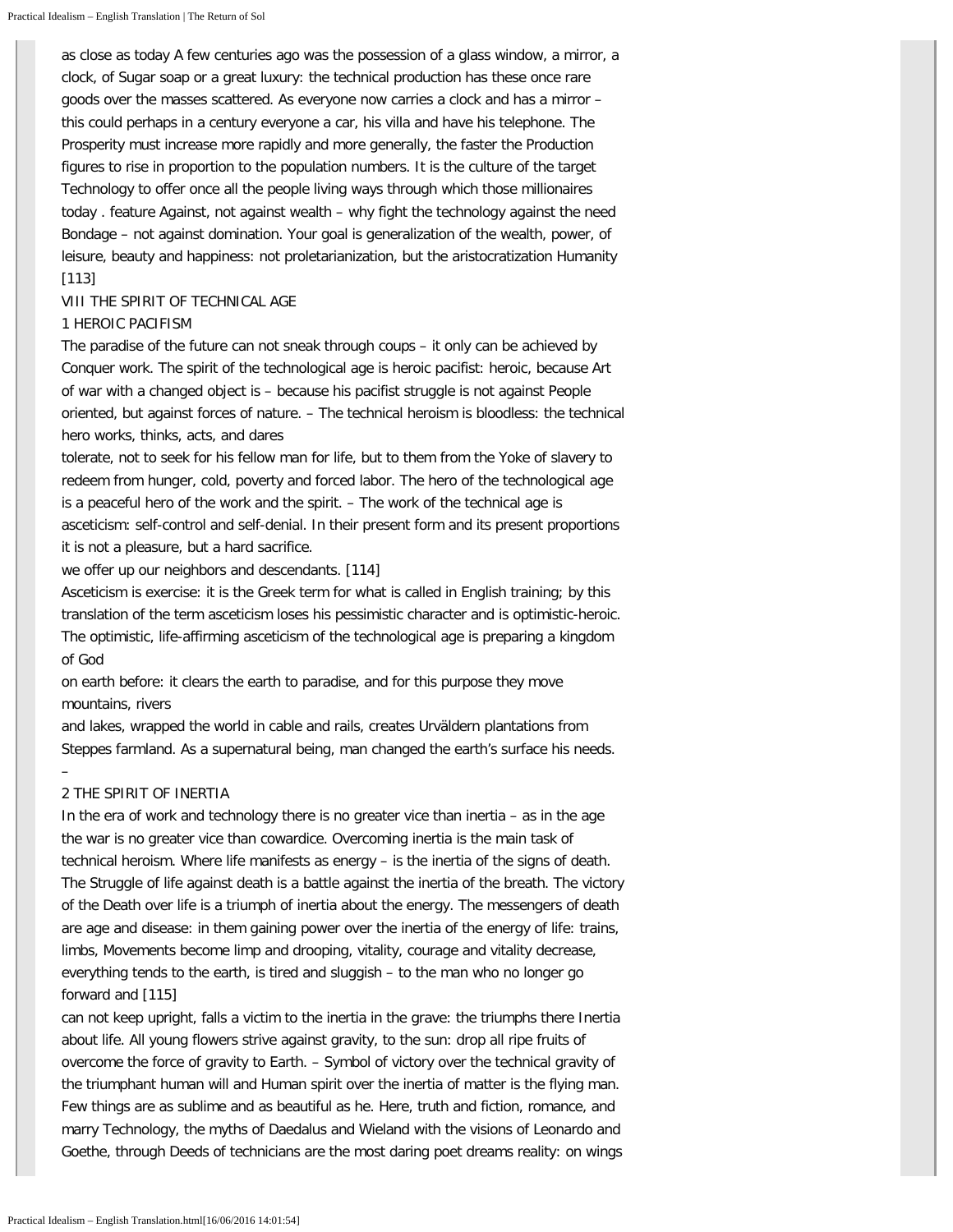that have Spirit and his will have excited, man about space, time and gravity rises, over land and sea. –

# 3 BEAUTY AND TECHNOLOGY

Anyone still doubting the value of beauty of the art, must in the face of the flying People fall silent. But not only the aircraft gives us new beauty: also Automotive, motor, express locomotive, dynamo activity and are Motion of its own, specific beauty. But because this beauty is dynamic, can they do not like the static beauty of the landscape of brush, pen and chisel held

be: therefore it does not exist for people without original sense of beauty, the art require as Wegweiserin in the maze of beauty. [116]

One thing is beautiful by the ideals of harmony and vitality, and it gives us the Impulses that it gives us in these directions. Thus, each culture creates its own Symbols of power and beauty:

the Greeks increased its own harmony of statues and temples; the Romans increased his strength and courage to fight the circus and its predators Gladiators; the medieval Christian deepened and glorified his soul through empathy with the passion in Sacrifice of the Mass and sacraments of the altar; the citizens of the modern era grew to the heroes of his novels and theater; The Japanese learned grace, grace and fate Serge yellowing of its flowers. – In a time of restless progress of the beauty ideal had to be dynamic – and with it its symbol. The man of the technological age is a student of the machine he created: he learns of her tireless work and gathered strength. The machine as Creature and temple of the Holy Spirit symbolized people overcoming of matter through the Spirit, by the movement of the stare. by the force of inertia: the Explore Rub in the service of the idea that humanity was liberated by the act. – The technique has the next Zeitaltet given a new form of expression: the cinema. The Cinema is on the point, the theater of today, the Church of yesterday, circus and amphitheater from yesterday to replace and to play a leading role in the work culture of the future state. [117]

In all his artistic shortcomings today begins the film, a new gospel unconsciously to wear the masses: the gospel of strength and beauty. He announces beyond good and evil, the triumph of man's strongest and most beautiful woman – whether the Man who towers over his rivals of body, will and mind power, adventurer or hero, Criminal or detective, and whether the woman sexy or noble, graceful or selfless is than the other, or courtesan mother. To preach the canvas in a thousand variations of the Men: "Be strong!" the women: "Be nice!" This massive educational mission that lies dormant in the cinema to purify, and expand a the largest and the most important aspects of today's artists: for the cinema of the Future is unquestionably on the proletarian culture have a greater influence than the theater on the bourgeois. –

#### 4 EMANCIPATION

The cult of the technological age is a worship of power. For the development of harmony lack of time and leisure. In their character the golden age of culture is used to stand, the will follow the iron age work. Indicative of the dynamic adjustment of our era it is male - European Character. The male-European Nietzsche's ethics is the protest against our age the female-Asian morality of Christianity. Also, the emancipation of women is a sym- [118]

ptom for the masculinization of our world, because it does not lead the female human type to power – but the male. While previously the female woman by their influence on Men participated in the world domination – swing today men of both sexes the scepter of economic and political power. The emancipation of women is the Triumph of virago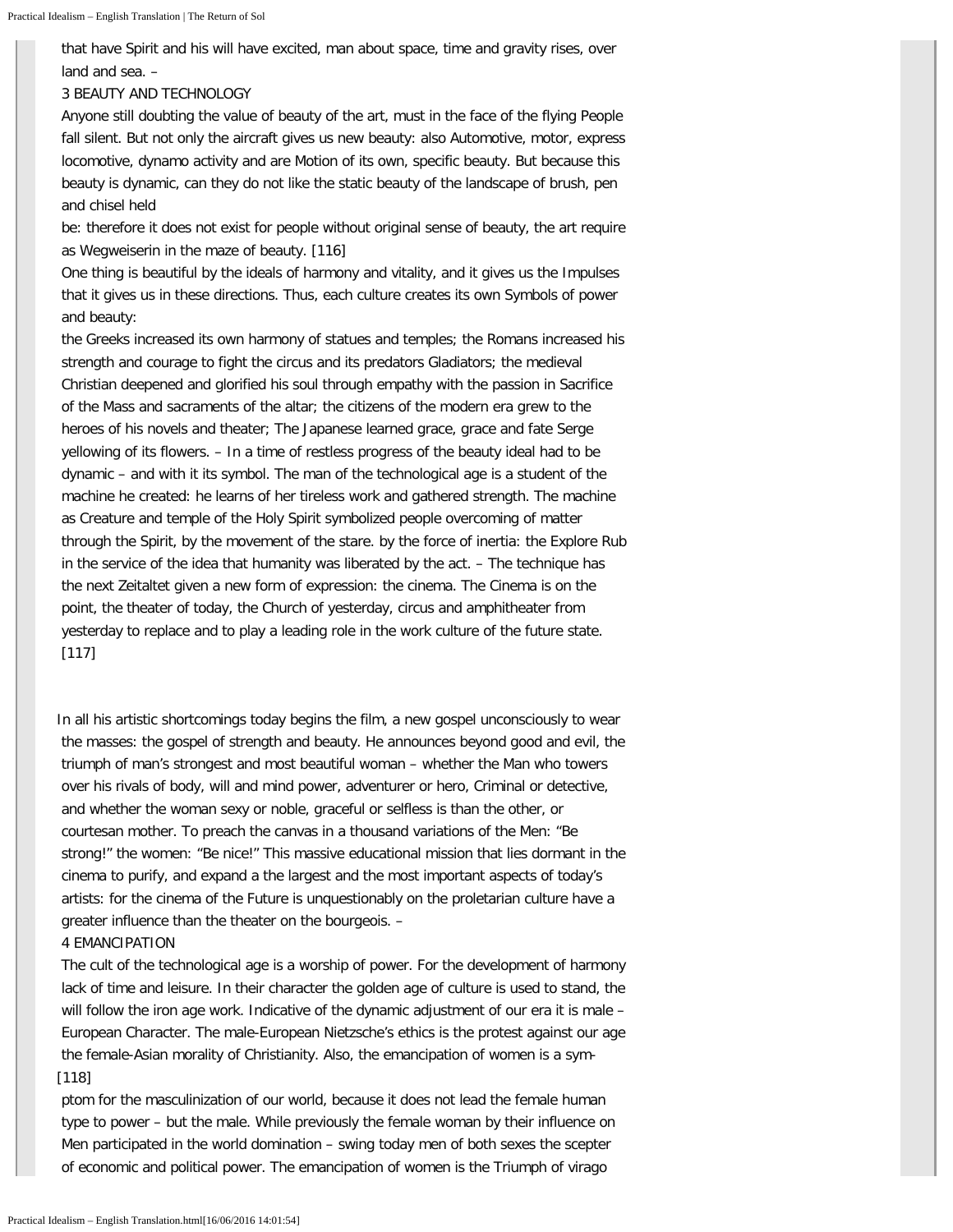about the real, feminine woman, it does not lead to victory – but the abolition of the woman. The lady is already dying out: the woman should follow her. – By emancipation is the female sex, which was previously dismissed in part, for mobilized the technical War and queued in the army of labor. – The emancipation of Asians taking place under the same conditions as the Emancipation of women, it is a symptom of the Europeanization of our world, for they does not lead the oriental type to victory – but the European. Whereas previously the oriental spirit by Christianity dominated Europe – share and white today colored Europeans in world domination. The so-called awakening of the Orient means the Triumph of the yellow Europeans about the true Orientals, it does not lead to victory – but the destruction of the oriental culture. Where in East Asia, the blood wins, he wins with the

Spirit of Europe: the male, tough, dynamic, ambitious, energetic, rationalist spirit. To participate in the progress, Asia needs its harmonious soul and culture against Europeanvital interchange. – The emancipation of Asians is their entry into the Euro-[119] American army of labor and their mobilization for technical war. After its triumphant termination Asia is again the woman be feminine again can: Asia and then the woman will educate the world purer harmony. But until then Asians have to wear the uniform European – the women, the male. –

#### 5 CHRISTIANITY AND knighthood

Who understands cultural harmony with nature, must call our barbaric era – who understands cultural engagement with nature, the specific needs, male European Worthy shape our culture. The Christian Oriental origin of the European ethics made them fail to recognize the ethical value of technological progress, only appears heroic ascetic struggle from the perspective of technical Nietzsche Age to salvation through spirit and drive as good and noble. The virtues of the technological age are mainly: energy, endurance, bravery, Renunciation, self-control and solidarity. These properties toughen the soul bloodless, hard struggle of social work. – The ethics of work is linked to the chivalrous ethic of struggle in: both male, both Nordic. Only these ethics will adapt to the new circumstances and the place of survived chivalry set a new working honor. The new concept of honor is based on work – The new shame [120]

to laziness. The lazy man is considered a deserter from the labor front and despised are. The objects of the new hero worship will be an inventor, instead of generals: Values-Creator-destroyer instead of values. From the Christian moral ethics of the work the spirit of pacifism and is Socialism accept: because only the peace-productive for the technical development – the

War is destructive and only because of the social spirit of cooperation among all professionals to

may lead technical victories over nature. -

#### 6 THE BUDDHIST DANGER

Each passivistische and hostile propaganda against the technical and industrial development depends – is treason in the work of army in Europe: for it is Call to retreat and desertion during the decisive battle. – Tolstoyans and neo-Buddhists make this cultural transgression guilty: they call the white Humanity to surrender shortly before their final victory for nature, the art of the

conquered grounds to vacate voluntarily and primitiveness of agriculture and animal husbandry

return. Tired of the fight they want Europe to continue his humble nature in a impoverished, childlike existence eking out – instead of by the highest exertion of the mind, Will and victorious muscles to create a new world. What is viable and able to cope with life even in Europe, rejects this cultural suicide from: it feels the [121]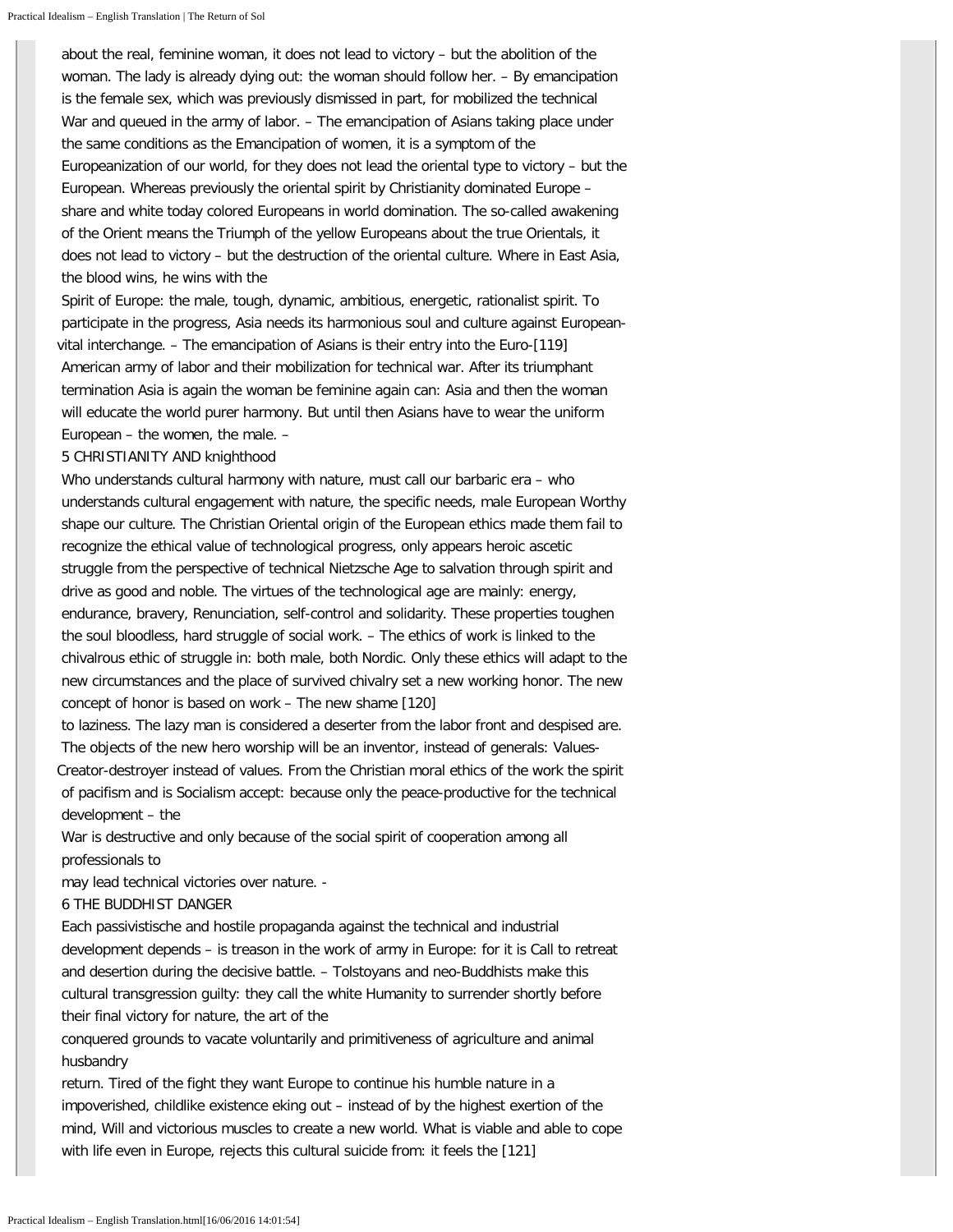Uniqueness of his situation and his responsibility to the future of humanity. One Capitulation of the art would reflect the world in Asian culture circuit. Hard in front of their goals would the world of technology revolution that Europe is collapsing, and one of the greatest humanity buried hopes. The North Country Europe that of his heroic work lives, must fend off the enervating spirit of Buddhism. Japan has, according more industrialized it to move away from Buddhism internally, as would Europe, the more it inwardly Buddhism surrenders, neglect its technical mission and betrayed. Buddhism is a wonderful culmination of mature cultures – but a dangerous poison for expectant cultures. His belief is good for the age, for the fall – like religion Nietzsche for youth and spring – the belief Goethe for the bloom of summer. – Buddhism would stifle the technology – and with it the spirit of Europe. – Europe is to remain true to its mission and never deny the roots of his being: Heroism and rationalism will Germanic and Hellenic spirit. Because the miracle Europe arose only from the marriage of these two elements. The blind thirst for action northern barbarians was seeing and

fruitful by the touch of the Mediterranean

Spiritual culture: so were warriors from thinkers, inventors of heroes. The mysticism of Asia in Europe threatens mental clarity – the passivism Asia threatened [122]

his masculine energy. Only when Europe resists these temptations and dangers and be conscious of their own Hellenic and Germanic ideals – it will fight to the technical Can fight end to once to redeem themselves and the world. – [123]

# IX. STINNES AND Krasin

## 1 ECONOMIC STATES

 Stinnes is the leader of the capitalist economy in Germany – the leader of the Krasin communist economy of Russia. In the following, they are regarded as exponents of capitalist and communist production, not as individuals. – Since the collapse of the three major European military monarchies there is in our Only parts of the world economy countries: economic issues are at the center of the inner and foreign policy: Mercury rules the world, as the heir of Mars – as a precursor to Apollo. The conversion from military to economic state government is the political expression of the fact that instead the war front, the labor front has moved to the forefront of the story. The age of war corresponded military states – correspond to the age of the work States economy. The capitalist state as the Communist countries are working: no more [124] War states – not yet civilized states. Both are dominated by the production and technical progress. Both controlled by the producers, as once the military states by the military:

 the Communist of the leaders of the industrial workers – of the capitalist the leaders of the industrialists. Capitalism and communism are equally congenial to how Catholicism and

Protestantism, which maintained for centuries by extreme contrasts and with all Agents fought bloody. Not their differences, but their relationship is the Cause of the bitter hatred with which they follow each other. As long as capitalists and communists are on the point of view, it is permissible and necessary Kill or starve because they represent different economic principles people – Both are virtually at a very low level of ethical development. Theoretically, however, the requirements and objectives of communism are ethical than the Capitalism because they are based on objective and fair criteria. But are not relevant for technological progress ethical considerations: here is the Crucial question whether capitalist or communist system more efficient and is suitable to perform the technical liberation struggle against the forces of nature. – 2 THE RUSSIAN FIASCO

The success speaks for Stinnes, against Krasin, capitalist economy is flourishing, while the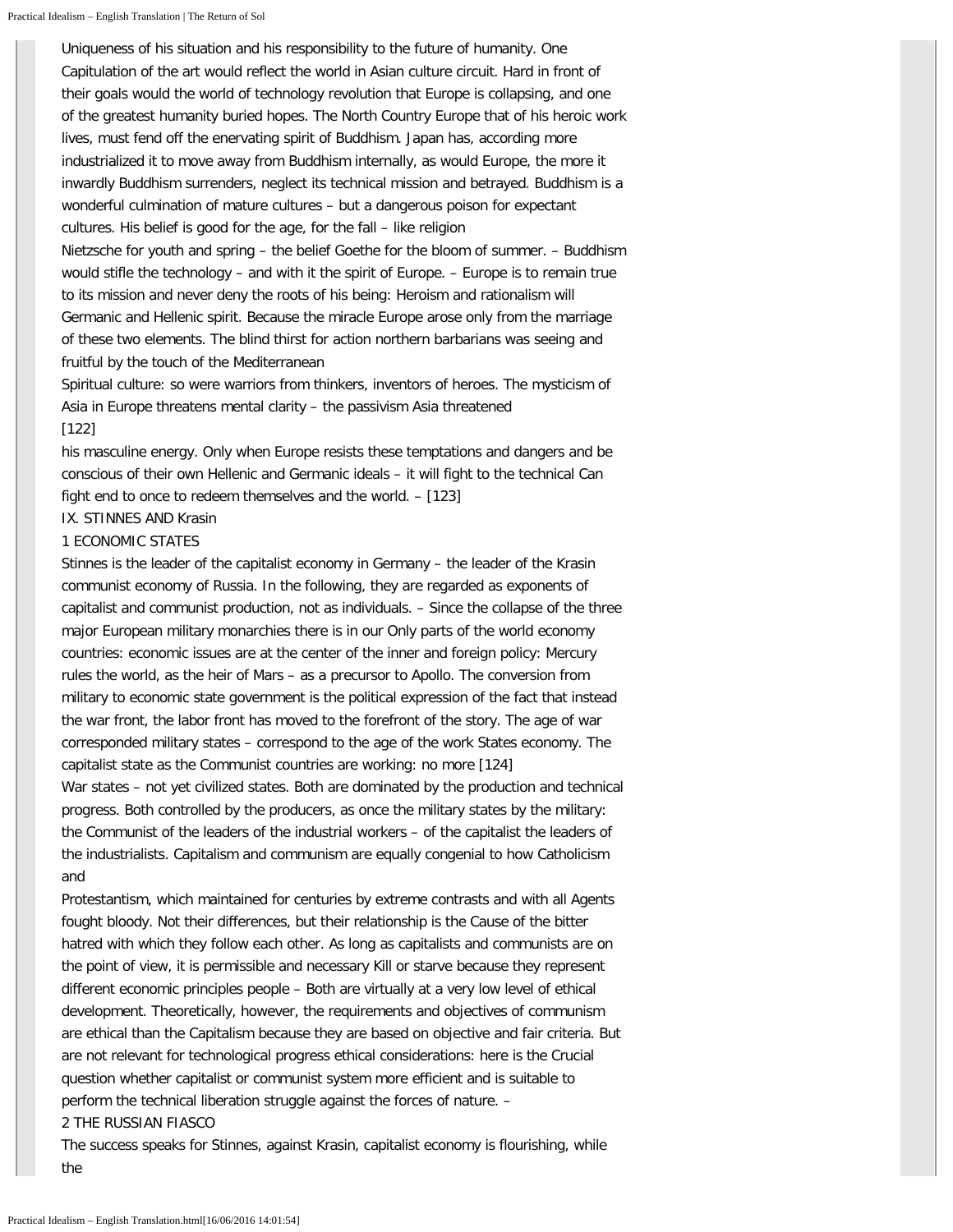# communicate [125]

nist razed to the ground. From this finding on the value of the two systems to close would be easy but unfair. For it must not be overlooked, under what Circumstances of communism took over and led the Russian economy: important for a military, political and social collapse, after loss Industrial areas in the fight against the whole world, under the pressure of years of blockade,

long civil war and the passive resistance of the peasants, the citizens and the intelligentsia; plus joined the catastrophic crop failure. When all these circumstances, and the lower one organizational talent and education of the Russian people into account draws – so you can just baffled that the remains of a Russian industry have received. The failures of communism five years under these aggravating circumstances to the Want to measure success of mature capitalism would be as unjust as a compare newborn child with an adult man, and then determine

the child was an idiot – while, perhaps, a nascent genius lies dormant in him. – Even when Communism collapsed in Russia, it would be equally naive to the social Revolution thus to declare dismissed – as after the collapse of the Hussite Movement would have been foolish to hold the Reformation done: because after a few Luther appeared decades and led many of the Hussite ideas to victory. – [

#### 3 CAPITALIST PRODUCTION AND COMMUNIST

The main advantage of the capitalist economy lies in its experience. It dominates all methods of organization and production, all strategic secrets in battle between man and nature and has a staff of trained officers industry. The Communism, however is forced to a lack of general staff and Officers to design new war plans, new organizational and production methods try. Stinnes can penetrate forward to retracted tracks – while Krasin Scouts must be in the jungle of the economic revolution. – By competition, profit and risk capitalism uses an unsurpassable Engine which receives the economic apparatus in constant motion: egoism. Everyone Entrepreneur, inventor, engineer and worker feels compelled the capitalist state, to harness his powers to the utmost, to avoid being overrun by the competition and to perish. The soldiers and officers of the labor army must advance, not to come under the wheels. In the free initiative of the company is another advantage of capitalism, the Technology has a lot to thank. One of the most difficult problems of communism lies in the Avoid the economic bureaucracy, of which he is constantly threatened. -

The main technical advantage of communism is that he has the opportunity sämt- [127] tion productive forces and natural resources and summarize its economic territory to use efficiently according to a uniform plane. He saves all the forces of Capitalism wasted on the defense of competition. The principle of regularity communist economy that is doing it today, the Russian giant kingdom after a plans to electrify uniform rational, technically means a significant advantage to capitalist production anarchy. The communist labor army fights under unified command closed against the hostile nature – while the fragmented Arheitsbataillone of capitalism not only against the common enemy fight, but partly also against each other to defeat the competitors. Krasin also has his army firmly in hand as Stinnes, for the workers of the Stinnes army are aware that part of their job of enriching a foreign, entrepreneur is hostile, while the workers of the Krassinarmee are aware that they work for the communist state, its associates and supports they are. Stinnes appears to his workers as oppressors and enemies – Krasin as a leader and ally. Therefore, it may dare Krasin to ban strikes and introduce Sunday work – while this would be impossible for Stinnes. The Stinnes army is decomposed by growing discontent and mutiny (strikes) – while the Krassinarmee supported despite their material needs of an ideal goals. In short, the War against the forces of nature in Russia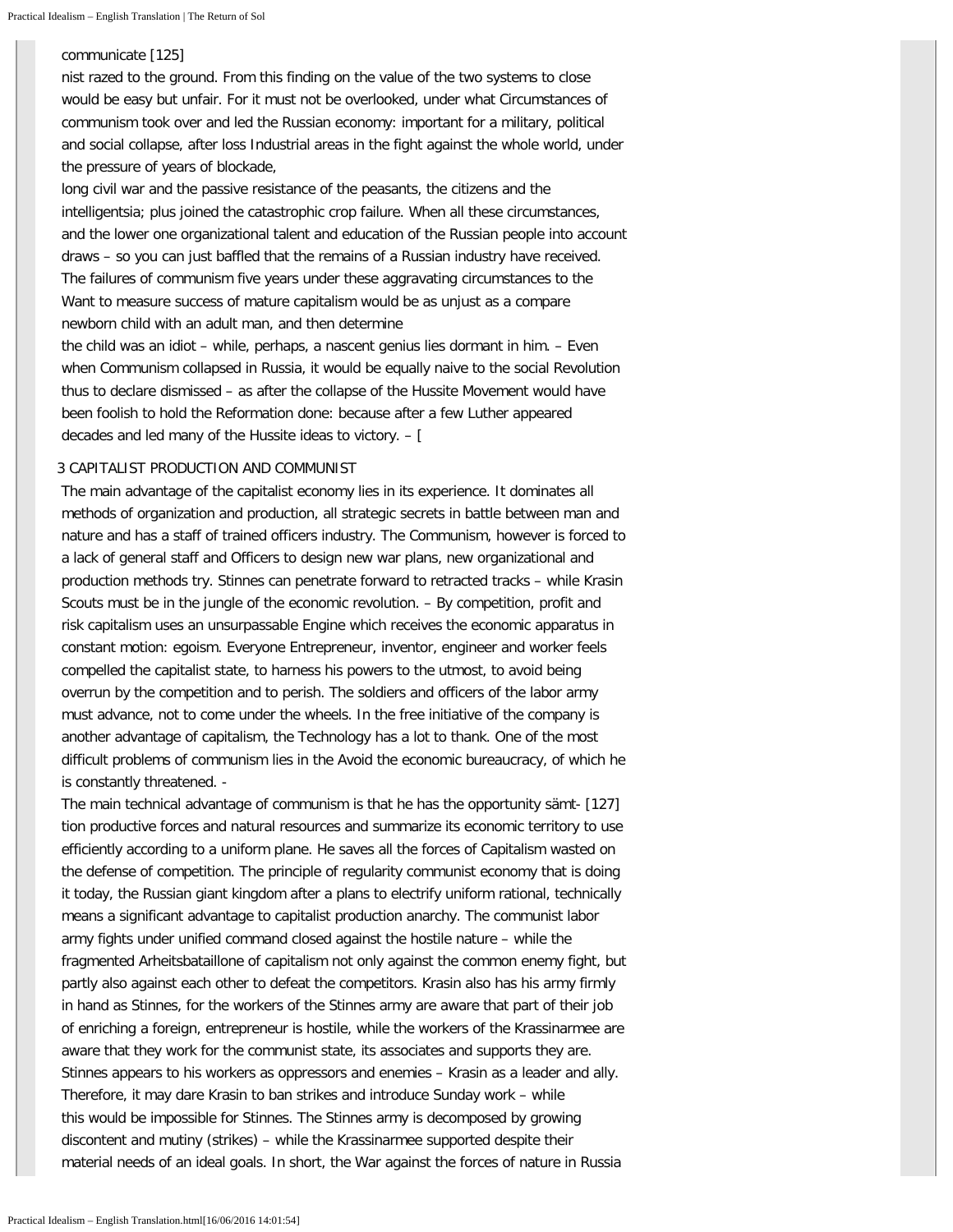# people's war – in Europe and [128]

America is a dynastic war of kings industry. – The work of the communist worker is a fight for his country and its form of government – the work of the worker capitalist a struggle for his life. Here is the main driver the work of selfishness – there the political idealism is the present state of ethics, Unfortunately, selfishness, a more powerful engine than idealism, and thus the value of the struggle capitalist labor army larger than that of the communist. Communism has a rational economic plan – capitalism with a more powerful engine work. Capitalism is not its technical nature, but his ethical defects fail. The dissatisfaction of the Stinnes army will not be in the long run Can hold down machine guns. The pure capitalism is based on the Dependence and ignorance of the workers – as the military slavish obedience to the Dependence and ignorance of the soldiers. More independent, self-confident and educated the working class – the more impossible it will be for private people, they for their Private interests work permit. – The future belongs Krasin – about the economy of the present decision, the Russian Experiment. Therefore it is in the own interest of the whole world, this experiment not only not to interfere but to promote best efforts: only then the output would be a Answer to the question whether communism is capable of today's economy [129] reform – or whether it the necessary evil of capitalism is preferable. – 4 MERCENARY SOLDIERS AND WORK

Corresponded to capitalism in the era of the war the mercenary army – the communism People's army. Mercenary for each time an army enlisted man was rich private and equip, which he commanded and salaried – such as today any large private man Working army can recruit and equip the salaried and he commanded. Three centuries ago Wallenstein played a similar role in Germany, as now Stinnes: with the help of his fortune he had increased in the Bohemian war, and the army, which he with the same advertised and talked, Wallenstein was from a private person for the most powerful Personality of the German Empire – like today Stinnes through his fortune, which he in Has increased world wars, as well, and by the press and labor army, which he advertises the same maintains, has become the most powerful man of the German Republic. - The capitalist state is the labor mercenary condottiere entrepreneurs work – in Communist state is the labor of a national army soldier, the salaried state Generals Authority. As then, the condottieri with the blood of their soldiers principalities conquered and founded dynasties – then conquer the modern mercenary leaders [130] with the sweat of its laborers wealth and positions of power and establish plutocrats- Dynasties. As once those mercenary leaders – just today negotiate industry kings as equal factors with governments and states: they direct the policy of their money, as once those. their power through

The reform of the labor army that performs communism corresponds in all details Army form to be taken by all modern states. The army reform, the mercenary army replaced deurch people armies: it has the general Conscription introduced nationalized the military system, banned private referrals, the Landsknecht leader replaced by state officers and employees conscription ethically glorified. The State shall work the same reforms in the labor army: he proclaimed the

general obligation to work, nationalized industry, prohibits private enterprises, replaced the private contractor hired by the state directors and glorified the work as moral duty. – Stinnes and Krasin are both powerful commander working troops against the common enemy to fight: the Nordic nature. Stinnes leads a modern Wallenstein Mercenary army – Krasin as field marshal of a working state, a people's army. While these two generals consider themselves enemies, they are allies, march separately, strike united. – [131] 5 SOCIAL CAPITALISM – LIBERAL COMMUNIST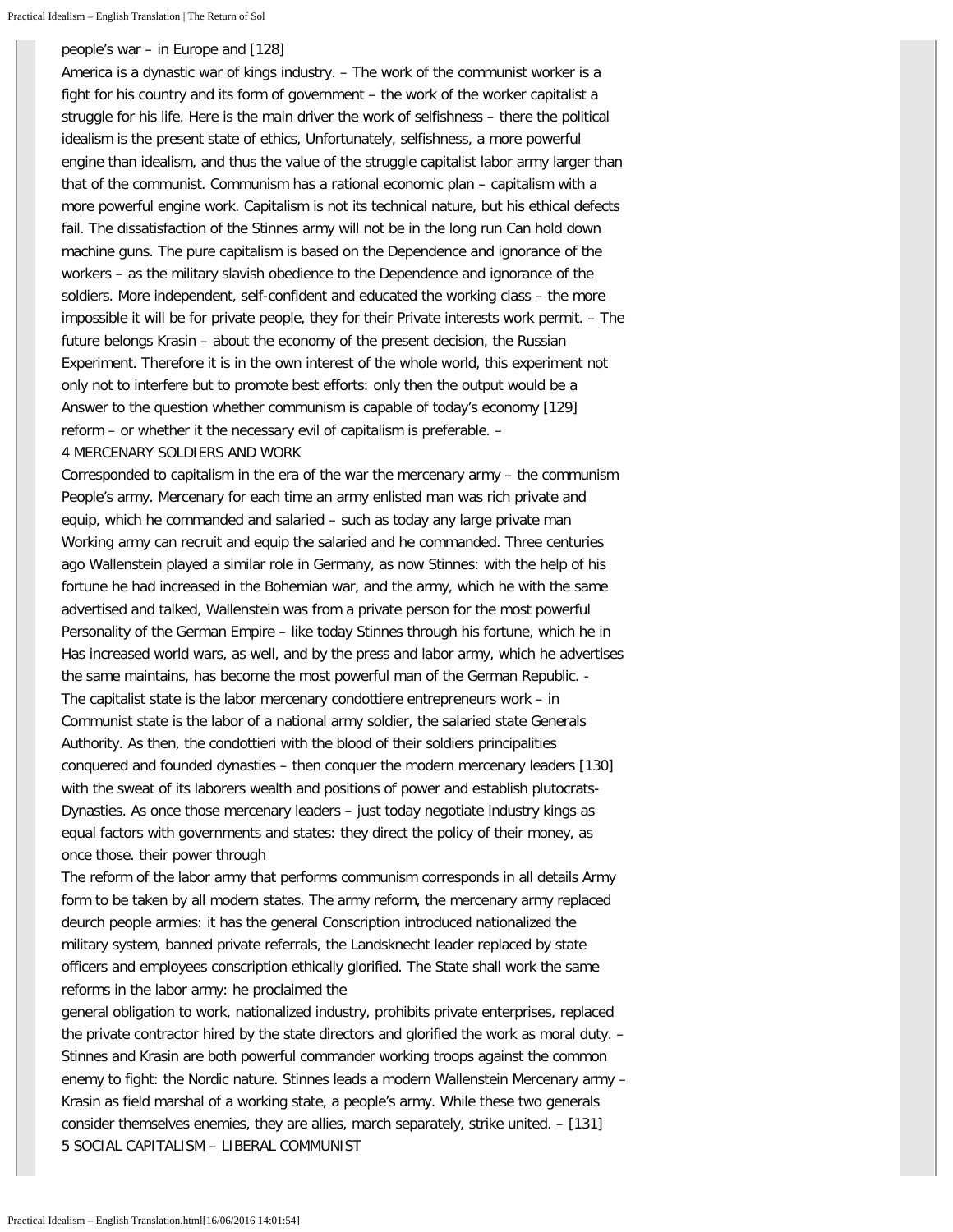As the regeneration of Catholicism was a result of the Reformation, as could the rivalry of capitalism and communism both fertilize: if they take each other by murder, To fight slander and sabotage, would be limited by cultural Services to pay their higher value. No theoretical justification of capitalism advertises more for this system as the indisputable fact that the lot of American workers (some of which in- Car ride to the factory) practically better than the Russian, with their Employees equally hungry and starving. Because wealth is more important than Equality: better all be wealthy and rich as a few that common, even Misery prevails. Only envy and pedantry can stand up against this judgment. Top certainly would be universal, general wealth – but is in the future, not in the Present: it can bring only the technology, not politics. -

American capitalism is aware that he is only through generous social Can claim act. He sees himself as manager of the national wealth, for he Promotion of inventions used for cultural and humanitarian purposes. Only a social capitalism, which takes as to reconcile themselves to the working class has View of inventory: only a liberal communism that it is taking to deal with the

## Intelligence [132]

reconcile, has views of inventory. England tried the first way, the second recently Russia. Against the resistance of the officers to wage a war, is on the Duration as impossible as against the resistance of the crew. This is also true of the Labor army: it is just as dependent on expert guides how to willing workers. Krasin has recognized that it is necessary for communism to learn from the capitalism. Therefore it promotes more recently the private initiative to appoint heads of state enterprises energetic and knowledgeable engineers with most extensive powers and Profit sharing and calls back a portion of the displaced industrialists; finally it supports the weak job engine idealism by selfishness, ambition and positive and seeks to improve the performance of the Russian proletariat through this mixed system. Only these methods can save the capitalist communism because he has seen learned that the winter and the drought are more cruel than all the Czar of Russia despots and Grand Duke: and that the more decisive war of liberation applies them. Therefore he is today the fight against famine, electrification and reconstruction of industry and of the railways in the center of its overall policy and even sacrifices these technical plans, a number of policy principles. He knows that his economic success or failure will determine the policy and that it depends on him whether the Russian Revolution ultimately leads to the redemption of the world – or the world disappointment. – [133]

The abolition of private property must be the present state of ethics insurmountable psychological resistances fail. Yet communism remains a turning point in economic development from entrepreneurial to state workers – and in the political Development of barren system of plutocratic democracy to a new social Aristocracy of spiritual people. 6 TRUST AND UNIONS

As long as communism proved to be immature, the leadership in the technical To take liberation struggle, Krasin and Stinnes will have to agree. This is the path that leads to cooperation rather than to work against each other, the fanatical Stupid head of capitalism as communism have of themselves: only the heads heilsten both camps will meet in the knowledge that it is better to world culture through to save a negotiated peace than to destroy by a destroying victory. Then

will be generals of the great commanders of the economy, the economy of mercenaries Soldiers.

In the red economy of tomorrow, it may be as little equality between leaders and Out, as in the Red Army of today but the future industrialists are no longer be irresponsible as it is today, but the whole feel responsible. The unproductive capitalists (slider) will disappear from the economic life as well, as once the decorative Hofgeneräle from the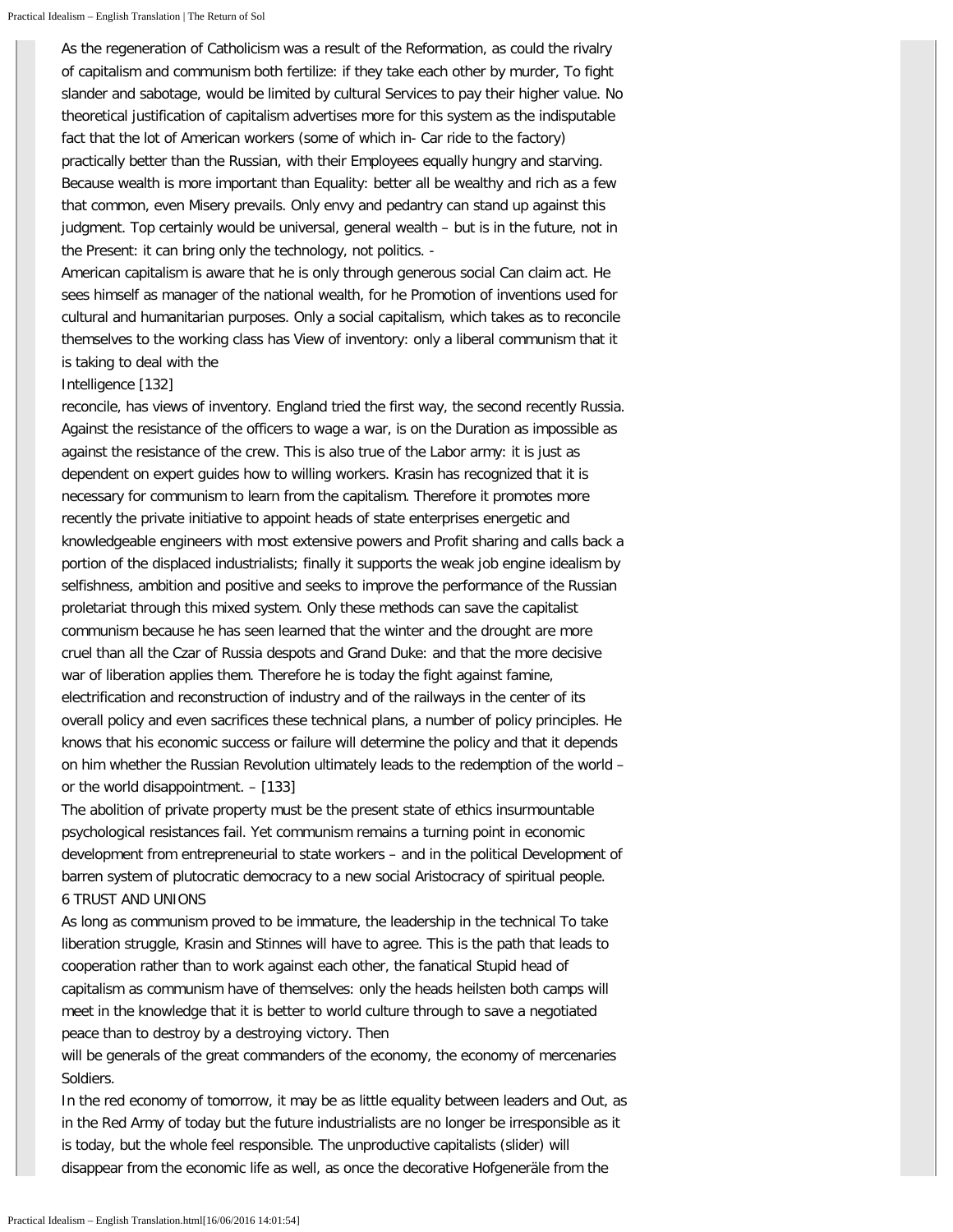# [134]

Army. As already often the case today, the productive capitalist is to must be intensive workers in his factory. By a simultaneous decrease its excessive profits will occur a fair balance between his work and his income. Two economic power groups begin to work in the capitalist countries in the To share leadership of the economy: the representatives of employers and workers – Trusts and Unions. Their influence on politics is growing and is on the parliaments Meaning outperform. They will complement each other and control as once the Senate and Tribunate, House of Lords and House of Commons. The conquest of the forces of nature and the conquest of Natural Resources will manage the trusts – the division of the spoils, the unions control. On the common ground of increasing production and perfection of technique Stinnes and Krasin will encounter: for they are enemies in the matter of distribution – Allies on the issue of production: they fight against each other on the issue of Economic method – with each other in wars humanity against nature. – [135]

# X. WORK FROM STATE TO STATE CULTURE

# 1 CULT CHILDREN

Our era is also the era of martial art and the preparation period of the Culture. It provides us with the double requirement: 1 Expansion of the working state. 2 Preparation of Culture State. The first task is the policy at the service of the art – the second in the service of ethics. But the view of the coming age of the culture are suffering and struggling Humanity in the technological age the strength to battle with the forces of nature to Continue victories. The more work that the modern man over the medieval provides is to be Legacy to the people of the future, through this extra work he accumulates a capital Knowledge, and values on machines whose interest will be used to enjoy his grandchildren. The division of mankind into masters and slaves, forced laborers in culture carrier and is also now recognized: but this case start from the social to the Temporal

# to move. We are not [136]

the slaves of our contemporaries – but our grandchildren. Instead of a side by side existing Master and Slave state is our culture considers a succession existing slaves and Mr. era. The world of work today building the foundations of Cultural world of tomorrow. As once the Kulturmuße of Lords was based on the review of the slaves – as is Kulturmuße of the future will be built on the revision of the present. The current Humanity is at the service of the next, we sow, that others reap our time works, researches and struggles – that a future world can buy in beauty. Occurs as a Western children's worship in the place of the Eastern ancestral cult. It blooms in capitalist and communist labor in the state: in America as in Russia. The World kneeling before the idol as a child, as a promise of a beautiful future. It is a dogma become, in all charity to commemorate the first child. In the capitalist West the fathers are working themselves to death to leave richer life opportunities for their children – Living in Communist East and a whole generation dies in misery to their Descendants to secure a happier and fairer future. The piety of the European Age is directed forward. The Western cult children's development is rooted in faith. The Europeans see later in the better, more sophisticated, and he believes that his grandson will be worthy of freedom when he and his contemporaries: he believes that the world goes forward. While the presence of the Oriental Mid-sees in DC [137]

weight between the past and the future – it appears the Europeans as rolling Ball, who always faster detaches itself from its past to an unknown future hastening. The Oriental is beyond time, the Europeans moving with the times: he pushes the From past and embrace his future. His story is a constant reckoning with the Past and an urge for the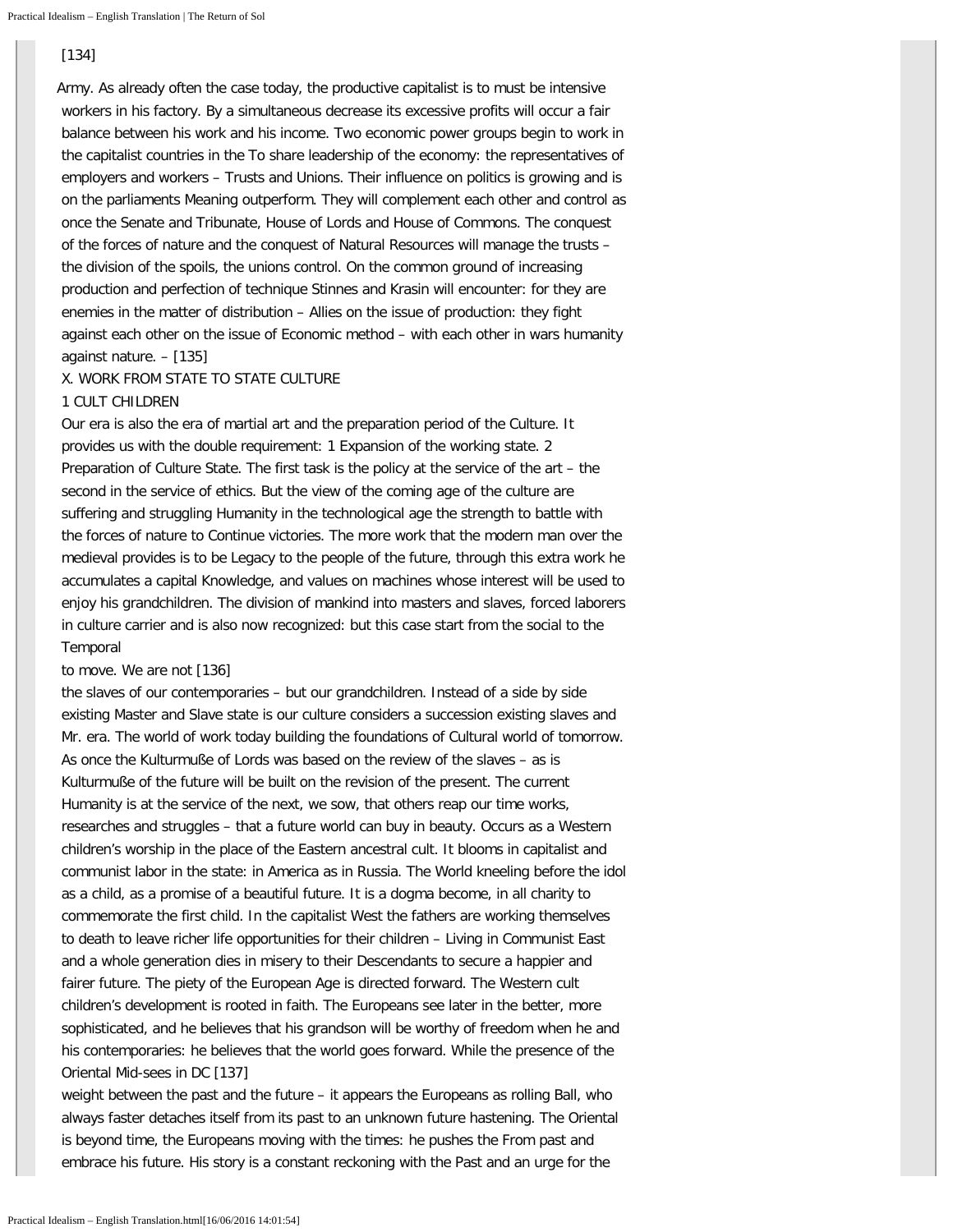future. Because he experienced the forward march of time means stagnation for him backwards. He lives in the Heraclitean world of becoming – the Orient Alien parmenidischen the world of being. As a result of this setting, our age is to be considered only from the perspective of the next. It is a time of preparation and struggle, and the immaturity of the transition. We are a young sex striding across the bridge two worlds and the beginning of untrodden cultural circle is: we experience our greatest feeling in the forward penetration, in Grow and struggles – not in the peaceful enjoyment of oriental maturity. Lust is not our Target – but freedom, not Tranquility is our way but fact. –

#### 2 WORK REQUIRED

The expansion of the working state is a cultural duty of our age. The state is working the last stage of man on his way into the culture of the future paradise. Remove the working state, ie: all detectable workforce of nature and people rational manner in the service of production and technical progress. – [138]

In an era which builds on the foundations of future crops, no one has a right to Leisure. The general requirement is a technical and ethical duty to do so. An ideal program for the expansion of the labor government has Popper Lynkeus designed in his works: "The general Nährpflicht." He asks is that the place of military service universal, compulsory labor service obligation occurs, this would take several years and put the state in a position to each of its members a life of subsistence Food, housing, clothing, heating, medical care guarantee. This program could break the misery and anxiety and also the dictatorship of the capitalists and Proletarians. Class differences were due to the general obligation to work well stop acting like the implementation of compulsory military service in the wars of the contrast between professional soldiers and civilians. – The abolition of the proletariat but is a erstrebenswäreres Ideal as its rule. – The most common forced labor is the price that Popper Lynkeus for the elimination of poverty and calls of concern. This forced labor through the promotion of technology and improvement of Organization to reduce to a minimum and eventually be replaced by voluntary work – Forms the second point of the program working state. The hope that Lenin in "State and Revolution" manifests, mankind would even after Abolition of Forced Labour voluntary work on, is not a utopia for the northerners. For the restless Europeans and Americans is in no inactivity [139]

Satisfaction, through thousands of years of forced labor it has become second nature: he she needs to practice his powers and banish the specter of boredom. His ideal is active, not introspective. For this reason – not out of greed – most work Millionaires of the West restlessly on, instead of enjoying their wealth carefree; from same reason, many employees consider their retirement as a blow because they prefer the forced idleness, the usual work. – At the present state of the art, this volunteer work would be insufficient to banishment of necessity: yet are much revision and forced labor necessary to clear the way for a beautiful and free labor of the future. This path in the future pave the inventor. Their tireless work and still is essential and important for the culture as the loud bustle of politicians and artists to push to the fore in the world arena. Modern society is obliged to every possible way to promote their inventors and their activity: them they would have to Grant preferential position, which gave the Middle Ages and his monks and priests to offer them the opportunity to develop their inventions without worry. As the inventors are the most important personalities of our time, so are the Industrial workers whose main stand: for they form the vanguard in the struggle of the People around the Erdherrschaft and give birth to the structures that are begotten of inventors. – [140]

3 PRODUCERS AND CONSUMERS STATE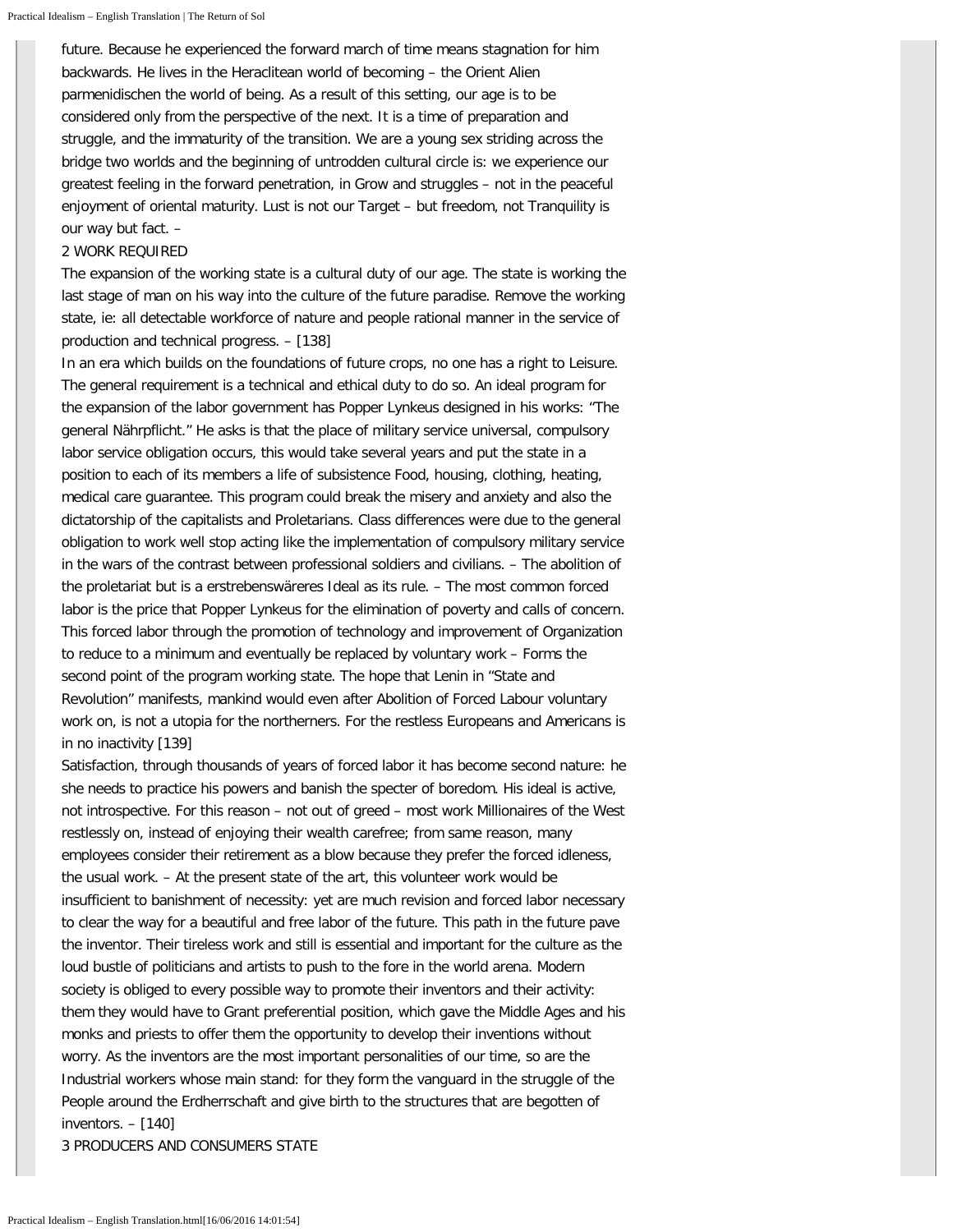Another duty of the state is working to raise the general well-being through Increase production.

As soon as more food is thrown on the market than can be consumed – heard the Hunger and the blessed state of nature the bread tree country returns to a higher level again. Only when a city builds more homes, as it is home to families, it captures the Housing shortage, they only relieve through Zwangseinquartierungen, distributed and shifts. Only when so many cars are produced as pocket watches, each worker is car owner be: not by national commissioners to put in confiscated cars from bank directors. The wealth of a nation can permanently only by production, not by confiscation . raise – In the state capitalist production depends on the pricing. If it is in Interest is the pricing, the producer is just as determined to destroy goods such as to produce, to inhibit the technique how to promote, how to reduce production to increase. If the technical and cultural development in accordance with its interests, it is willing to promote them – they are in contradiction to each other, so he decides to safe for the win against the technology, production and culture. It is in the permanent Interest of producers that demand always about the offer – [141]

increases – as it is in the interest of the consumers that the supply demand exceeds. The producer lives by the plight of the consumer: the Cereal producers live on that People are starving and the coal producers live on, that people are freezing. They have a Interest to perpetuate hunger and frost. The cereal capital would be committed to the Invention of a bread substitute – the carbon capital, the invention of a carbon compensation to sabotage, they would possibly try to buy up the subject invention and destroy. The workers of the production branches were with their employers solidarity in order not to lose work and income. The industrial entrepreneurs and workers are on the increase in prices of its industrial products interested – the farmers and farm workers on the price increase to their base products. Than Producers are conflicting wishes of the people – as consumers during all People have the same common goal: reduction of prices by increasing the Production. Another mischief of the producer is the state advertising. It is a necessary consequence of the Competition and struggle is the increase in demand by artificial awakening of human greed. This displaying and imposition of luxury, the Arouses covetousness, without being able to ever meet – acts today as a major cause of general envy, dissatisfaction and resentment. No city dwellers can buy all the goods displayed, the [142]

dazzle the eyes of his expenses: he must therefore always feel poor as measured by this stacked, exhibited wealth and pleasures. The emotional devastation that the advertising havoc, leave only be eliminated by eliminating the competition, the Competition again can only be eliminated by moving away from capitalism. Despite the great support that owes the technical age of capitalism, it must not be blind to the dangers that threaten from this site: there must be a time

get better system for carrying out, which avoids the failure of capitalism. The rival and heir of the capitalist entrepreneur State of the communist workers' state, takes over a part of the error of his predecessor: for there is in him a Producer group, he is a producer State. The cultural state of the future, however, consumers will state: its production is of be controlled to consumers – not, as now, the consumption by the producer. It is not winning – but the general welfare and culture for the sake of producing are: not to the producers, but for the sake of consumers. It is the future mission of the Parliament, the coinciding interests of all To represent consumers and to defend against the divergent interests of Producer groups whose voice today are still the deputies and parties.

4 REVOLUTION AND TECHNOLOGY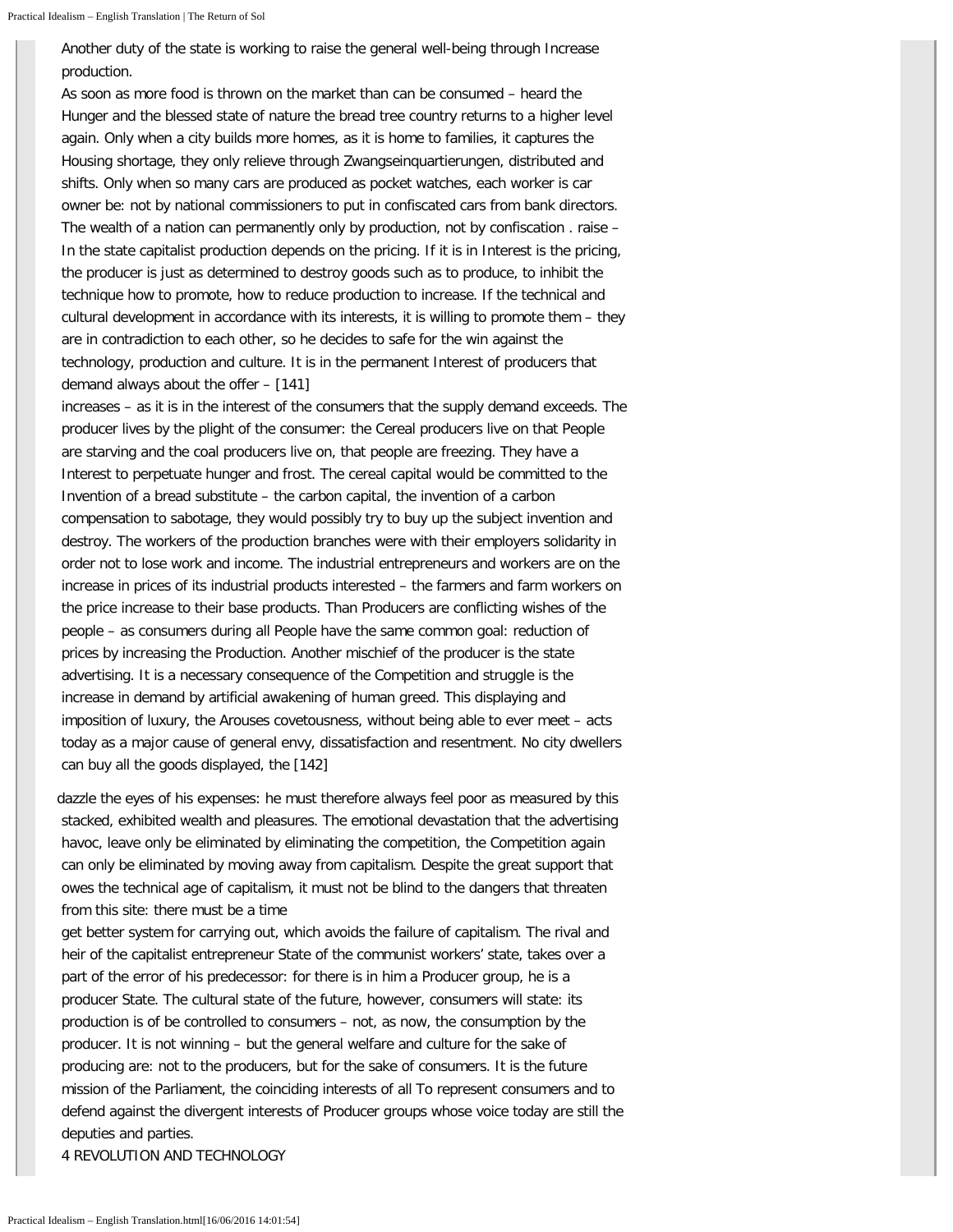Practical Idealism – English Translation | The Return of Sol

The economic upheaval of the present anarchy in production to **a new order** in Europe [143]

to create, must never forget its productive mission and must guard against the destructive methods of Russia to lapse. Because Europe is its northern location and Overpopulation more than any other continent on organized labor and industrial production instructed. It may not even live temporarily on the charity of his miserly nature; everything that has accomplished it, it owes the deeds of his labor army. Its radical Disorganization by war or anarchy means the Kulturtod Europe: because by a temporary halt of European production should at least hundreds of millions of Europeans starve; such a disaster could Europe, the resistance force Russia lacks not survive. - The ethical demands of the coming upheaval in Europe that it protects human life and Hallows -:

the technology demands of the coming revolution in Europe, that it protects the human activity

and sanctifies. Whoever kills a person willfully – transgresses the sacred spirit of the community, and who a Machine wantonly destroyed – presumptuously the Holy Spirit work. This double transgression has guilty in the highest degree of capitalism in the world wars, communism in

the Russian Revolution. They knew neither reverence for human life currently human creativity.

If Europe is teachable, it can learn from the Russian Revolution, which methods it may not apply, for her it was a cautionary tale about the importance of technology and for the [144]

Revenge, which it assumes its detractors. Russia's rulers mentioned, their country and the world

to ethical goals and military means alone can deliver – instead of working and Art. They have brought the industry and technology policies of their country to the victim. But while they reached for the stars of equality, they lost the bottom of the production under their feet – and then rushed into the abyss of misery. To get out of this abyss, in the degenerate peoples of Russia to save, the Communist leaders are forced to take their capitalist mortal enemies to call for help against the overwhelming Russian nature, once Napoleon's great army was shattered today and Bolshevism with the same Fatal threat. Europe follows the destructive example of the Russian revolution, it risks rather than a New to penetrate post-capitalist order, pre-capitalist in the primitiveness Barbarism sink back and be forced once again to capitalist epoch going through. His mental clarity, it may save them from this tragic fate: otherwise it was made to him as a patient who dies from heart failure in anesthesia – while at it an ingenious operation is completed. Because the heartbeat of Europe is the technique: without Technique can not live – even under the most liberal constitution. Prior to the distribution of goods can be paced, the production of goods must be saved: for what good is equality, If all starve? And what of inequality when no one need suffer?

The European revolution would multiply their production, rather than to destroy them – their

# [145]

Technology revive, instead of destroying it. Only then they would have a chance of success and lasting Achieving their ethical ideals. The technical organization and machinery in Europe are the foundation of his future culture, Europe is trying to set up this cultural building the political roof before its technical foundations are – the building collapsed and buried together with his

Ruins the frivolous builder together with the unfortunate inhabitants. –

5 DANGERS OF TECHNOLOGY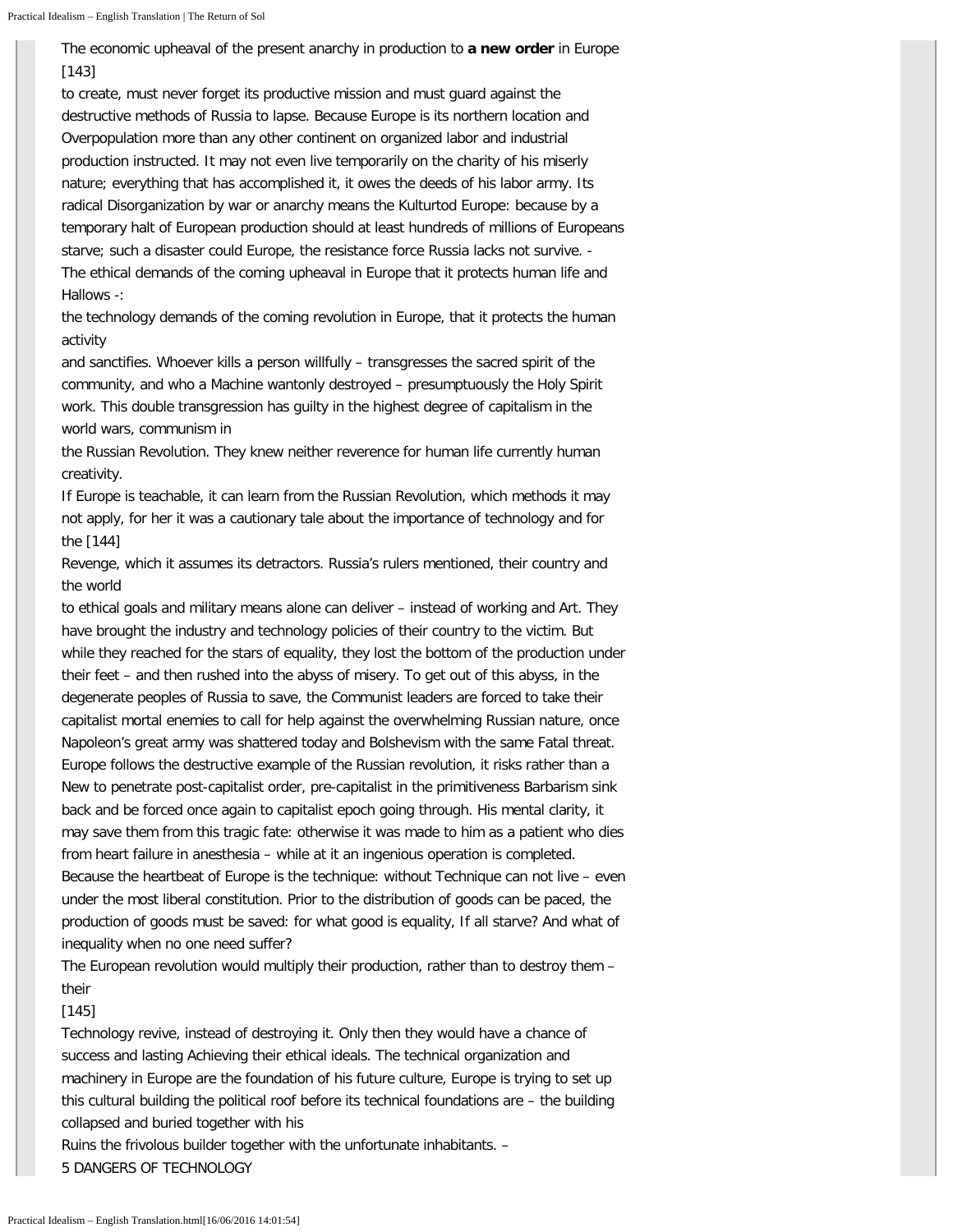Where ethical demands, unless they are blind to technical necessities – has The course of the Russian Revolution showed, while lead technical progress if they are blind ethical necessities – has shown the course of World War II. Technology without ethics must also lead to disasters, such as ethics without technology. If Europe makes no progress in ethical terms, it must come from a world war in the other stagger: this will be more dreadful, the higher the meantime, the technique developed. Europe's collapse is therefore inevitable, if not ethical progress Keeps pace with the technical. Yet it would be equally ridiculous and cowardly, because of the Possibility of technical culture disasters to combat the technology as such and condemn – as it would be ridiculous and cowardly, because of the possibility of railway accidents, the To avoid railroad and verpönen. [146]

While Europe is expanding the working state, it must never forget to prepare the State for Culture. The support of the ethical development: teachers and priests, artists and writers – prepare

man for the big feast day, which is the goal of the technology. Their significance is as large as that of engineers, chemists, doctors: make this the body of the coming culture – that the soul. Because art is the body, the soul of the ethics culture. Here is their contrast – here their relationship. – Ethics teaches people the right use of power and freedom, the technology he

granted. An abuse of power and freedom is fatal to humans as Powerlessness and lack of freedom: through human malice could life in the future Period of leisure will be even more terrible than in the present period of forced labor. Of ethics, it depends on whether the technique leads man to hell or to heaven. The machine carries a Janus head: handled witty, she is the slave of People and its future secure his power, freedom, leisure and culture – mindless handled, is the machine to enslave people and rob him of the rest of his power and culture. Fails to make the machine to a human organ – man must sink to a part of the machine. Technology without ethics is a practical materialism: it leads to the downfall of humanity in People, and his transformation into a machine, to persuading the people to alienable and to give his soul to things. All technical [147] Progress but is harmful and worthless when the man while he conquered the world, its Lost soul: then it would be better if he had stayed animal. How were necessary under martial peoples armies and wars for the preservation of freedom and Culture – that work and technology are needed in poor and overpopulated parts of the world to Preservation of life and culture. But the army must remain subservient to political goals – the ethical technique. One technique that frees itself from ethics and for a Holds in itself, is just as disastrous for the culture as a State army, the

emancipated themselves from the policy and considers himself an end in itself: a leaderless Industrialism has the culture well into the abyss – like a runaway militarism the state. As the body's organ of the soul, then the technique of ethical leadership must submit; they must be careful not to fall into the error of the art in the Proclamation of l'art pour l'art has committed, for neither art nor art, nor science, nor politics are End in itself: they are all just paths that lead to the people – the strong, accomplished Humans.

#### 6 ROMANCE OF THE FUTURE

–

In hard and difficult times the longing and with it the romance grows. Our time has given birth to a romance: everywhere the desire to encourage foreign, beautiful worlds to Help Us Overcome the gray monotony [148]

our working days. The romance of modern care facilities: cinemas, theaters and novels are like

Window, from which the forced laborers of the European penitentiary can also look into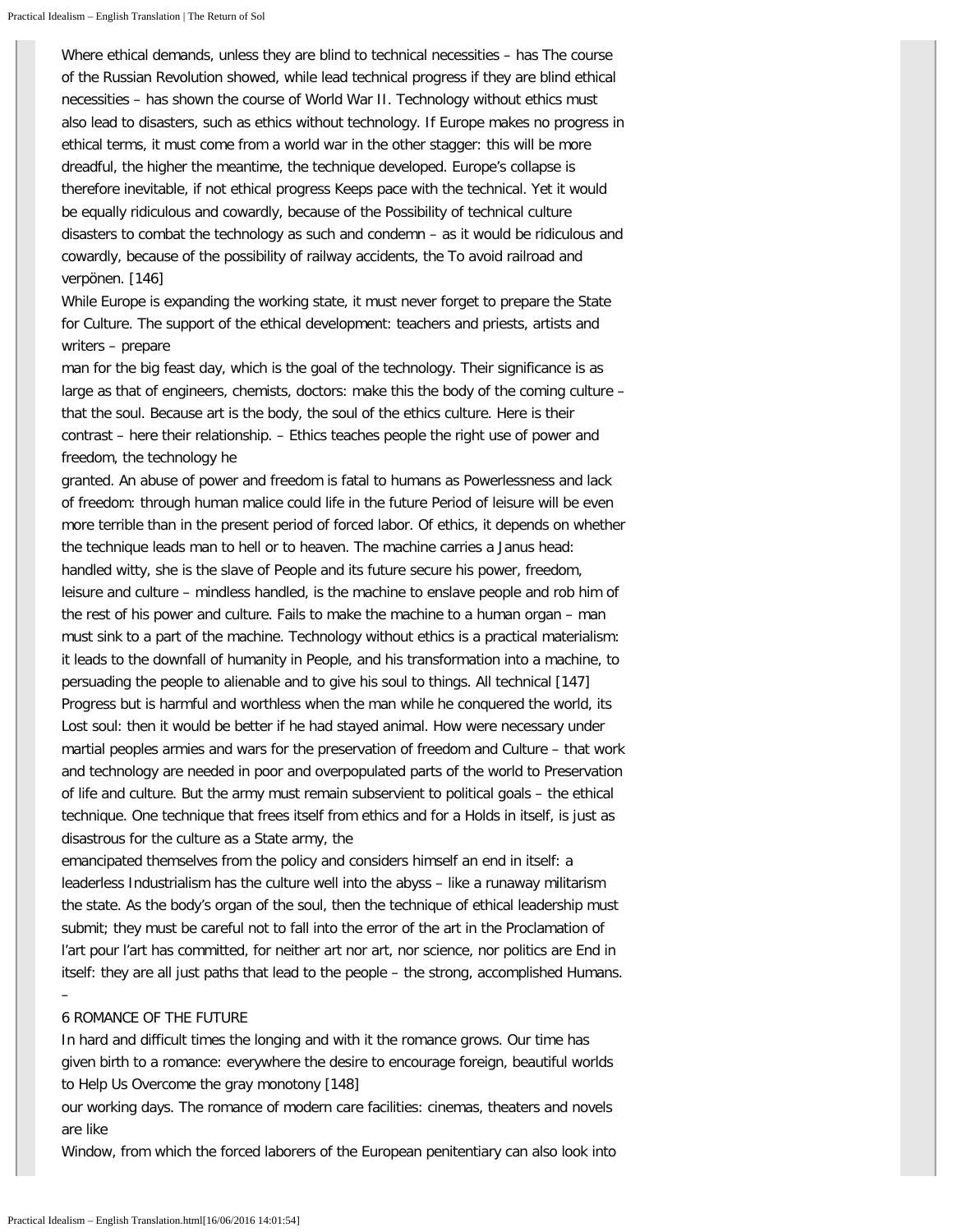Practical Idealism – English Translation | The Return of Sol

# the

Free. – The modern romance has four main forms: The romance of the past that takes us back into more colorful and clearer epochs of our History; the romance of the distance that opens up the large east and the Wild West, the Romance of the occult, which penetrates into the secretive precincts of the life and soul and meets the barren life with wonders and mysteries; the romance of the future, the solace to people about the bleak today by the View on a golden morning. Spengler, Kayserling and Steiner come against this modern romance; Spengler provides access to the cultures of the past – Emperor Ling, the cultures afar – the Steiner Realm of the occult. The great impact that these men on the German intellectual life exercise, is partly due to the romantic yearning of the long-suffering peering into the past, into the distance and the sky German people, to comfort there finding. – In the past, into the distance and the imagination leads to the afterlife – in the future a reality. Therefore, neither historicism nor Orientalism, nor occultism as the acts actually driving force of our time – but the romance of the future: it has the idea of Born future state, and thus the movement of world socialism: it has the idea of [149]

Testified about people and thus initiated the revaluation of values. Marx, the herald of the future state and Nietzsche, The Herald of superman are both romantics of the future. You lay the paradise either in the past – even in the distance – even in the hereafter: but in the future. Marx preached the coming kingdom of the world work – Nietzsche the coming kingdom of the world

Culture. Everything today is concerned with the expansion of the working state, must take a position to socialism – everything today is concerned with the preparation of the civilized State must Position to take over people. Marx is the prophet of the morning – Nietzsche the Prophet

the day after tomorrow. All major social and intellectual events in Europe today somehow to make the Work of these two men: the social and political world revolution, is devoted Marx'-

the ethical and spiritual world revolution is marked by Nietzsche. Without these two men would be the face of Europe to another. – Marx and Nietzsche, the Herald and the social ideal of the future are your own special, both Europeans, men, Dynamicist. From the fixation of their ideals in the future arising And will need to realize them through deeds. Contain their dynamic ideals

Demands: they want people to not only teach, but beat down, turning his Looking forward, and thus act as Umschöpfer the company and the people. In their Polarity reflects the essence of the European spirit and the future of European Fate. – The highest, last ideal of European Future [150]

romance is not turning away – return to nature but on a higher level. In the service of this Ideal is the culture, ethics and technology. After hundreds of thousands of years of war will man again make peace with nature and return home to their realm, but not as her creature – but as their Lord. For man is in terms of its constitution Overthrow planet: yesterday it was anarchic, tomorrow they will be monarchical. One of the billions of creatures reaching for the crown of creation: the free, the unfolded man royal ruler of the earth.  $-$  [151]

PACIFISM 1924

# 1 TEN YEARS OF WAR

The peace that was in ruins ten years ago, is not recovered to this day. In the five-year war period was followed by a five-year half-war period in Europe. In this Period covered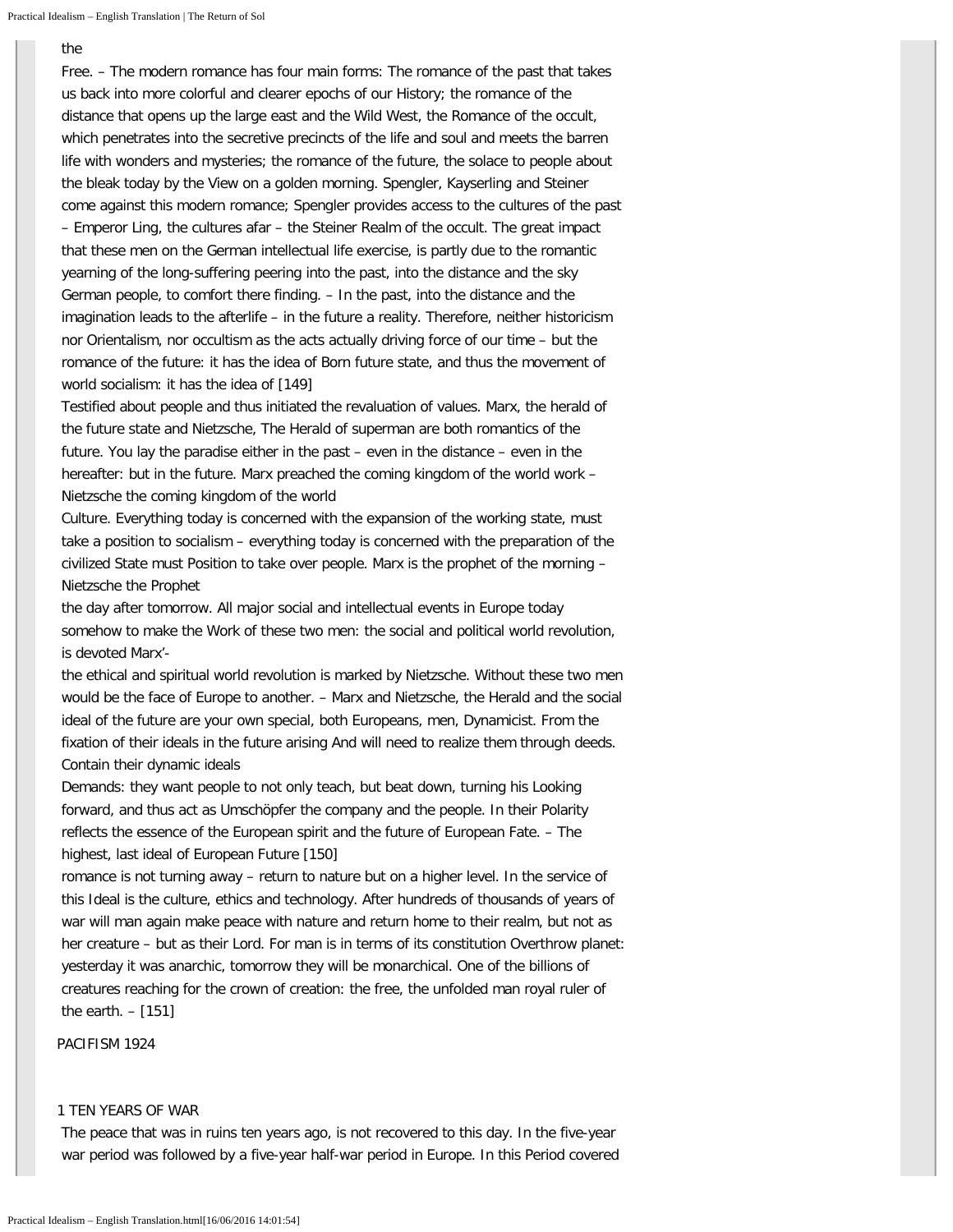the Russo-Polish and the Greek-Turkish war, the occupation of the Ruhr, the Fighting in Upper Silesia, Lithuania, western Hungary, Fiume, Corfu, the civil wars in Germany, Italy, Spain, Hungary, Ireland, Greece, Bulgaria and Albania, the proliferation of political killings and national hatred, the collapse of currencies and the Impoverishment of entire peoples. The worst decade of European history since the migration forms a worse indictment of war than they could ever put forward and pacifists can: However, this defendant is neither his liberty nor his honor, still in Life have been punished, but can be anywhere celebrating in triumph, dictates the European Policy and prepares to pounce again on the peoples of Europe, in order to definitively destroy. For there is no doubt that, particularly as a result of the progress of military technology, Gift manufacturing and aviation, the next European war did not weaken this continent, but would destroy. To this hazard which affects him personally immediately, every European must take a position. It appears to him inevitable, it remains the only logical consequence of the emigration by a third party [155]

Continent. It appears they averted, there remains the duty of the struggle against the war danger and their support: the duty to pacifism. To remain Europeans, today is not just a fate – but also a responsible Task, the solution of which depends the future of each and every individual.

Pacifism in Europe today is the only real policy. Who of a war salvation hopes are to romantic illusions. The majority of European politicians seem to recognize this and to wish for peace -

and with them the vast majority of Europeans. This fact can not calm the pacifists, who remembers that in 1914 this the case was, even then, most wanted statesmen and the majority of the EuropeansPeace: and yet broke out against their will, the war. This outbreak was by an international coup of war against the minorities friendly anti-war majorities in Europe. This coup, long prepared, seized a favorable opportunity by surprise by subject and keywords the unsuspecting peoples whose fate now through those years Minorities remained abandoned.

So it was a World War II through the determination of the militants and the weakness of Pacifists. As long as this ratio remains, a new European war every day break out. For now, as then there is a small but energetic minority of War large majority but energized peace opposite; she plays with the war, instead of him mash, they appease the warmongers, rather prostrate, thus creating the same Location as 1914.

#### [156]

\*

\*

Pacifism forgets that a wolf is stronger than a thousand sheep – and that the number of Policy as the strategy should decide when it is well managed and well organized. This is the pacifism today as little as ten years ago, he Had this been even then, war would not be broken and he would be so today, as Europe would be faced with a new Wars safe. The impotence of pacifism is today as it was in the fact that quite a lot of peace want, but very few want it, that many fear war – but only a few it fight. [157]

2 CRITICISM OF PACIFISM

The passive war blame the European pacifism. His poor leadership, its Weakness and lack of character has encouraged the warmongers, to start the war. The supporters of the idea of peace, in 1914 for her ideal not timely and not strong enough have occurred that are responsible for the war outbreak. But if today, after this experience and knowledge, an opponent of the war at that

Passivity insists he invites an even heavier blame on himself by the future war indirectly provides feed. A wealthy pacifist who does not finance the peace today is half a warmonger.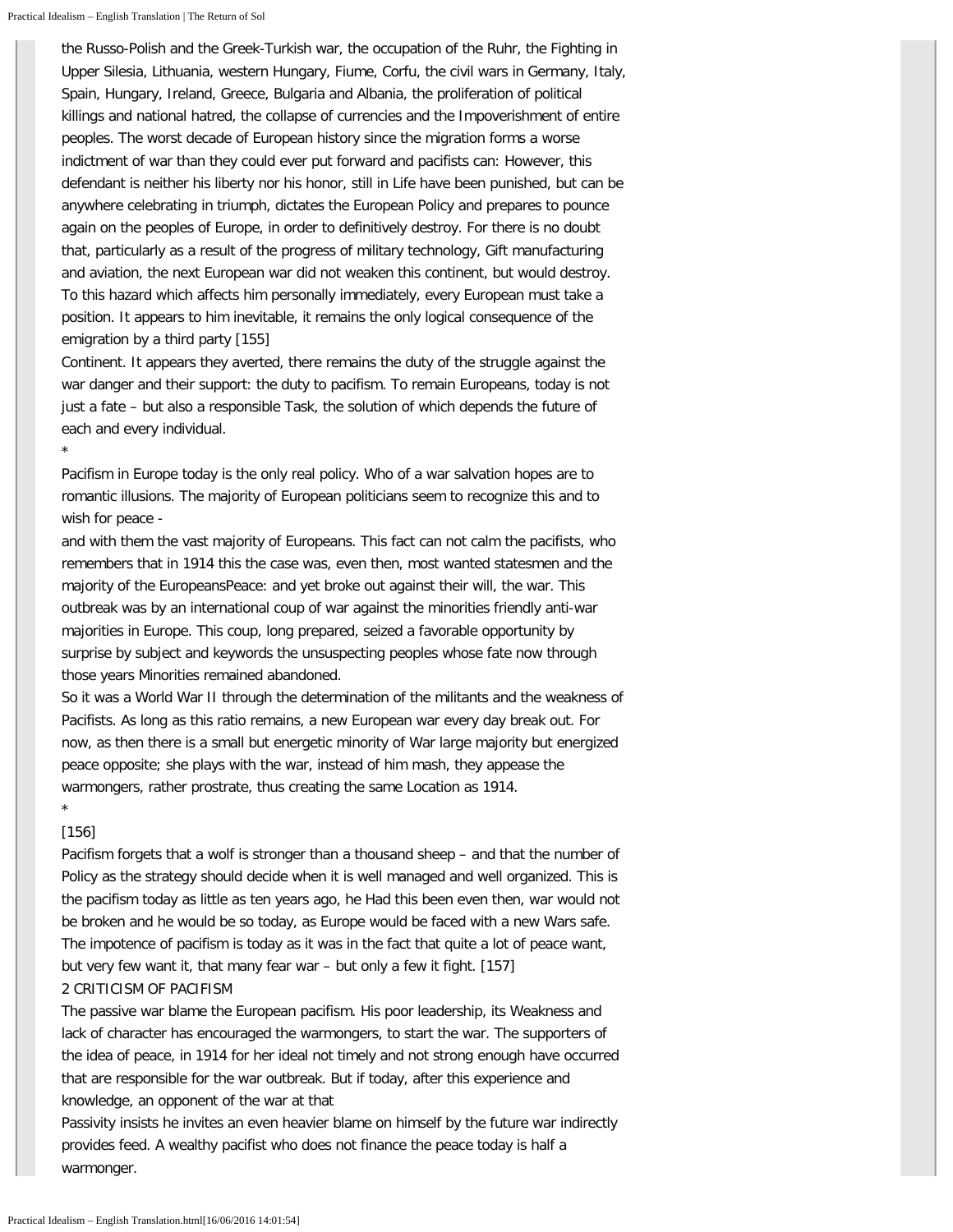\*

\*

A pacifist-minded journalist who does not promote peace today – is also a Half warmongers.

A selector which selects a candidate from within the political motives of the will for peace he is not convinced – so signing himself and his children half a death sentence. The duty of every pacifist is within its means the threat of future war to prevent, and he is doing nothing in this direction, it is either not a pacifist or faithless.

Pacifism has learned nothing from the war: he is now much the same as 1914. If he does not recognize his mistakes and not [158]

converts, militarism is away below in the future about him. The main problem with the European pacifism are: Pacifism is apolitical among its leaders are too many fanatics, too few politicians.

Therefore, pacifism is based on many illusions, not expecting given facts, not with human weakness, folly and wickedness: he draws the wrong Requirements wrong conclusions. Pacifism is boundless, and he does not understand his goals limit, he achieved nothing, because he wants everything at once. Pacifism is farsighted, he is reasonable in the target – but unreasonable in the media. He Want to be directed to the future – and leaves the presence of the intrigues of the militants. Pacifism is haphazard: he wants to stop the war without replacing him, its negative The aim is lacking the positive program of an active world politics. Pacifism fragmented, he has Sects, but no church, his groups work in isolation, and without a unified leadership Organization. Pacifism maintains appendage to be instead of center political programs, their focus is a domestic political setting, whereas their pacifism is more tactical than principle. Pacifism is inconsistent, he keeps mostly prepared a "higher ideal", ie a sent word against uncritically withdraw, as he has done so in 1914 and also would be willing to do in the future.

The greatest evil of pacifism are the pacifists. It also does not change the fact that among them the best and most important men find our time. These are the following criticism exception. [159]

Most pacifists are dreamers who despise politics and their agents instead of operate, therefore they are not taken very politically to the detriment of its goals seriously. Many pacifists believe to change the world by preaching – rather than through action: they compromise the political pacifism by him with religious and metaphysical Speculations prevail. Usually the fear of war is the mother of pacifism. Extends this fear also the danger to the lives of other pacifists, so it prevents it, for the To expose cause of peace. The bravery and self-sacrifice of pacifists is less than that of the militants, many recognize the danger of war – but few bring personal or material sacrifices in order to avert. Instead Fighter are they quitters of pacifism, others struggle left, on whose fruits they participate. Many pacifists are gentle natures that are not only afraid of the war – but also the fight against the war, her heart is pure, but her will weak and therefore their combat value illusory. Most pacifists are weak persuasion – like most people, incapable of Mass suggestion to brave the decisive moment – they are pacifists in peace, Militants in the war. Only a solid organization, led by a strong will, they can permanently force in the service of peace. [160]

## 3 RELIGIOUS AND POLITICAL PACIFISM

The religious pacifism fought the war, immoral – the political pacifism because he is unprofitable.The religious pacifism sees the war is a crime – a political pacifism Stupidity. The religious pacifism wants to abolish war by changing the people – the political pacifism wants to prevent the war through changes in circumstances. – Both forms of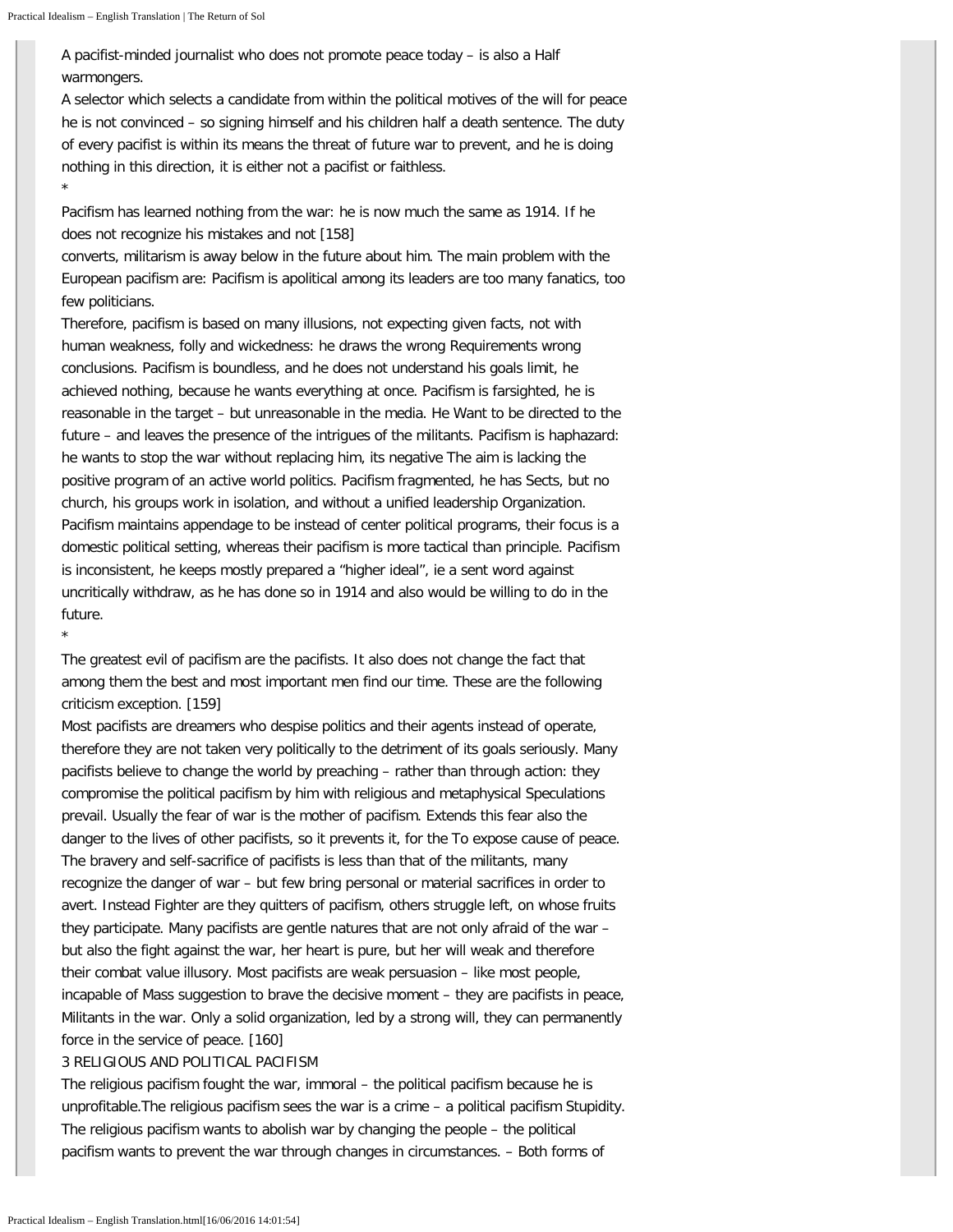```
Practical Idealism – English Translation | The Return of Sol
```
 pacifism are good and right: they separately serve the human Peace and progress, only in their mixing them hurt each other more than they look at each good. However they should support each other aware: it is therefore natural that the Also ehtischer pacifist political arguments served to the advertising power of its propaganda to strengthen, and that the decision in the case, the religious pacifist pacifist policy will support – instead of militaristic.

In his methods but has the practical ethics of pacifism pacifism emancipate: otherwise he remains incapable of leading the struggle against militarism successfully. In politics, the Machiavellian methods of militarism have proven to be better

# [161]

\*

\*

the methods of the Tolstoyan pacifism that consequently had to capitulate in 1914 and 1919. Will the future of pacifism win, he must learn from his opponents and his Tolstoyan Goals with Machiavellian means follow: he must learn by robbers how to deal with Robbers bypasses. For who in the sense of violence throws away his gun at robbers helps ensure that only the robbers, only to force, only the injustice. Therefore, the political pacifist must acknowledge the fact that in the current politics of nonviolence not violence has grown, that only he can renounce violence, who, like Christianity, with Expects centuries. But that can not Europe: wins the peace here is not soon, so be in 300 years only Chinese archaeologists disturb his rest churchyard. It is not enough, that the european peace to win: he does not win soon, his victory is illusory.

Who wants to play a game successfully, you must submit to the rules of the game. The rules of the game Policy are: cunning and violence. Wants to engage in the practice of pacifism policy, it must be the means to Operate fighting militarism. Only after his victory he could change the game put right and the place of power. However, as long as the policy might is right, pacifism must be based on power. Lets the power he war friends, while he himself supported only on his right – As he does, as moralizing, only the future wars feed. A politician who wants to use force, like a surgeon who does not want to cut: Here, as there, it is important to find the right balance between too much and too little: otherwise the patient will die rather than recover. [162] Politics is the study of the conquest and the proper use of power. The inner Peace of all countries is maintained by law and violence would have no legal force immediately lead to chaos and anarchy, that is the worst form of violence. The same fate threatens the world peace – if its law does not support a international organization is power. Pacifism

 as a political program may therefore not reject violence: only he must they use against the war – instead of war. \*

The distrust of the peace-loving masses in the political leadership of the pacifists, the seemingly

The paradox is explained by the fact that most pacifists do not speak the ABC of politics. Because as we entrust our representation rather a clever lawyer in a process as a clumsy – even if this is not so good: so put the peoples their Fate prefer skillful than in kind hands. The pacifists are only conquer the political confidence of the masses, when they, according to the Words of the Bible, not only are gentle as doves – but wise as serpents; when they not only noble in goals – are also skillful in the media, as their militaristic rivals. [163]

# 4 REFORM OF PACIFISM

The new age calls for a new pacifism. Statesmen to take its tip, rather than Dreamer, fighter to fill its ranks, instead of whiners! Only a state-wise pacifism can convince the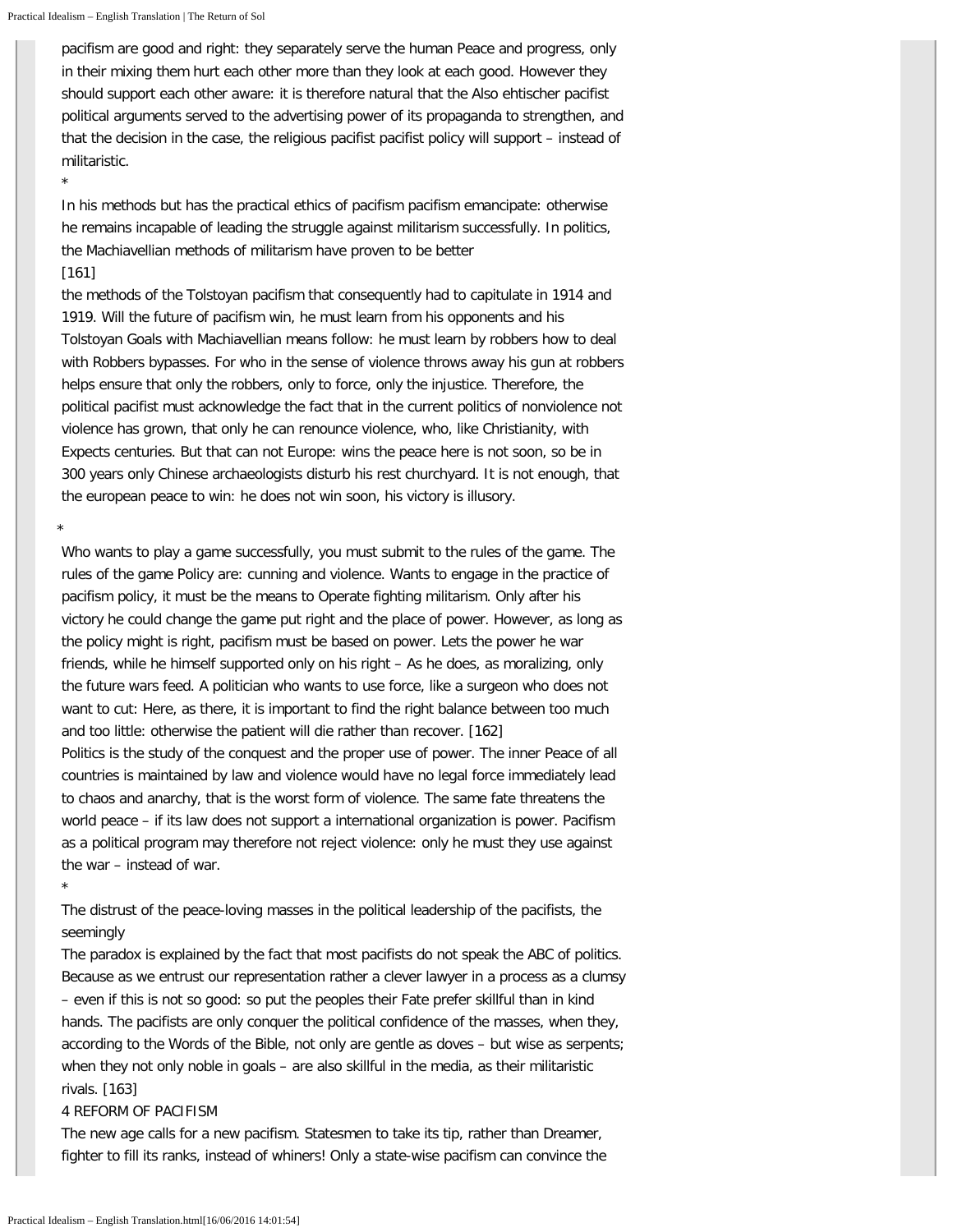\*

\*

 masses, only a heroic pacifism they carried away! The new pacifists should be optimist of the will – but pessimists of knowledge. They to the dangers that threaten the peace, neither overlooked nor exaggerate – but: fight. The claim: "A new war is impossible." is as false as the Statement: "A new war is inevitable." Whether the possibility of war in Will transform reality of war or not depends primarily on the energy and Prudence from the pacifists. Because war and peace are not natural events – but People work. Therefore, the pacifist must take the peace against the following position: "Peace is threatened; Peace is possible; Peace is desirable: So we create peace! " \*

The new pacifism must confine its objectives to achieve them, and the only demand what he is determined to enforce. For the kingdom of peace can conquer only gradually and [164]

Step forward in reality is more than a thousand steps in the imagination. Boundlessly programs attract only dreamers – whereas they repel politicians: a politician can but do more for peace than a thousand dreamers!

The pacifists of all nations, political parties and ideologies in need of international Policy form a phalanx with a single management and common symbols. A fusion of so many divergent groups is impossible and impractical – but their Cooperation is possible and necessary. The pacifism of every politician must call clarity about his position on war and Peace. In this vital question every voter has a right to his position candidates to know to know exactly under what precise circumstances, agree that the war would be, and what resources it intends to use to prevent the war. Only when voters as intervene in the foreign policy on this, instead of, as before, To be fobbed phrases and key words – could be mirror images of the parliaments Peace will be that animates the masses of workers, peasants and citizens of all nations.

The new pacifism must reform especially the pacifists. Pacifism can only win if the pacifists are willing to sacrifice in the struggle for peace to bring honor, money and life, and if the number hefty pay pacifists – the energetic action. As long as the masses of the militants who are prepared daily, their lives for their ideal add, heroes [165] see – the pacifists but weaklings and cowards, the enthusiasm for the war is be stronger than the enthusiasm for peace. Because the power of persuasion lies in the things – but force the enthusiasm in people. This power to inspire, will be stronger the more the pacifist fighter, apostles, Heroes and martyrs to their idea – instead of their lawyers and beneficiaries. – [166]

#### 5 WORLD PEACE PEACE AND EUROPE

The objectives of religious pacifism and are absolutely simple – the objectives of the policy

Pacifism and relatively diverse. Every political problem requires a special opinion of pacifism.

There are three main types of war: the attack, defense – and the war of liberation. All pacifists are opponents of the war of conquest, and the way to combat it is clear mapped out: mutual insurance of states to the common defense Peace breaker. One such organization as the League of Nations in planning today guarantee pact will protect in future wars of conquest and the nations before them at the same time individual Defense Actions spare. Much more difficult is the problem of the liberation war. Because this is in the form of a War of aggression – in essence but a defensive war against a frozen conquest. One Pacifism, makes the liberation wars impossible to take the party of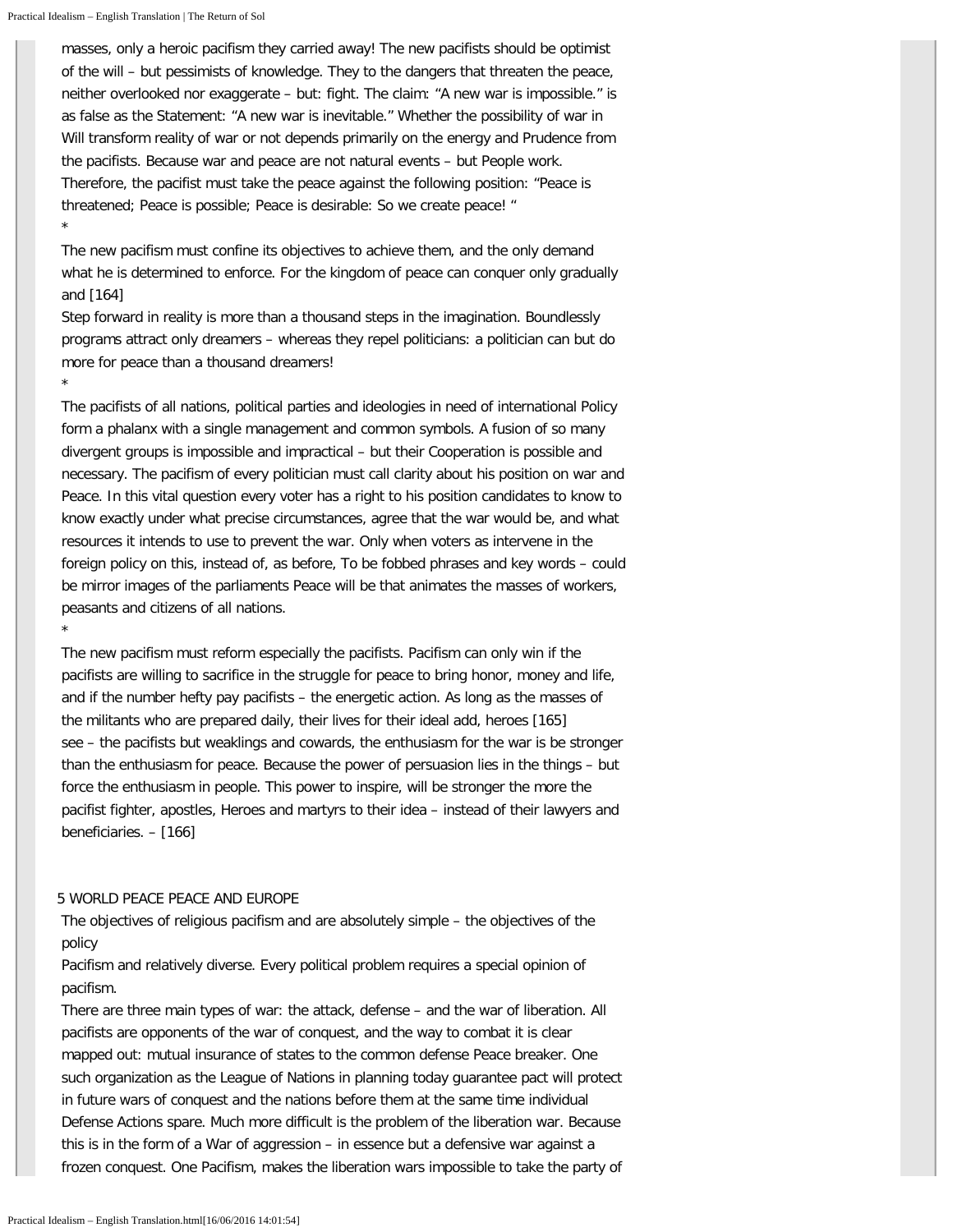\*

\*

 the oppressors. On the other hand, the international legitimacy of the liberation war would be a carte blanche for Wars of conquest. After the liberation of oppressed peoples and classes is the most popular of all pretense And since it anywhere races, race splitter, races and classes out there that are, wars of conquest feel oppressed or are there really, today would be a pacifism, the liberation war, the allows practically illusory. [167] So here are two theories opposite: the conservative pacifism saturated peoples whose aim is to fight any peace breaker, preserving the status quo and the present domination – and the revolutionary pacifism, which aims a last world war for the liberation of all oppressed classes, nations and races and thus the Destruction of any future cause of war and the reasons – the pacifist world republics. The conservative pacifism has its headquarters in Geneva League of Nations – the revolutionary in the Moscow International.

The Geneva pacifism wants to keep the peace today without eliminating the causes of conflict, the to lead to a future war threaten; Moscow wants the international pacifism Explosion accelerate to at least secure a future for the Kingdom of Peace build. It is to be feared that Geneva will be too weak to keep the peace – and Moscow weak to build it. Therefore, both tendencies threaten their radicalism to World peace. A partial solution to this dilemma is an evolutionary pacifism, which aims gradual reduction of the national and social oppression at the same time Maintenance of peace. This pacifism that such a narrow rope over a double abyss leads, requires skill of the highest political leader and a large political understanding of peoples. Nevertheless, it must be tried by all who the honest Want peace.

The two most difficult problems of peace are the future: the Indian and the Australian Problem. In the Indian question (which is a special [168]

case of the general colonial question) to be the will of the nation to Indian culture political independence and the will of Great Britain, it in his State Associations hold, seemingly irreconcilable. This situation irritates the Asian (Asian and half) Nations to unite in one day with India to a great liberation struggle. The Australian question (which is a special case of Pacific immigration question) turns the lockout of the Mongols from the Anglo-Saxon settlements. The strong Population growth of the Mongols is out of proportion to their lack of Settlement areas and threatens one day lead to an explosion in the Pacific Ocean, them when no valve is opened. On the other hand, the white Australians know that a Approval of the Mongols would urge shortly in the minority. Which solution will find this problem once when China will be as prepared as Japan, is indeterminate. The peaceful solution of the world problems is a very difficult task of the British, Asian and Australian pacifists. The European pacifists, however, must clearly recognize that a military solution to this Questions is more likely than a peaceful, but that they lack the power and influence, To prevent this impending war. \*

This finding explains the mission of the European pacifism: he has not the power to Pacifying globe – but probably he has to give the power to Europe permanent peace, by solving the European question and kept its part of the world before, and those in Asian to be involved pacific future conflicts. Consequently, should the political pacifism Europe learn limit and distinguish his goals, he only [169]

want – and what he can achieve them. Without his powers to span, he must first wrestle in his own part of the world to the lasting peace and the Americans, British, Russians left and Asians in them had fallen into parts of the world to keep the peace. There but all must remain pacifists of the world in constant touch with each other, as many problems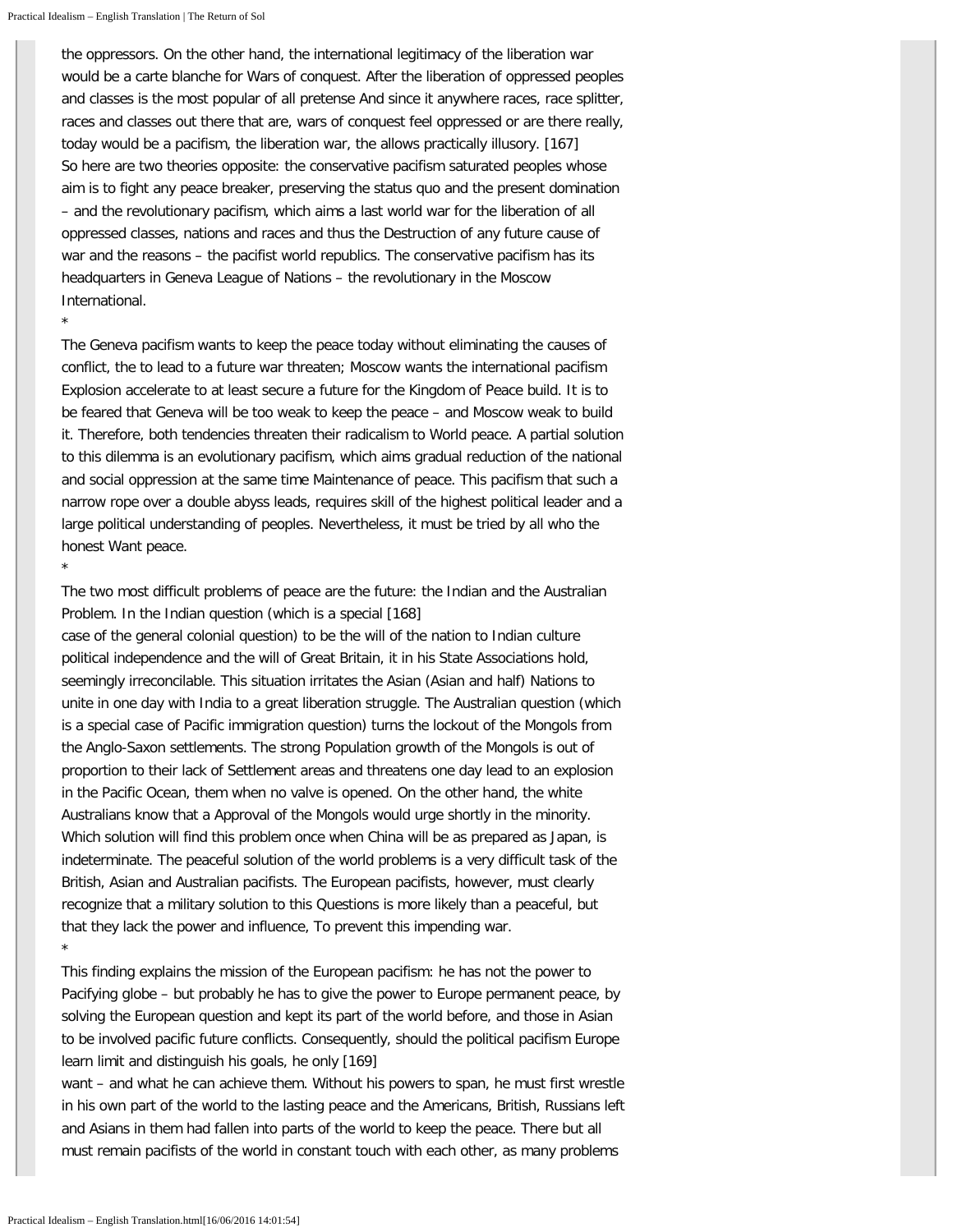(Especially the disarmament), can only be solved internationally, and as the international pacifism must try to avoid conflict between those world complexes and mediate. In relation to those East Asian dangers of war are the European peace issues relatively easy to solve. Is not an insurmountable obstacle to peace in Europe Clear. In a European war no one could win some but lose all everything. The winner would mortally wounded – the losers annihilated from this mass murder emerge. Therefore could only be a new European war by a crime of Militarists, through the carelessness of the pacifists and the stupidity of politicians. It can be prevented if every country in the war-mongers are kept in check, the pacifists do their duty and protect the interests of their peoples statesmen. \*

Securing peace in Europe, which has now become the Balkans of the world, forming a significant step forward for world peace. As the World War II in Europe its output took – this could perhaps also the world peace of Europe once take its output. Under no circumstances is to think of a world peace, not before the European peace in a stable system is anchored. [170]

## 6 REAL POLITICAL PEACE PROGRAM

The European threat of war is divided into two groups: the first is in the national Justified oppression – the second in the social. Today threatening the border issues and the Russian question the European peace. – The essence of the border issue is that most European states and peoples with their current limits are dissatisfied because they national, economic or strategic

Demands of the nationalists do not comply. A peaceful change of borders today is impossible with the current importance: hence the nationalists prepare those discontented States border changes by a new war before and force their neighbors to armor. The Russian question today is rooted in the fact that at the open eastern border of Europe World power group whose leaders profess it as their goal, the existing system in Europe violent overthrow. To achieve this goal, they support social irredenta Europe with money and hope to come back soon in a position this propaganda money at the outbreak of to be able to resend European revolution Soviet troops.

For reasons of principle opponents of today's Russia is pacifism professes to be militaristic methods and organized a strong army with the help of the world map at least in Europe [172]

and Asia to thoroughly change. Once this army will be strong enough, they will undoubtedly

march against the West. \*

These two problems which meet at each point (Bessarabia, Eastern Galicia), daily threaten the peace of Europe. Any European pacifist must be with them deal and try to avert them. The Pan-European Programme \*) is the only way these two looming war with real political means to prevent and secure the peace of Europe. Its aim is to: 1 Security of intra-European peace through pan-European arbitration agreement, Warranty pact inch collar and minority protection. 2 Securing peace with Russia through a pan-European defense alliance, by mutual recognition, non-interference and limit guarantee, joint disarmament and economic cooperation, as well as by the reduction of social oppression.3 Assurance of peace with Britain, America and East Asia through compulsory Arbitration agreements and regional League of Nations reform.

The Pan-Europe program is the only possible solution to the European border problem. Because the incompatibility of all national aspirations, and the tension between the makes geographically-strategic, historical, economic and national borders in Europe an equitable border management impossible. A change of boundaries

\_\_\_\_\_\_\_\_\_\_\_\_\_\_\_\_\_\_\_\_\_\_\_\_\_\_\_\_\_\_\_\_\_\_\_\_\_

\*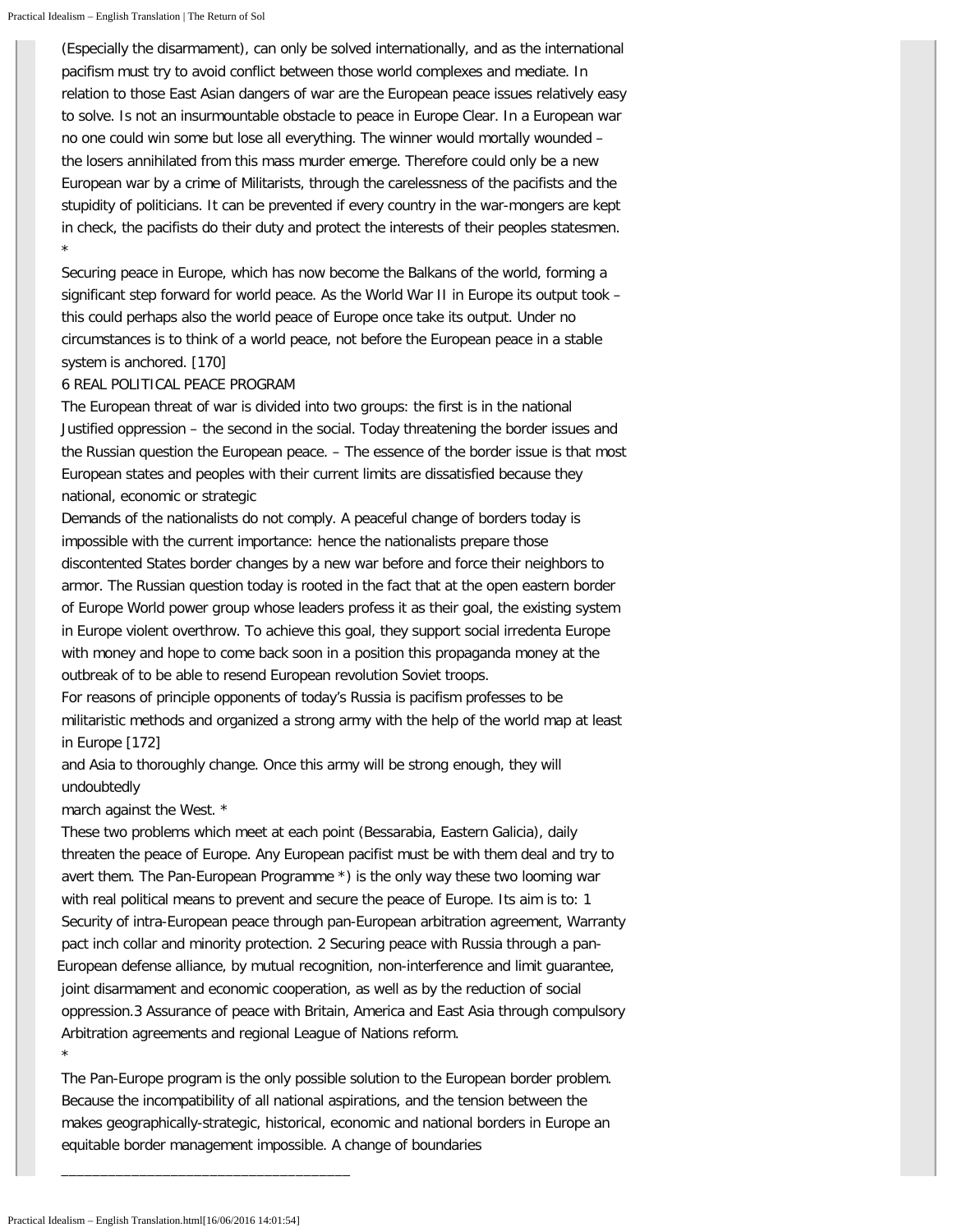\*

\*

\*) See: Pan-Europe "by RN Coudenhove Kalergi (Pan-Europe-Verlag, Vienna). [172]

overcome old injustices, but set new in its place. Therefore, a solution to the European border problem is possible only through its elimination. The two elements of this solution are: A. The conservative element of the territorial status quo, the existing limits stabilized, thus preventing the impending war; As the revolutionary element in the gradual elimination of borders in strategic, economic and national terms, which destroys the germs of future wars. These border security, coupled with their degradation, preserving the formal structure Europe, while changing its nature. Thus, it ensures both the present and future peace, economic and national development in Europe. \*

The other European war danger is Russian. The Russian militarization arises one hand, the fear of anti-Bolshevik invasion, supported by Europe would – on the other hand, the will, in a sign of social liberation war of aggression against Europe to lead. Therefore it must be the goal of the European pacifism be equal to Russia before a European and secure Europe against a Russian attack. The first is by honest desire for peace possible – the second by military superiority. This military Superiority in Europe without increasing its armor immediately reached by a pan-European defense alliance. The European pacifism must not this military superiority in an arms race degenerate [173] leave, but they must to base a Russian-European disarmament and understanding making.

Europe does not have the possibility of Russia's political leaders whose System is expansive to change. Since it can not persuade the same for peace, they must force for peace. If a neighbor is peacefully oriented, the other calls warlike, as pacifism that military superiority is on the side of peace. A reversal this ratio means the war. It is a delusion of many pacifists in their own arms limitation the safe way to To see peace. May the peace calls disarmament – under other circumstances but armor. Would, for example, England and Belgium in 1914 has strong armies, so would the English mediation proposal just before the disaster more likely to Had acceptance. If today about a people from pacifism to conscientious refusal to confess, while his Neighbor lurking on the opportunity to attack it, so it does not promote peace but the War. If another nation increases its armor to protect his peace and thereby provoked a peaceful neighbors to the arms race – as it promotes not peace, but the war. Each problem calls for peace individual treatment. Why Europe can not today Peace same methods against England and Russia apply.

The peace with England, whose policy is stable and pacifist, can be based on contracts – of peace with Russia, which is located in a revolution and its war plans against the European system is not denied, requires military fuses. [174]

It would be as apolitical and unpazifistisch to the Soviets over to contracts to leave – like England against the fleet. On the other hand has the European pacifism to be ready, a pacifist Russia, which disarms and its intervention plans honest waived as to face, such as the pacifist England.

Europe pacifists must never forget that Russia on behalf of the social relief upgraded and that millions of Europeans would interpret a Russian invasion as a liberation war. This war is so imminent, the more they believe in the masses of Europe in order to attacks. As the national hazards of war can be averted only by a permanent reduction of national oppression, can this social danger of war be averted only by reducing the social oppression. The social irredenta Europe will only fall of the Moscow International if you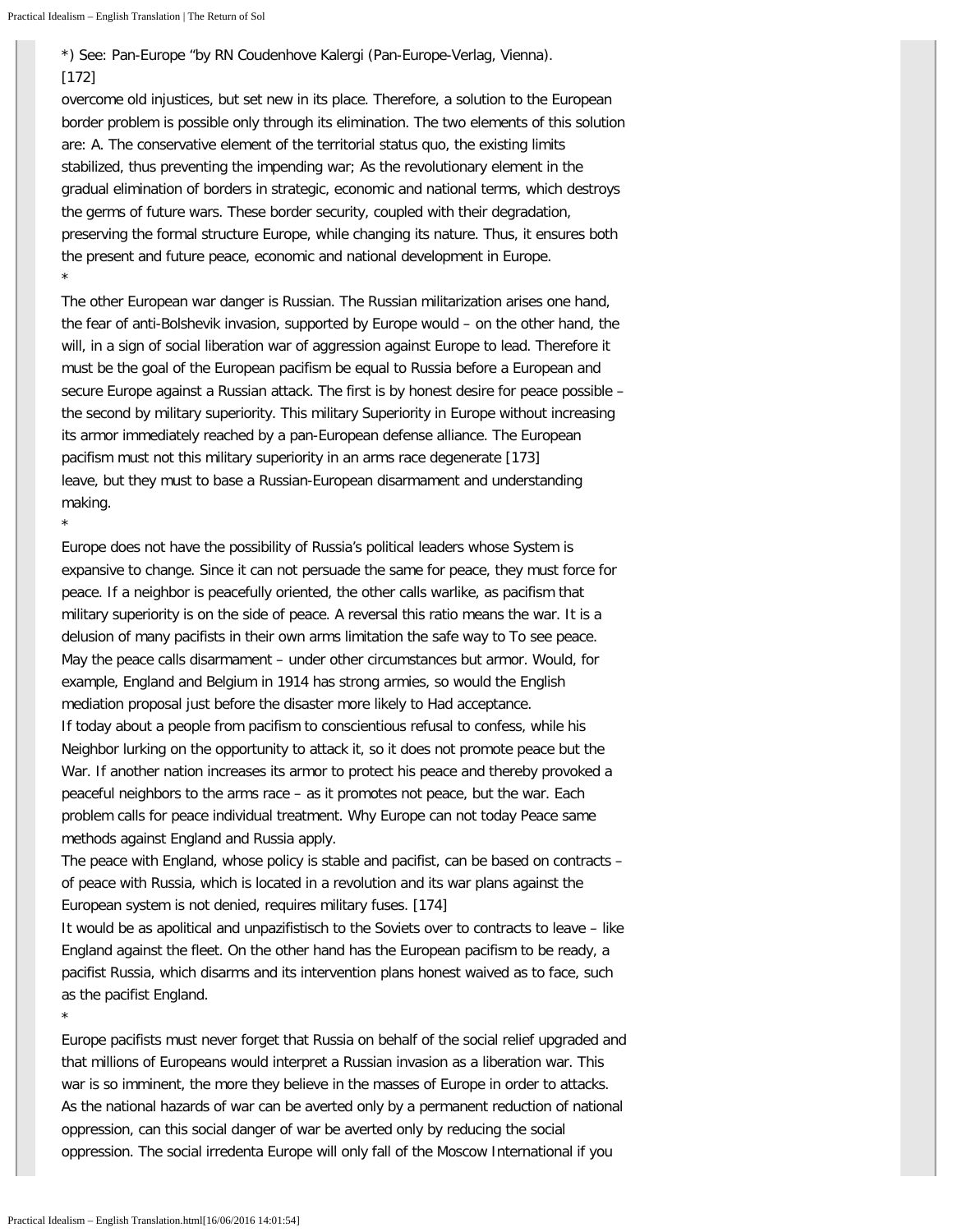\*

 The practical evidence is provided that the location and the future of the workers in the democratic countries is better than in the Soviet Union. Manage the communism of the Against Beweiss, then no foreign policy of Europe before the revolution and the terminal Preserve Soviet Russia.

This shows the close connection between domestic and foreign policy, between freedom and

Peace. Since every oppression, whether it is now nationally or socially, the seed of war in brings to the fight against oppression is an essential part of the Struggle for peace. [175] Each suppression forces the oppressor to maintain a military force Oppressed and their allies but for warmongering. Conversely, a war and Armaments policy the government in power, the strongest instrument for internal political Oppression in the hand: the army. Therefore, the European and world peace only then be permanently secured if the religions, nations and classes will cease to suppressed feeling. This is the reason why peaceful foreign policy goes hand in hand with liberal Domestic policy – war policy abroad but with oppression inside. [176]

## 7 PROMOTING PEACE OF THOUGHT

Besides the Erkämpfung his pacifist foreign policy of peace program should not Missed opportunity to promote international cooperation and understanding. This determines the attitude of pacifism, the League of Nations. Today the League of Nations as a peace institution is very imperfect, and he is especially difficult burdened by the legacy of the war that gave him birth. He is weak, unarticulated, unzuverläßlich, he is also a torso, so long as the United States, Germany and Russia to stay away from him. Nevertheless, the League of Nations is the first draft of a

international organization of states of the world, which will replace the existing anarchy States

is to come. He has the immense advantage of existence against all better institutions only

Projects. So every pacifist must support the weak, frail, embryonic League of Nations: he will criticize him but do not fight; work on his transformation – but not to its destruction. \*

Each pacifist should help to eliminate the stupid ethnic hatred, and all the harm no benefits. This he does best by spreading the truth and fighting the malicious and ignorant national hatred. [177]

Because a major cause of national hatred is that the people do not know each other and seen only in distorted images after the statements of a chauvinist press and literature. To to combat these distortions should pacifism create an enlightening folk literature, Promote translations, as well as the exchange of professors, teachers, students and children. By international agreement, the chauvinist agitation against foreign nations is in School and Press be fought ruthlessly. To promote the idea of peace and the fight against warmongering should in all States arise peace ministries, keep in touch with each other and with all pacifist organizations at home and abroad to serve the international reconciliation.

\*

One of the main tasks of pacifism is the introduction of an international Understanding language. Because before the people can talk to each other can be difficult from require them that they understand each other. An international language would have the purpose that every man his home Native speaker while he is in dealing with members of other nations of the Understanding language served. As needed every man who leaves his home, only one Understanding language to master, while today it needs more foreign languages. As the only international language Esperanto and English are eligible. Which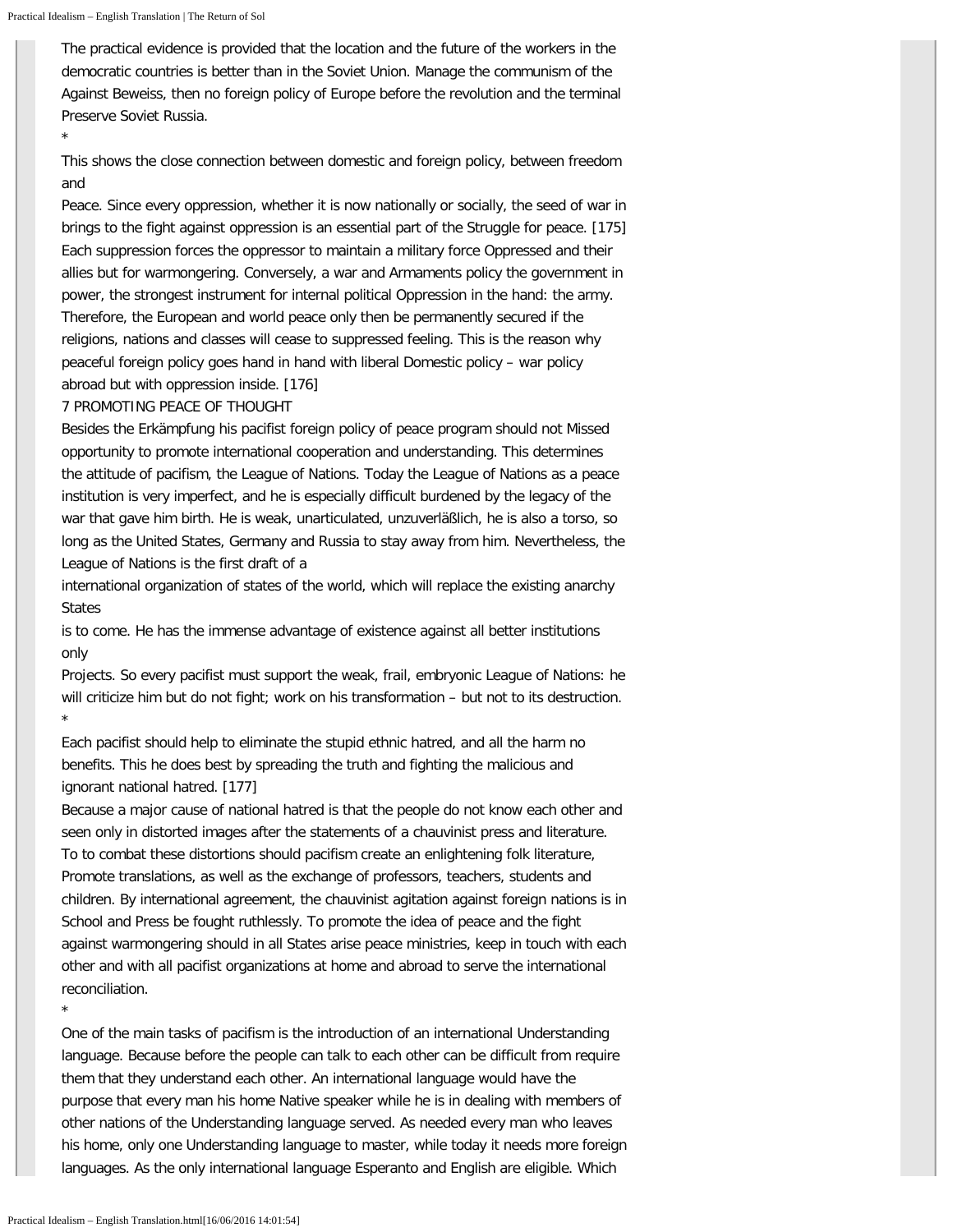of these both languages is selected for international transport is irrelevant next to the Demand that the world agrees on one of these two languages. [178] The English language has over Esperanto the great advantage that they half in Australia, Asia, Africa and America as well as in large parts of Europe already the role of a has assumed international language, so that in these areas their official Introducing only the sanction of an existing practice would be. Then comes that they in their Intermediate position between the Germanic and Romance languages for Germans as for Novels is easy to learn, as well for Slavs, who already has a Germanic or Romance Dominate language. In addition, English is the language of the two most powerful kingdoms of the earth and the most common mother tongue of the white man. The introduction of international auxiliary language could by a proposal of the League made mandatory, it first in all secondary schools and teacher training institutions in the world introduce and after a decade in the elementary schools.

Entails the dissemination of information and the fight against human ignorance rapid prospects for success of the peace propaganda in itself, as the spread of Humanity and the struggle against evil. Because human beliefs are changing more rapidly than human instincts. And Peace movement would have it, at least in Europe, did not need to in the human heart appelieren – if they could rely to some extent on the human mind. As the Enlightenment with witch burnings, torture and slavery is finished – it is one day with the war, that relic of a barbarous age of

Humanity, are finished. [179]

\*

When this will happen is uncertain, that this will happen, definitely. The pace depends on the pacifists. That the people of hundreds of thousands of years, finally have learned to fly, was much more wonderful and improbable than that one day will learn to live in peace with each other. – [180]

#### 8 PEACE PROPAGANDA

The peace propaganda is the necessary complement to the policy of peace: because the pacifist

Policy in the short term – the pacifist propaganda in the long term. The peace propaganda alone is unable to prevent the imminent war, since they be required for the effect of at least two generations, the peace policy alone unable to secure the permanent peace because of the rapid development in our age Sphere of politics is hardly enough for two generations. The peace policy can best through great skill a pacifist temporary create order, however, to offer the possibility of peace propaganda, the people morally disarm and to convince them that the war was a barbaric, impractical and obsolete means to host international differences is. For, as long as this knowledge has not established itself internationally and as long as people there who regard war as the most appropriate means to achieve their political goals, peace can not be based on disarmament, but only to the military superiority the pacifists. Complete disarmament is possible only after the victory of the idea of peace – as the Abolition of the police would be possible only after the extinction of crime: otherwise leads the abolition of the police to the dictatorship of comparison [181]

breaking – the abolition of the army to the dictatorship of the war.

The pacifist propaganda directed against the war instincts, interests and war War ideals. The struggle against war must be guided by their instincts Weakness and distraction and by strengthening the opposite instincts. Above all, it is the nations of war to wean and so

\*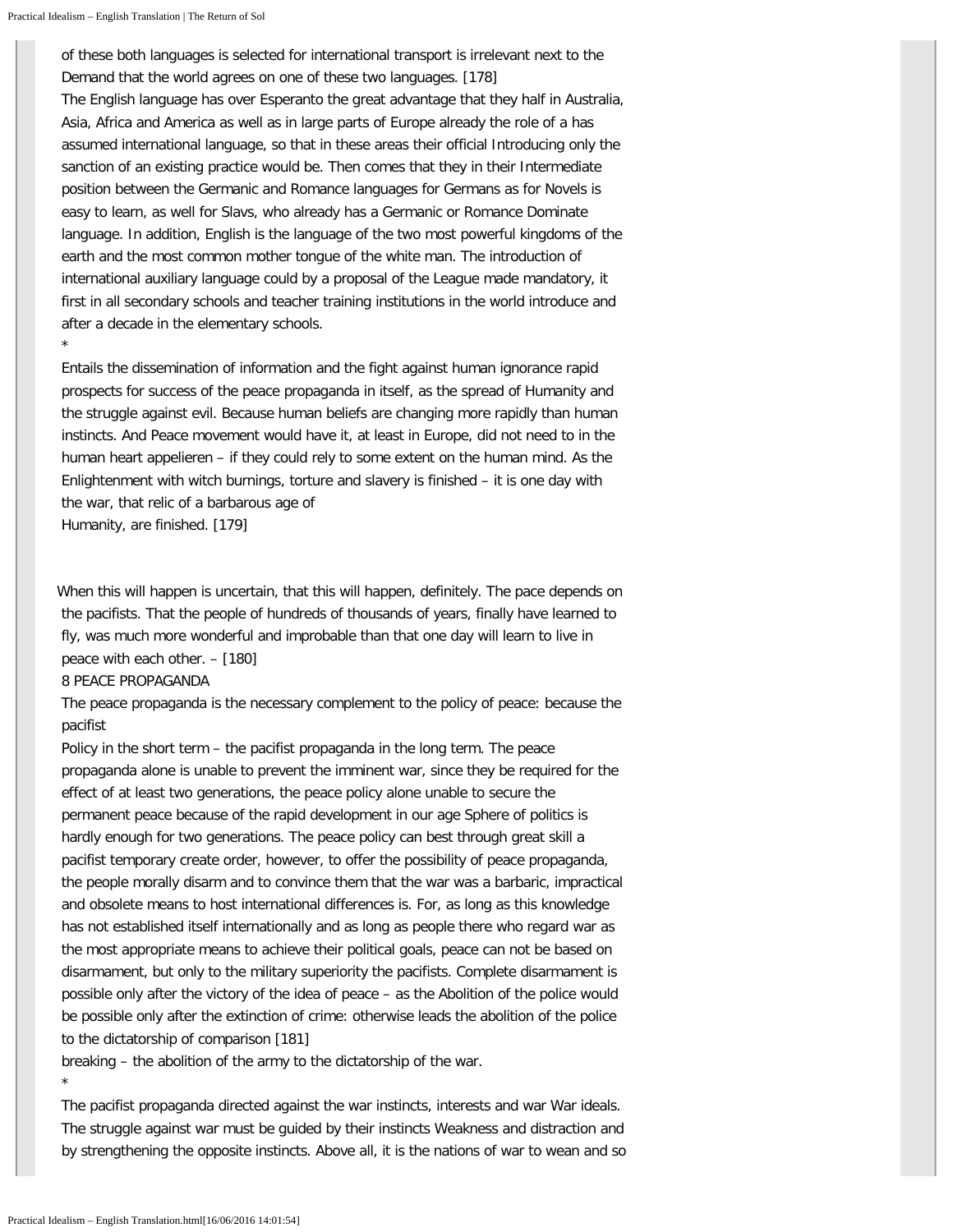\*

\*

\*

 their instincts war to die leave, such as smoking, drinking and morphine by their failure to exercise their inclinations store. The means for weaning War is peace. The sport is very appropriate, the human, especially the male martial instincts of the war to divert setting. It is no coincidence that the peoples of Europe sportliebendsten (British, Scandinavians) are the most peaceful at the same time. Only the fighter is an exception: it preserves the most primitive form of struggle and strengthens the murder instincts, instead of deriving it. It has a lot to preserve the European militarism contributed to that in many European countries, the hunting of the main sports of the ruling Box and men was: because the hunting educates easy to disregard foreign life and blunts against bloodshed.

The condemnation of the war must never degenerate to a conviction of the fight. Such Derailment of pacifism would only striking arguments against the militants in the hands play and compromise the pacifism ethically and organically. After fighting and fighting spirit are the creator and sustainer of human culture. The end the [182] Struggle and the death of the human struggle instincts would be tantamount to End and death of the culture and the people. The fight is good, only the war is bad because he of a primitive, crude and outdated form international struggle is like the duel a primitive, crude and obsolete form of the society. Goal of pacifism is not the abolition of the fight, but the refinement, Sublimation and modernize its methods.

Nowadays, the economic struggle in the form of terms to replace the military: Boycott blockade and take the place of the war, the political strike in place of the revolution. China has with the weapon of the boycott won several political battles against Japan and Gandhi attempted to perform this bloodless method the Indian liberation struggle. A time will come when instead of the national rivalry with knives and lead balls with spiritual weapons will be fought. Instead wettzurüsten, then the nations will vying with each other in scientific, artistic and technical achievements in Justice and social welfare, in public health and public education and in the Bringing forth great personalities.

The second task of the peace propaganda is the struggle against the war interests. This propaganda is the peoples and individuals the low chances of Profits and the enormous risk of losing evidence, with the result that the Present war [183] has become a bad, risky and unprofitable business. As for the people, has Norman

 Angell \*) provided that evidence already before the war and the World War II has confirmed his thesis shiny. Whether from a national point of a victorious liberation war of India or a conquest Australia would outweigh the sacrifices by the Mongols, likes remain an open question: safe

however, is that economic in a new European war the victors, political, and national respect severely damaged, would emerge from the struggle, while the conquered people would be destroyed forever. The potential for profit is no relation secure losses. \*

 Personally interested in the war are only ambitious politicians and the military on the one hand, which Hope for glory – and greedy war contractors on the other hand, the shops are hoping for. This Groups are very small, but very powerful. The first group, in democratic states of a resolute pacifism be sidelined: politicians, who put their ambitions on the welfare of their peoples, should serve as Criminals are treated. Of the officers is often claimed that their warlike attitude is professional duty. In States whose policy is pacifist, this would be a serious mistake, because there is the army not as a means of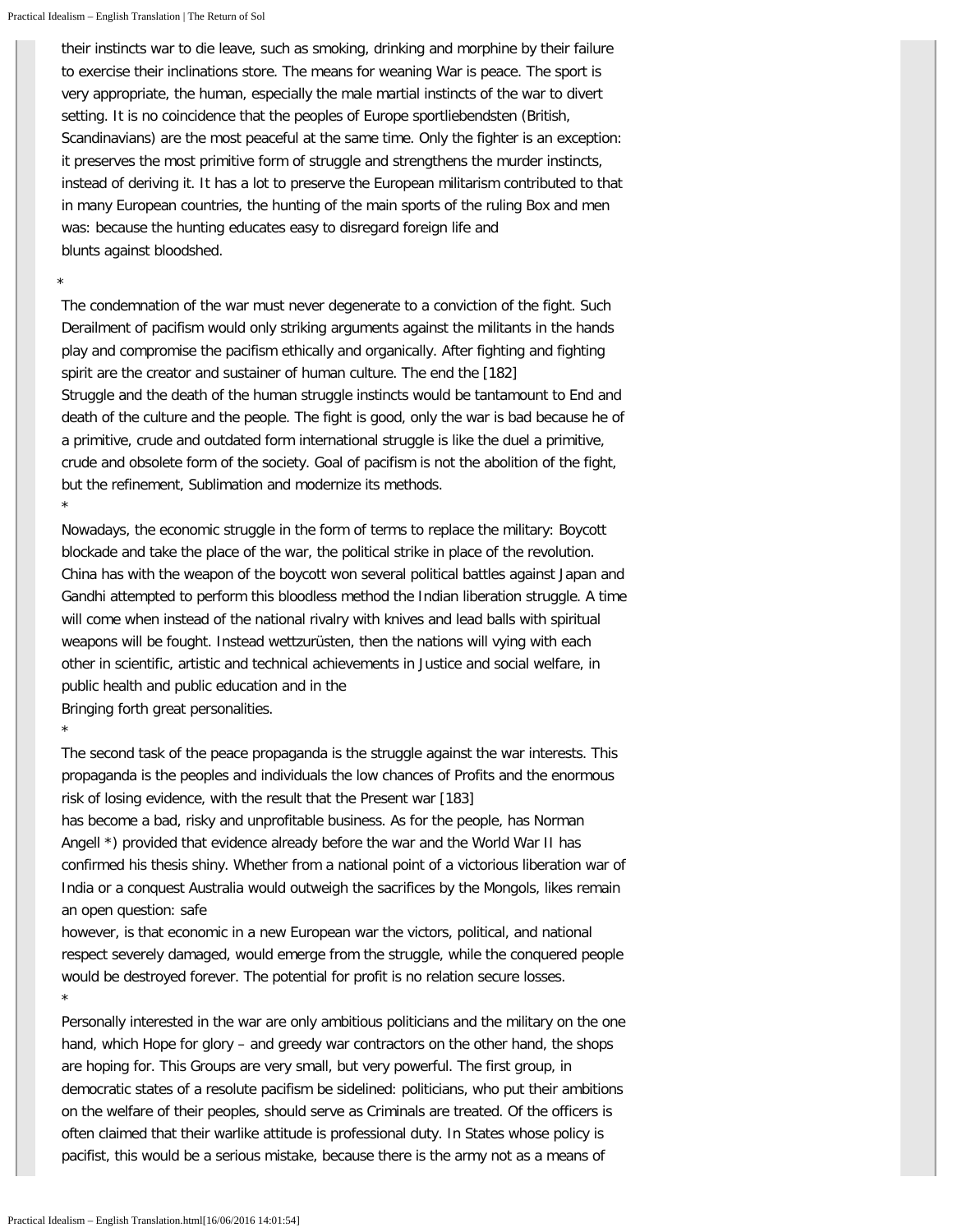\_\_\_\_\_\_\_\_\_\_\_\_\_\_\_\_\_\_\_\_\_\_

conquest, but as a necessary weapon against foreign war will.

It would therefore be necessary that the very officers are trained to pacifists, but heroic Pacifists who are always ready to give their lives for the preservation of peace and feel as a crusader in the fight against the war.

\*), The false statement "by Norman Angell.

#### [184]

\*

The industrialists who yearn for the war because of the war profits should noted is that probably at the output of the next European war, Bolshevism stands. Thus, they expected with a probability of about 50% at the end of the war Expropriation, if not the gallows. The business of war loses his views by this Stimulus. Because after all, it appears advantageous for the industry, with the relatively narrow but to settle for safe gains peace, instead of the bold but life-threatening Grab war profits. This argument is important because it deprives the war propaganda their golden motor and the peace propaganda feeds.

The peace propaganda must also human imagination against future war mobilize. You must educate the masses about the dangers and horrors that they in Case of war threaten: the new rays and gases that entire cities can ausmorden; about the impending war of extermination, the less against the front, as against the hinterland would judge; across the political and economic consequences that such a war for winners and vanquished would entail. This propaganda needs of the weak and the weak human memory human imagination help out: for the people had more imagination – there would no more war. The will to live would be the strongest ally of pacifism. \*

The war instincts are raw and primitive – the war interests problematic and dangerous – the mendacious war ideals and outdated. [185]

They live on the forgery, the indentifiziert war with combat, warrior heroes, Imagination with bravery, fear with cowardice. They originate from a lost era, from subdued conditions. They were once dominated by a warrior caste and uncritically accepted by free nations. Once the warrior was the keeper of the culture, the war hero, the hero itself, the war, the Element of life of the people whose fate was decided by their bravery in the field. Since then, the war has become unchivalrous, his methods mean, its ugly forms, and the personal bravery is not crucial: the place of the gallant beauty of a Mass Tournament has entered the wretched ugliness of a mass slaughter house. The mechanized war of today has lost its former romance forever. From an ethical standpoint, the defense organized self-defense war – a war of aggression organized murder. Worse still, peaceful people are violently forced other to poison peaceful people and tear. The blame for this instigated mass murder does not meet the performers, but the

Instigator. These are instigators in democratic states immediately the war friendly MPs indirectly their voters. Whosoever therefore afraid to commit a murder, it should consider carefully whom he called his Confidence man sends to parliament! [186] 9 NEW HEROISM

The renewal of the heroic ideal of pacifism smashes the main weapon of militarist propaganda. Nothing gives a stronger advertising militarism force than the Monopolization of heroism.

Pacifism would commit through a struggle against the heroic ideal suicide, he would have

thus lose all his precious trailer: for the awe of the heroism of the Measure of human generosity.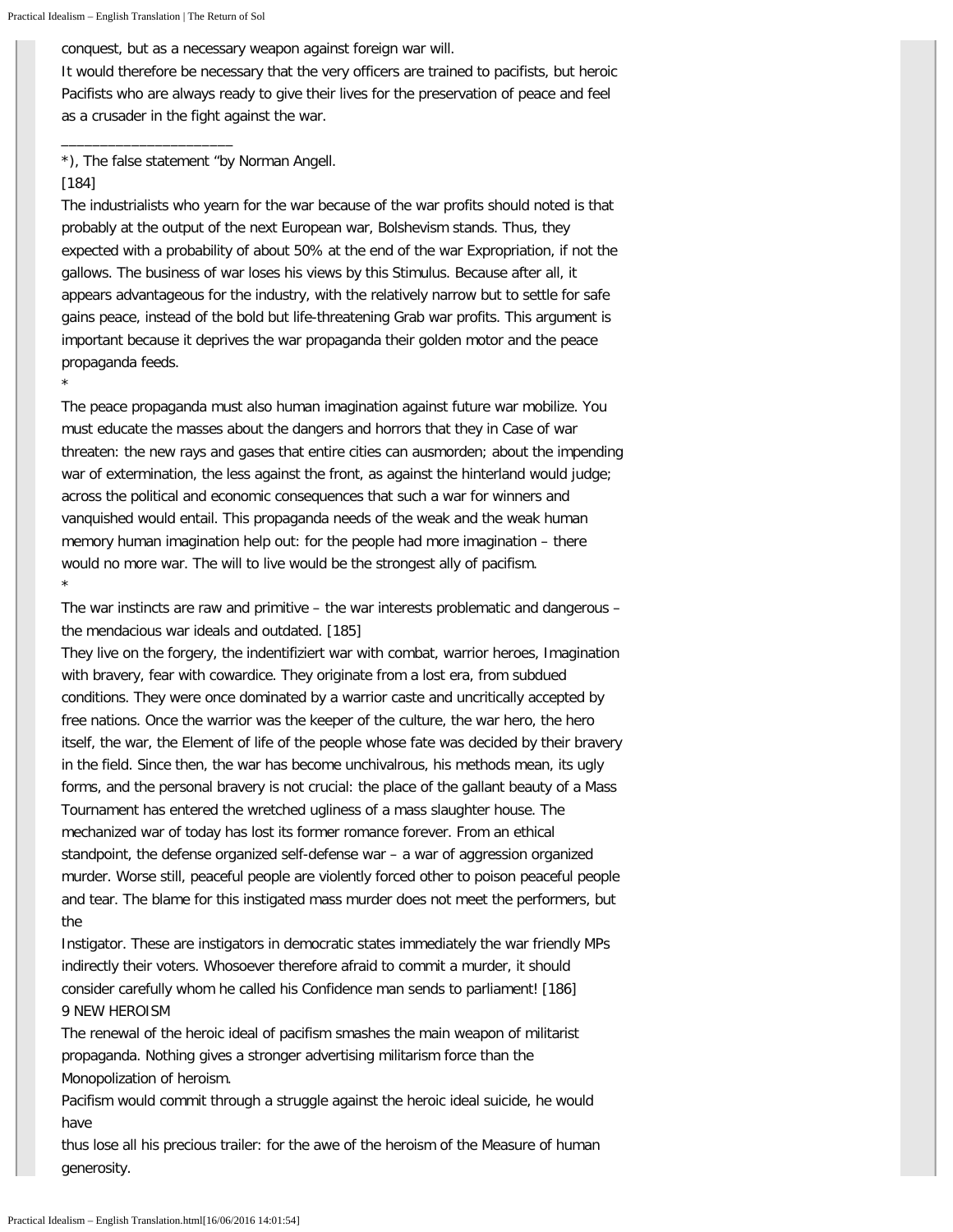\*

\*

\*

Pacifism is to try and compete in the hero-worship with militarism, it to excel in paganism. But at the same time he is the hero of his term from medieval Free shell and fill it with the entire contents of a modern ethics. The knowledge must force themselves that the heroism of Christ a higher form of development represents as the heroism of Achilles – and that the physical heroes of the past only Precursors are the moral heroes of the future.

No honest pacifist will try to deny the heroism of the men who over the Military force have also used on the front their life for their ideals; voluntarily their Framilienglück, have returned to their comfort, their safety and health to to fulfill their duty. Your heroism is the question of whether they right or wrong [187]

Prerequisites went out, not touched. Nothing could be meaner than the mockery of this Heroism.

The antithesis of this hero make those demagogues who, in Bureau, meetings Editorial offices and parliaments rushed and rushing to war, then, far from the front, the lowest abuse to trade with foreign heroism. The attempt of some militants to monopolize the heroism of the war party,

just as dishonest as the attempt of some nationalists for their party feeling to the National monopolize. After all, who wants to save his people from the greatest disaster in world history, is

at least as patriotic as the one to lead it through a victorious war to new power hopes: only builds on this misconception that to be true. Today, there are some countries in Europe, where it is perilous for peace enter as the war in these countries prove the apostle of peace a greater

Heroism than war Apostles.

The most severe and unjust insult to a people but it is when a state, namely the officer class, monopolized the hero character for themselves because there is heroism in each Professional, quiet and great heroism, without glory, without romance and without shiny facade: the heroism of the working of the mind and the heroism of motherhood, the heroism of the Conviction.

And who studied the biographies of the great artists, thinkers, scientists, inventors and doctors,

will learn to understand that there is also another heroism than that of the warriors and adventurers.

Everyone is a hero, his private interest his ideal victim [188]

brings: the greater the sacrifice, the greater the heroism. Who is not afraid, is not heroic, but unimaginative. Heroic is only those who his ideals to love overcomes the fear. The greater his fear is – the greater its Overcoming and his heroism. \*

Europe has freed itself from the domination of feudalism – but not from the rule of the feudal values. This is the heroic ideal has become as outdated and rotten as the Concept of honor. Only a renewal can save them. The honor of a people and a nation to become independent of foreign operations and are determined solely by their own deeds. The principle must prevail, that the honor of a nation will never be hurt by is that their flag is pulled from somewhere down drunk: but only in that her judges are biased, bribed their officials, their statesmen are faithless, that they

exiled or murdered their best sons that they provoked weaker neighbors, minorities oppressed, neglected their obligations and contracts breaks. This new code of honor are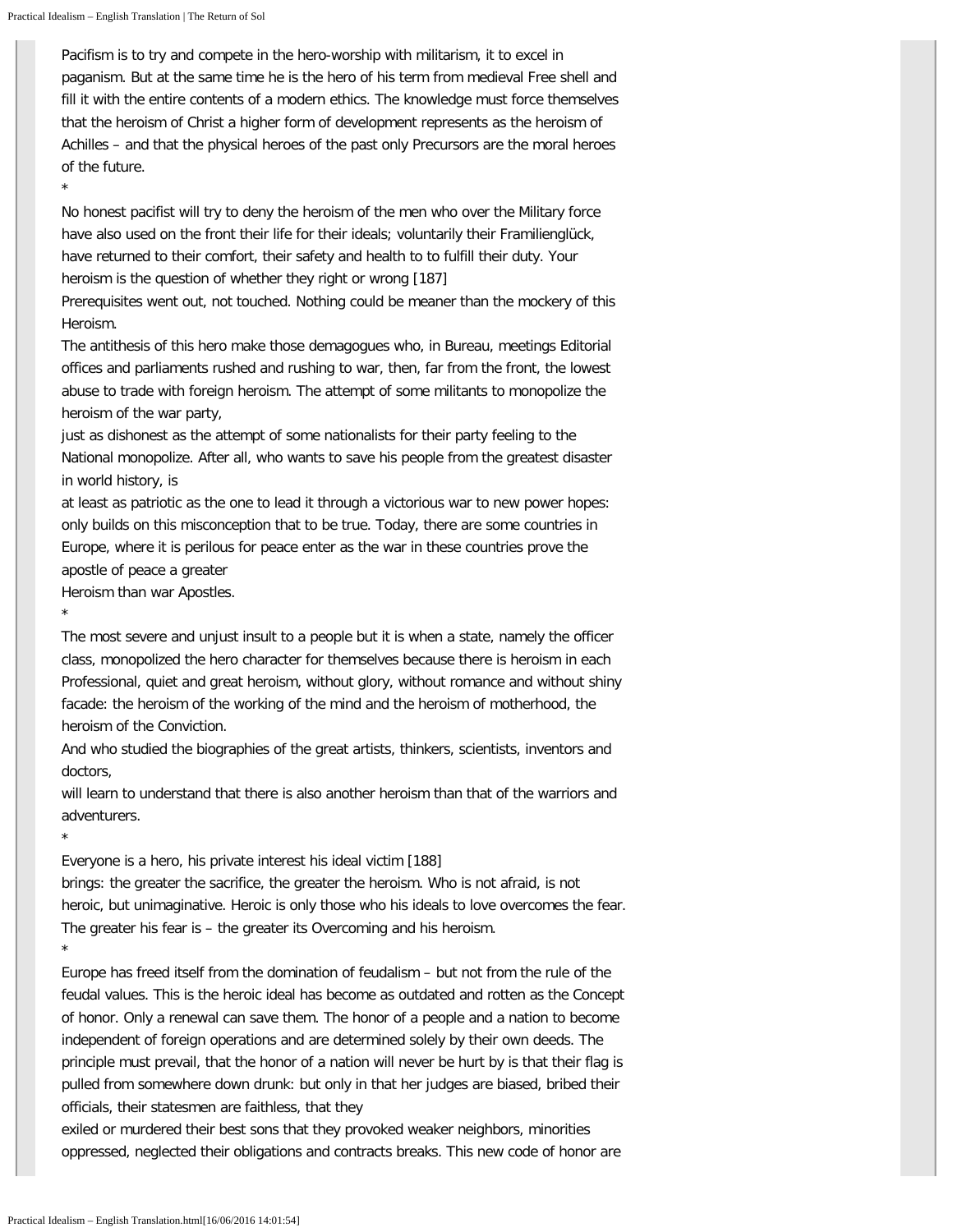all issues that due honor peoples stuff divide and drift into war, stop by itself: for every nation there is then as his

Consider honorable duty to make another not to the satisfaction of honor, but to to maintain or restore their own national honor. The shape of this satisfaction is then be easily determined by arbitration. – [189]

Pacifism has the current and the next generation to the heroism Conviction educate. The lie and Gesinnungsfeigheit were to blame for the outbreak of War, they have nurtured and get it to finally stamp their peace impose. That is why the fight against the lie is also a struggle against the war. The Heroism is a heroism of peace of mind, the conviction of His self-control, and only then it can triumph over the heroism of the militants. This heroism of peace is more difficult and less common than the war. It is difficult to curb his passions, as his team; heavier, his own character discipline, as an army of recruits. And many of the concerns an enemy without a Could run bayonet into the body, can not find the courage, conviction a friend confess over. This moral cowardice is the breeding ground of all demagoguery, and the militaristic: for fear of appearing cowardly, today deny their inner million Pacifism, for they are rather to be a coward than to apply for a coward. The victory of the idea of peace therefore is intimately connected with the victory of the moral Heroism that is willing to sacrifice everything rather than the conviction and to purify themselves against all persuasion, extortion and attempted bribery of an impure time.

Such peace heroes of pacifism is first in all European countries to organize volunteer army of peace. This peace army is recruited from heroes as barbaric war and nonsensical political means and as an enemy of mankind reject [190] and at any time are willing to make any sacrifice for their pacifist beliefs. First, these fighters of peace to as propagandists and agitators that their idea Millions flock to yourself, who want peace. But the army of peace must also be willing be the decisive moment of danger to march against the war and peace to save through their active intervention. At the top of this peace army men are to enter, connect the statesmanlike insight with an unyielding and unwavering desire for peace. Only when such leaders stand at the head of such fighters, Europe can hope to never be overwhelmed and crushed in a war. [191]

#### **Share this:**

\*



# ONE COMMENT

Pingback: [Practical Idealism English Translation Published | The Return of Sol](https://archive.is/o/ijYJ4/http://returnofsol.com/2014/06/23/practical-idealism-english-translation-published/)

# LEAVE A REPLY